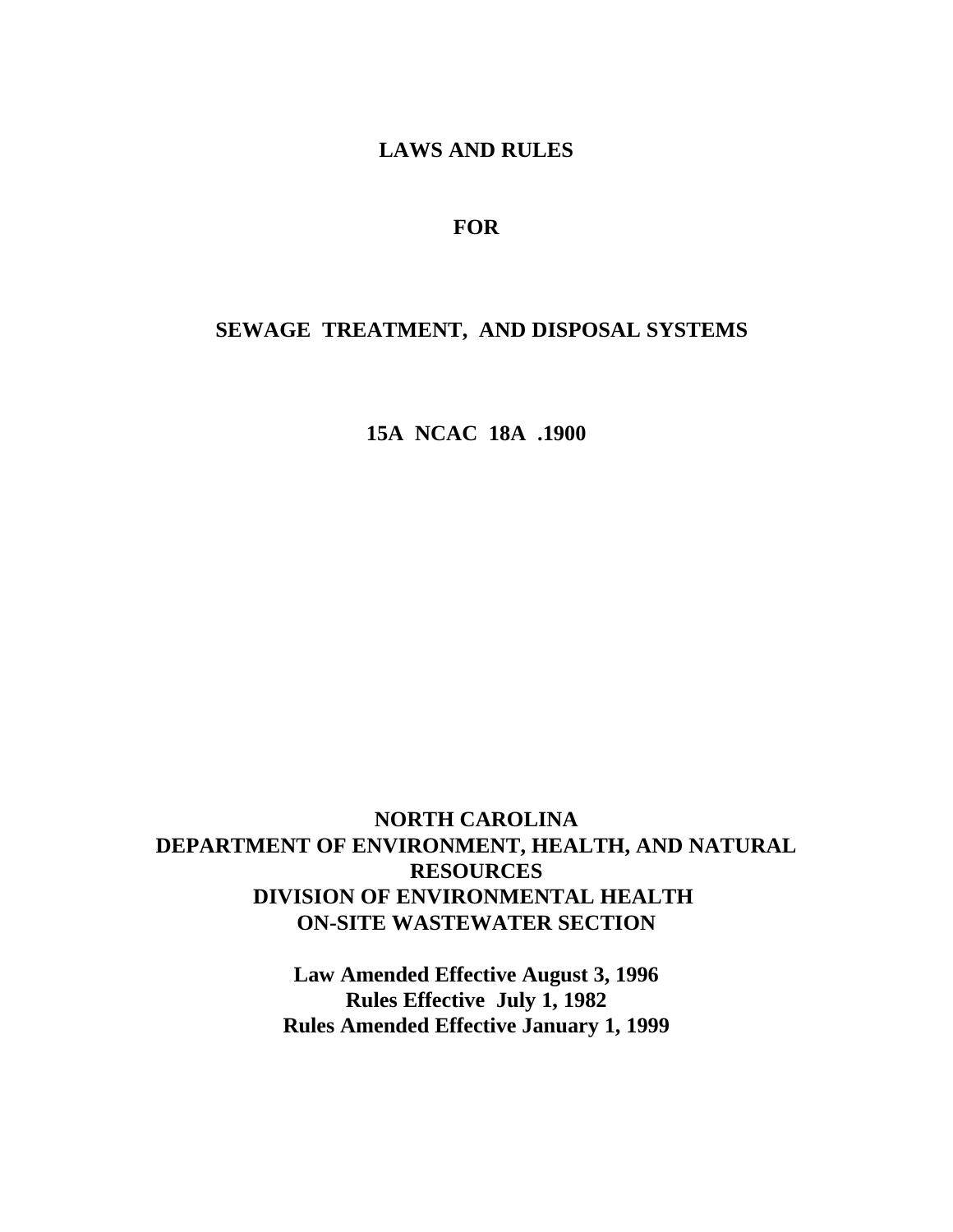# ARTICLE 11 OF CHAPTER 130A OF THE GENERAL STATUTES OF NORTH CAROLINA

### **WASTEWATER SYSTEMS**

### § 130A-333. **Purpose.**

The General Assembly finds and declares that continued installation, at a rapidly and constantly accelerating rate, of septic tank systems and other types of wastewater systems in a faulty or improper manner and in areas where unsuitable soil and population density adversely affect the efficiency and functioning of these systems, has a detrimental affect on the public health and environment through contamination of land, groundwater and surface waters. Recognizing, however, that wastewater can be rendered ecologically safe and the public health protected if methods of wastewater collection, treatment and disposal are properly regulated and recognizing that wastewater collection, treatment and disposal will continue to be necessary to meet the needs of an expanding population, the General Assembly intends to ensure the regulation of wastewater collection, treatment and disposal systems so that these systems may continue to be used, where appropriate, without jeopardizing the public health.

# § 130A-334. **Definitions.**

The following definitions shall apply throughout this Article:

- (1) "Construction" means any work at the site of placement done for the purpose of preparing a residence, place of business or place of public assembly for initial occupancy, or subsequent additions or modifications which increase sewage flow.
- (2) Repealed by Session Laws 1985, c. 462, s. 18.
- (2a) "Industrial process wastewater" means any water-carried waste resulting from any process of industry, manufacture, trade, or business.
- (3) "Location" means the initial placement for occupancy of a residence, place of business, or place of public assembly.
- (3)(a) "Maintenance" means normal or routine maintenance including replacement of broken pipes, cleaning, or adjustment to an existing wastewater system.
- (4), (5) Repealed by Session Laws 1985, c. 462, s. 18.
- (6) "Place of business" means a store, warehouse, manufacturing establishment, place of amusement or recreation, service station, office building, or any other place where people work.
- (7) "Place of public assembly" means a fairground, auditorium, stadium, church, campground, theater, or any other place where people assemble.
- (7a) "Plat" mean a property survey prepared by a registered land surveyor, drawn to a scale of one inch equals no more than 60 feet, that includes: the specific location of the proposed facility and appurtenances, the site for the proposed wastewater system, and the location of water supplies and surface waters. 'Plat' also means, for subdivision lots approved by the local planning authority and recorded with the county register of deeds, a copy of the recorded subdivisions plat that is accompanied by a site plan that is drawn to scale.
- (7b) "Pretreatment" manes any biological, chemical or physical process or system for improving wastewater quality and reducing wastewater constituents prior to final treatment and disposal in a subsurface wastewater system and includes but is not limited to aeration, clarification, digestion, disinfection, filtration, separation, and settling.
- (8) "Public or community wastewater system" means a single system of wastewater collection, treatment, and disposal owned and operated by a sanitary district, a metropolitan sewage district, a water and sewer authority, a county or municipality or a public utility.
- (9) "Relocation" means the displacement of a residence or place of business from one site to another.
- (9a) "Repair" means the extension, alteration, replacement, or relocation of existing components of a wastewater system.
- (10) "Residence" means a private home, dwelling unit in a multiple family structure, hotel, motel, summer camp, labor work camp, manufactured home, institution, or any other place where people reside.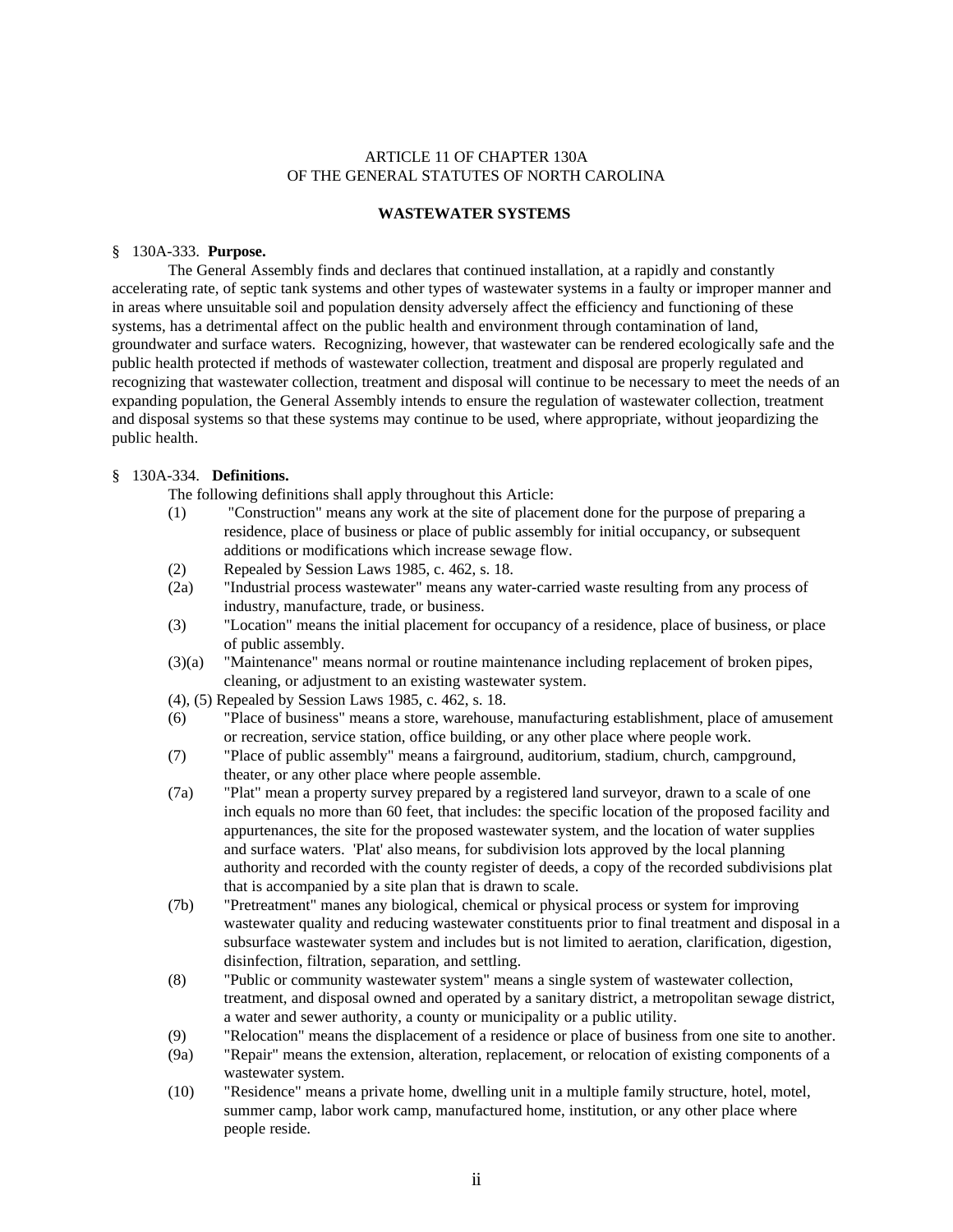- (11) Repealed by Session Law 1992, c. 944, s. 3, effective July 14, 1992.
- (12) "Septic tank system" means a subsurface wastewater system consisting of a settling tank and a subsurface disposal field.
- (13) "Sewage" means the liquid and solid human body waste, and liquid waste generated by water-using fixtures and appliances, including those associated with foodhandling. The term does not include industrial process wastewater or sewage that is combined with industrial process wastewater.
- (13a) "Site plan" means a drawing not necessarily drawn to scale that shows the existing and proposed property lines with dimensions, the location of the facility and appurtenances, the site for the proposed wastewater system, and the location of water supplies and surface waters.
- (14) "Wastewater" means any sewage or industrial process wastewater discharged, transmitted, or collected from a residence, place of business, place of public assembly, or other places into a wastewater system.
- (15) "Wastewater system" means a system of wastewater collection, treatment and disposal, including a privy, septic tank system, public or community wastewater system, wastewater reuse or recycle system, mechanical or biological wastewater treatment system, any other similar system, and any chemical toilet used only for human waste.

# § 130A-335 **Wastewater collection, treatment and disposal; rules**.

 (a) A person owning or controlling a residence, place of business or a place of public assembly shall provide an approved wastewater system. A wastewater system may include components for collection, treatment and disposal of wastewater.

 (b) All wastewater systems shall be regulated by the Department under rules adopted by the Commission except for the following wastewater systems that shall be regulated by the Department under rules adopted by the Environmental Management Commission:

- (1) Wastewater collection, treatment and disposal systems designed to discharge effluent to the land surface or surface waters.
- (2) Wastewater systems designed for groundwater remediation, groundwater injection, or landfill leachate collection and disposal.
- (3) Wastewater systems designed for the complete recycle or reuse of industrial process wastewater.

 (c) A wastewater system subject to approval under rules of the Commission shall be reviewed and approved under rules of a local board of health in the following circumstances:

- (1) The local board of health, on its own motion, has requested the Department to review its proposed rules concerning wastewater systems; and
- (2) The local board of health has adopted by reference the wastewater system rules adopted by the Commission, with any more stringent modifications or additions deemed necessary by the local board of health to protect the public health; and
- (3) The Department has found that the rules of the local board of health concerning wastewater collection, treatment and disposal systems are at least as stringent as rules adopted by the Commission and are sufficient and necessary to safeguard the public health.

 (d) The Department may, upon its own motion, upon the request of a local board of health or upon the request of a citizen of an affected county, review its findings under subsection (c) of this section. The Department shall review its findings under subsection (c) of this section upon modification by the Commission of the rules applicable to wastewater systems. The Department may deny, suspend, or revoke the approval of local board of health wastewater system rules upon a finding that the local wastewater rules are not as stringent as rules adopted by the Commission, are not sufficient and necessary to safeguard the public health, or are not being enforced. Suspension and revocation of approval shall be in accordance with G.S. 130A-23.

 (e) The rules of the Commission and the rules of the local board of health shall address at least the following: Wastewater characteristics; Design unit; Design capacity; Design volume; Criteria for the design, installation, operation, maintenance and performance of wastewater collection, treatment and disposal systems; Soil morphology and drainage; Topography and landscape position; Depth to seasonally high water table, rock, and water impeding formations; Proximity to water supply wells, shellfish waters, estuaries, marshes, wetlands, areas subject to frequent flooding, streams, lakes, swamps, and other bodies of surface or ground waters; Density of wastewater collection, treatment and disposal systems in a geographical area; Requirements for issuance, suspension and revocation of permits; and Other factors which affect the effective operation and performance of wastewater collection, treatment and disposal systems. The rules regarding required design capacity and required design volume for wastewater systems shall provide that exceptions may be granted upon a showing that a system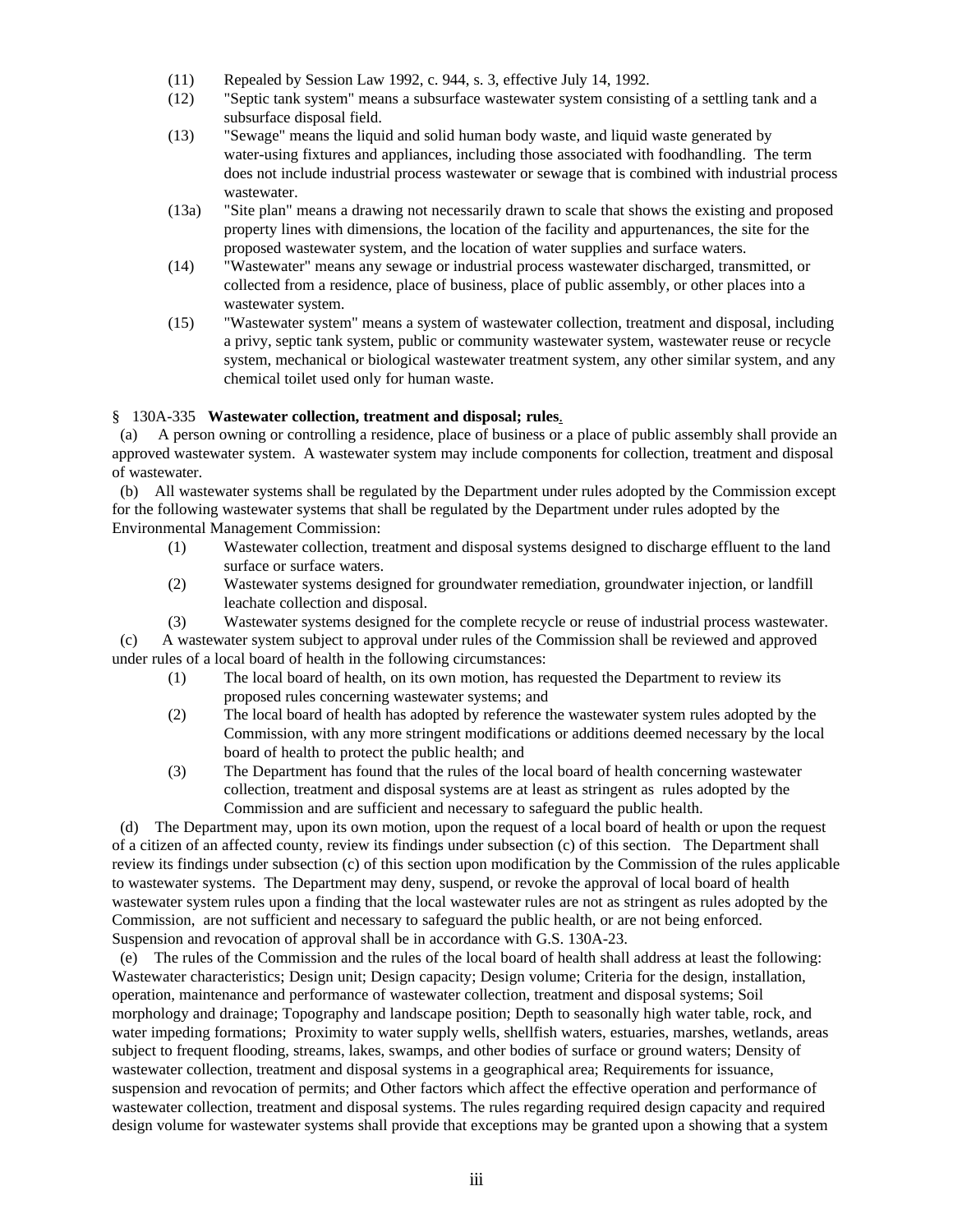is adequate to meet actual daily water consumption.

 (f) The rules of the Commission and the rules of the local board of health shall classify systems of wastewater collection, treatment and disposal according to size, type of treatment and any other appropriate factors. The rules shall provide construction requirements, including pretreatment and system control requirements, standards for operation, maintenance, monitoring, reporting, and ownership requirements for each classification of systems of wastewater collection, treatment and disposal in order to prevent, as far as reasonably possible, any contamination of the land, groundwater and surface waters. The Department and local health departments may impose conditions on the issuance of permits and may revoke the permits for failure of the system to satisfy the conditions, the rules or this Article. Permits other than improvement permits shall be valid for a period prescribed by rule. Improvement permits shall be valid upon a showing satisfactory to the Department or the local health department that the site and soil conditions are unaltered, that the facility, design wastewater flow, and wastewater characteristics are not increased, and that a wastewater system can be installed that meets the permitting requirements in effect on the date the improvement permit was issued. Improvement permits for which a plat is provide provided shall be valid without expiration. Improvement permits for which a site plan is provided shall be valid for five years. The period of time for which the permit is valid and a statement that the permit is subject to revocation if the site plan or plat, whichever is applicable, or the intended use changes shall be displayed prominently on both the application form for the permit and the permit.

 (f1) For each septic tank system that is designed to treat 3,000 gallons per day or less of sewage rules adopted pursuant to subsection (f) of this section shall required the use of an effluent filter to reduce the total suspended solids entering the drainfield and the use of an access device for each compartment of the septic tank to provide access to the compartment in order to facilitate maintenance of the septic tank. The Commission shall not adopt specifications for the effluent filter and access device that exceed the requirements of G.S. 130A-335.1. Neither this section nor G.S. 130A-335.1 shall be construed to prohibit the use of an effluent filter or access device that exceeds the requirements of G.S. 130A-335.1. The Department shall approve effluent filters that meet the requirements of this section, G.S. 130A-335.1, and rules adopted by the Commission.

 (g) Prior to denial of an improvement permit, the local health department shall advise the applicant of possible site modifications or alternative systems, and shall provide a brief description of those systems. When an improvement permit is denied, the local health department shall issue the site evaluation in writing stating the reasons for the unsuitable classification. The evaluation shall also inform the applicant of the right to an informal review by the Department, the right to appeal under G.S. 130A-24, and to have the appeal held in the county in which the site for which the improvement permit was requested is located.

 (h) Except as provided in this subsection, a chemical or portable toilets may be placed at any location where the chemical or portable toilet can be operated and maintained under sanitary conditions. A chemical or portable toilet shall not be used as a replacement or substitute for a water closet or urinal where a water closet or urinal connected to a permanent wastewater treatment system is required by the North Carolina State Building Code, except that a chemical or portable toilet may be used to supplement a water closet or urinal during periods of peak use. A chemical or portable toilet shall not be used as an alternative to the repair of a water closet, urinal, or wastewater treatment system. It shall be unlawful to discharge sewage or other waste from a chemical or portable toilet used for human waste except into a wastewater system that has been approved by the Department under rules adopted by the Commission or by the Environmental Management Commission or at a site that is permitted by the Department under G.S. 130A-291.1.

### § 130A-335.1. **Effluent filters and access devices for certain septic tank systems.**

 (a) The manufacturer of each septic tank to be installed in this State as a part of the septic tank systems that is designed to treat 3,000 gallons per day or less of sewage shall provide an effluent filter approved by the Department pursuant to the requirements of G.S. 130A-335, this section, and rules adopted by the Commission. The person who installs the septic tank system shall install the effluent filter as a part of the septic tank system in accordance with the specifications provided by the manufacturer of the effluent filter. An effluent filter shall: (1) Be made of materials that are capable of withstanding the corrosives to which septic tank systems are normally

subject.

 (2) Prevent solid material larger than one-sixteenth of an inch, as measured along the shortest axis of the material, from entering the drainfield.

(3) Be designed and constructed to allow for routine maintenance.

 (4) Be designed and constructed so as not to require maintenance more frequently than once in any three-year period under normally anticipated use.

(b) The access device required by G.S. 130A-335(f) shall provide access to each compartment of a septic tank for inspection and maintenance either by means of an opening in the top of the septic tank or by a riser assembly and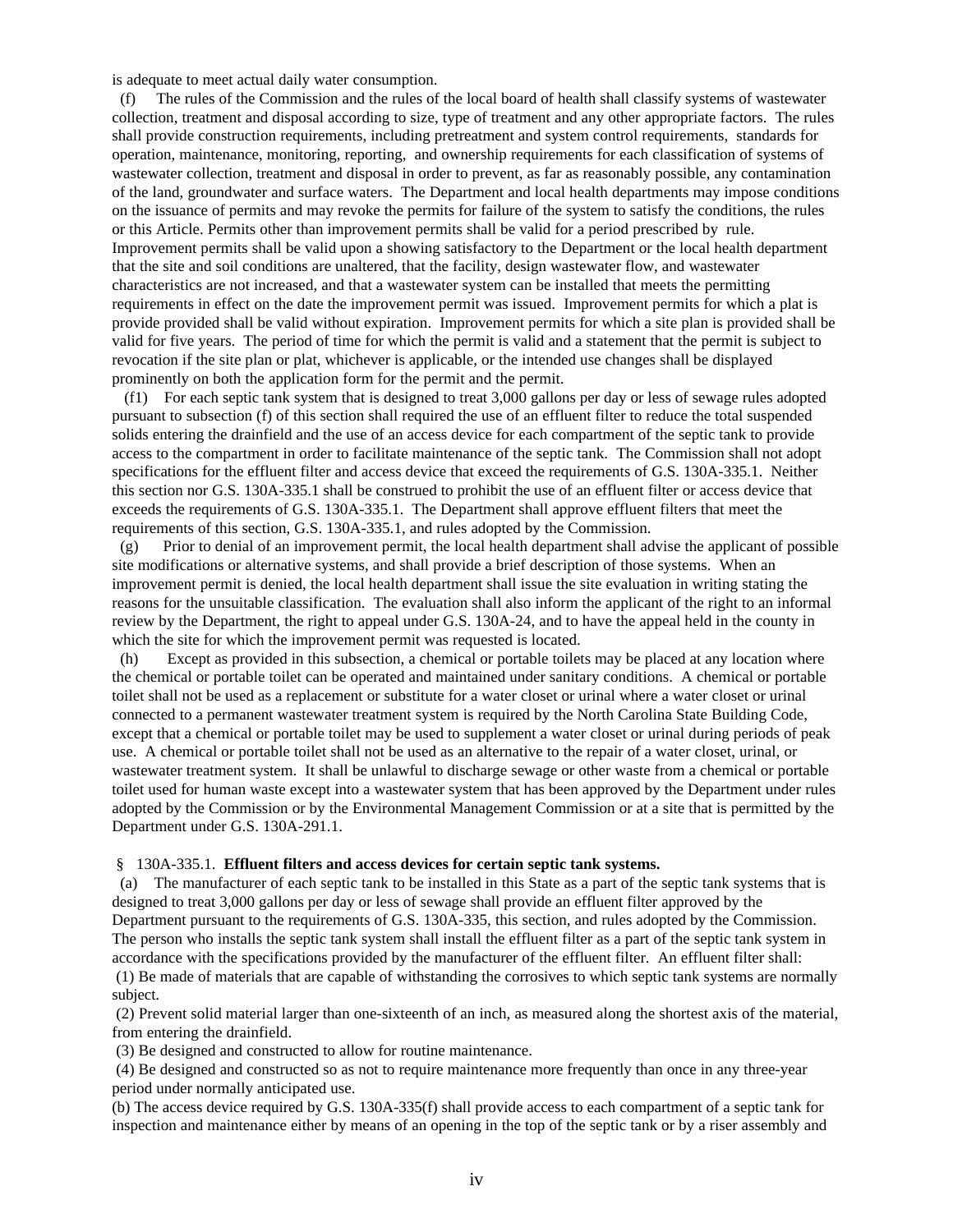shall include an appropriate cover. The access device shall:

(1) Be of sufficient size to facilitate inspection and service.

 (2) Be designed and constructed to equal or exceed the minimum loading specifications applicable to the septic tank.

(3) Prevent water entry.

(4) Come to within six inches of the finished grade.

(5) Be visibly marked so that the access device can be readily located.

Section 3. The Commission for Health Services shall develop standards for effluent filters and access devices for septic tank systems required under G.S. 130A-335, as amended by Section 1 of this act, and shall adopt temporary rules to implement these standards no later than 1 December 998. Temporary rules adopted under this section become effective on 1 January 1999. The requirements of G.S. 130A-335, as amended by Section 1 of this act, and the rules adopted as required by G.S. 130A-335 and this section shall apply to any septic tank system that is designed to treat 3,000 gallons per day or less of sewage for which a permit is issued on or after 1 January 1999.

Section 4. This act is effective when it becomes law.

#### § 130A-336. **Improvement permit and authorization for wastewater system construction required.**

(a) Any proposed site for a residence, place of business or place of public assembly in an area not served by an approved wastewater system shall be evaluated by the local health department in accordance with rules adopted pursuant to this Article. An improvement permit shall be issued in compliance with the rules adopted pursuant to this Article. An improvement permit shall include:

- (1) For permits that are valid without expiration, a plat, or, for permits that are valid for five years, a site plan.
- (2) A description of the facility the proposed site is to serve.
- (3) The proposed wastewater system and its location.
- (4) The design wastewater flow and characteristics.
- (5) The conditions for any site modifications.
- (6) Any other information required by the rules of the Commission.

The improvement permit shall not be affected by change in ownership of the site for the wastewater system provided both the site for the wastewater system and the facility the system serves are unchanged and remain under the ownership or control of the person owning the facility. No person shall commence or assist in the construction, location or relocation of a residence, place of business or place of public assembly in an area not served by an approved wastewater system unless an improvement permit and an authorization for wastewater system construction are obtained from the local health department. This requirement shall not apply to a manufactured residence exhibited for sale or stored for later sale and intended to be located at another site after sale.

(b) The local health department shall issue an authorization for wastewater system construction authorizing work to proceed and the installation or repair of a wastewater system when it has determined after a field investigation that the system can be installed and operated in compliance with this Article and Rules adopted pursuant to this Article. This authorization for wastewater system construction shall be valid for a person equal to the period of validity of the improvement permit, not to exceed five years, and may be issued at the same time the improvement permit is issued. No person shall commence or assist in the installation, construction, or repair of a wastewater system unless an improvement permit and an authorization for wastewater system construction has been obtained from the Department or the local health department. No improvement permit or authorization for wastewater system construction shall be required for maintenance of a wastewater system. The Department and the local health department may impose conditions on the issuance of an improvement permit and an authorization for wastewater system construction.

(c) Unless the Commission otherwise provides by rule, plans, and specifications for all wastewater systems designed for the collection, treatment, and disposal of industrial process wastewater shall be reviewed and approved by the Department prior to issuance of an authorization for wastewater system construction by the local health department.

(d) If a local health department repeatedly fails to issue or deny improvement permits for conventional septic tank systems within 60 days of receiving completed applications for the permits, then the Department of Environment, Health and Natural Resources may withhold public health funding from that local health department.

### § 130A-337. **Inspection; operation permit required.**

(a) No system of wastewater collection, treatment and disposal shall be covered or placed into use by an person until an inspection by the local health department has determined that the system has been installed or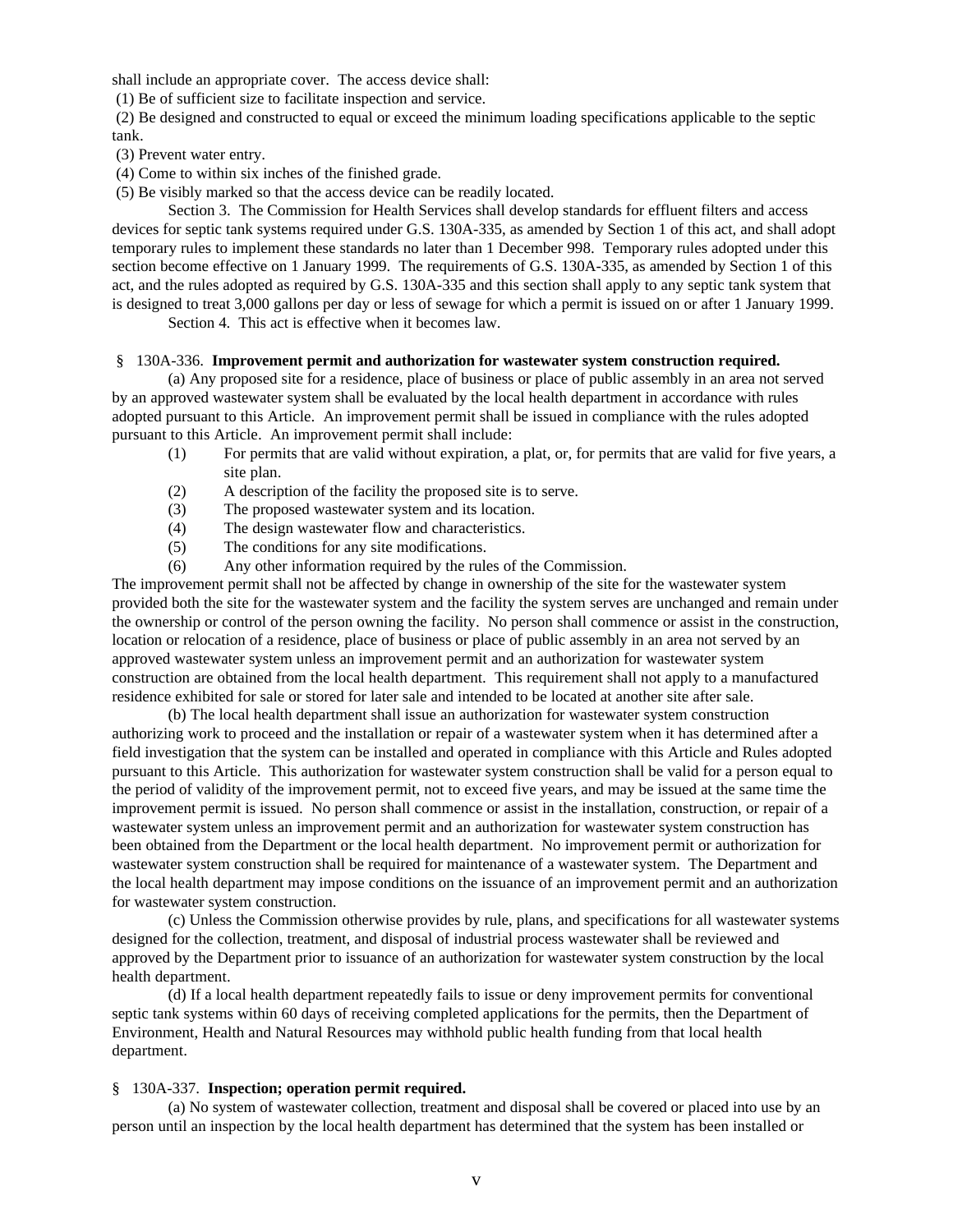repaired in accordance with any conditions of the improvement permit, the rules and this Article.

(b) Upon determining that the system is properly installed or repaired and that the system is capable of being operated in accordance with the conditions of the improvement permit, the rules, this Article and any conditions to be imposed in the operation permit, as applicable, the local health department shall issue an operation permit authorizing the residence, place of business or place of public assembly to be occupied and for the system to be placed into use or reuse.

(c) Upon determination that an existing wastewater system has a valid operation permit and is operating properly in a manufactured home park, the local health department shall issued authorization in writing for a manufactured home to be connected to the existing system and to be occupied. Notwithstanding G.S. 130A-336, an improvement permit is not required for the connection of a manufactured home to an existing system with a valid operation permit in a manufactured home park.

(d) No person shall occupy a residence, place of business or place of public assembly, or place a wastewater system into use or reuse for a residence, place of business or place of public assembly until an operation permit has been issued or authorization has been obtained pursuant to G.S. 130A-337(c).

#### § 130A-338. **Authorization for wastewater system construction required before other permits to be issued.**

Where construction, location or relocation is proposed to be done upon a residence, place of business or place of public assembly, no permit required for electrical, plumbing, heating, air conditioning or other construction, location or relocation activity under any provision of general or special law shall be issued until an authorization for wastewater system construction has been issued under G.S. 130A-336 or authorization has been obtained under G.S. 130A-337(c).

#### § 130A-339. **Limitation on electrical service.**

No person shall allow permanent electrical service to a residence, place of business or place of public assembly upon construction, location or relocation until the official electrical inspector with jurisdiction as provided in G.S. 143-143.2 certifies to the electrical supplier that the required improvement permit authorization for wastewater system construction and an operation permit or authorization under G.S. 130A-337(c) has been obtained. Temporary electrical service necessary for constructing a residence, place of business or place of public assembly can be provided under compliance with G.S. 130A-338.

### § 130A-340. **Review procedures and appeals**.

The Department, upon request by an applicant for an improvement permit, shall provide a technical review of any scientific data and system design submitted by the applicant. The data and system design shall be evaluated by professional peers of those who prepared the data and system design. The results of the technical review shall be available prior to a decision by the local health department and shall not affect an applicant's right to a contested hearing under Chapter 150B of the General Statutes.

### § 130A-341. **Consideration of a site with existing fill**.

Upon application to the local health department, a site that has existing fill, including one on which fill material was placed prior to July 1, 1977, and that has sand or loamy sand for a depth of at least 36 inches below the existing ground surface, shall be evaluated for an on-site wastewater system. The Commission shall adopt rules to implement this Section.

#### § 130A-342. **Aerobic systems.**

(a) Individual aerobic sewage treatment plants that are approved and listed in accordance with the standards adopted by the National Sanitation Foundation, Inc. for Class I sewage treatment plants as set out in Standard 40, as amended, shall be permitted under rules promulgated by the Commission. The Commission may establish standards in addition to those set by the National Sanitation Foundation, Inc.

(b) A permitted plant shall be operated and maintained by a certified wastewater treatment facility operator.

(c) The performance of individual aerobic treatment plans is to be documented by the counties and sent to the Department of Environment, Health and Natural Resources annually.

#### § 130A-343. **Experimental and innovative systems permitted.**

(a) The Commission shall adopt rules for the approval and permitting of experimental and innovative wastewater systems. The rules shall address the criteria to be considered prior to issuing a permit for such a system, requirements for preliminary design plans and specifications that must be submitted, methodology to be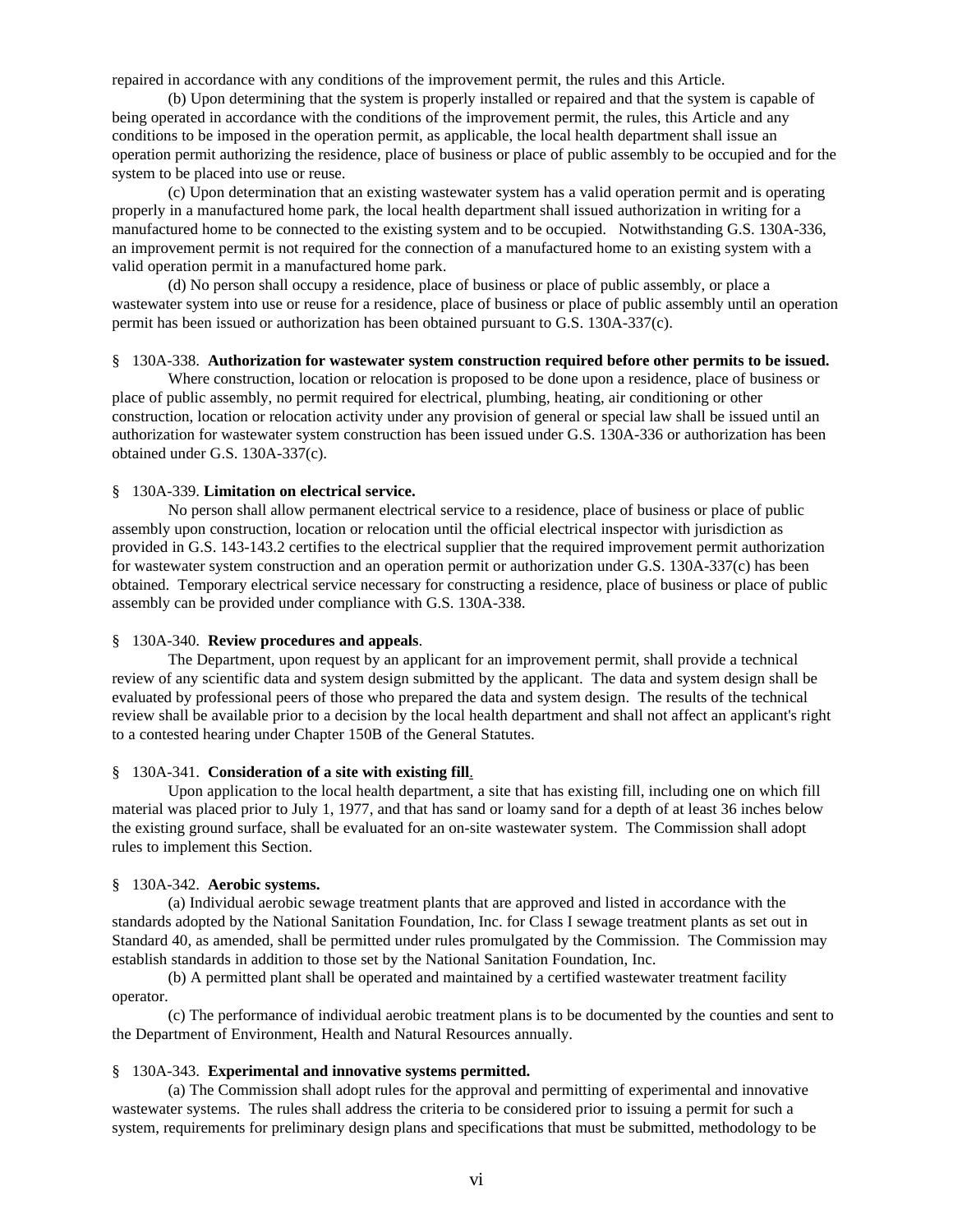used, standards for monitoring and evaluating the system, research evaluation of the system, the plan of work for monitoring system performance and maintenance, and any additional matters the Commission deems appropriate.

(b) The Commission shall adopt rules governing the operation and maintenance of experimental and innovative wastewater systems approved and permitted under subsection (a) of this section.

(c) The Department shall provide a listing of all approved experimental and innovative wastewater systems to the local health departments annually, and more frequently, when the Department makes a final agency decision on a new system.

§ 130A-344. is repealed.

§ 130A-345: Reserved for future codification purposes.

Amendments to Article 11 (HB-912 - ratified June 19, 1995, SB-687-ratified June 20, 1996 and HB-53-ratified August 3, 1996) became effective October 1, 1995, June 20, 1996 and August 3, 1996, respectively and apply to all improvement permits and authorizations to construct issued on or after their respective effective dates.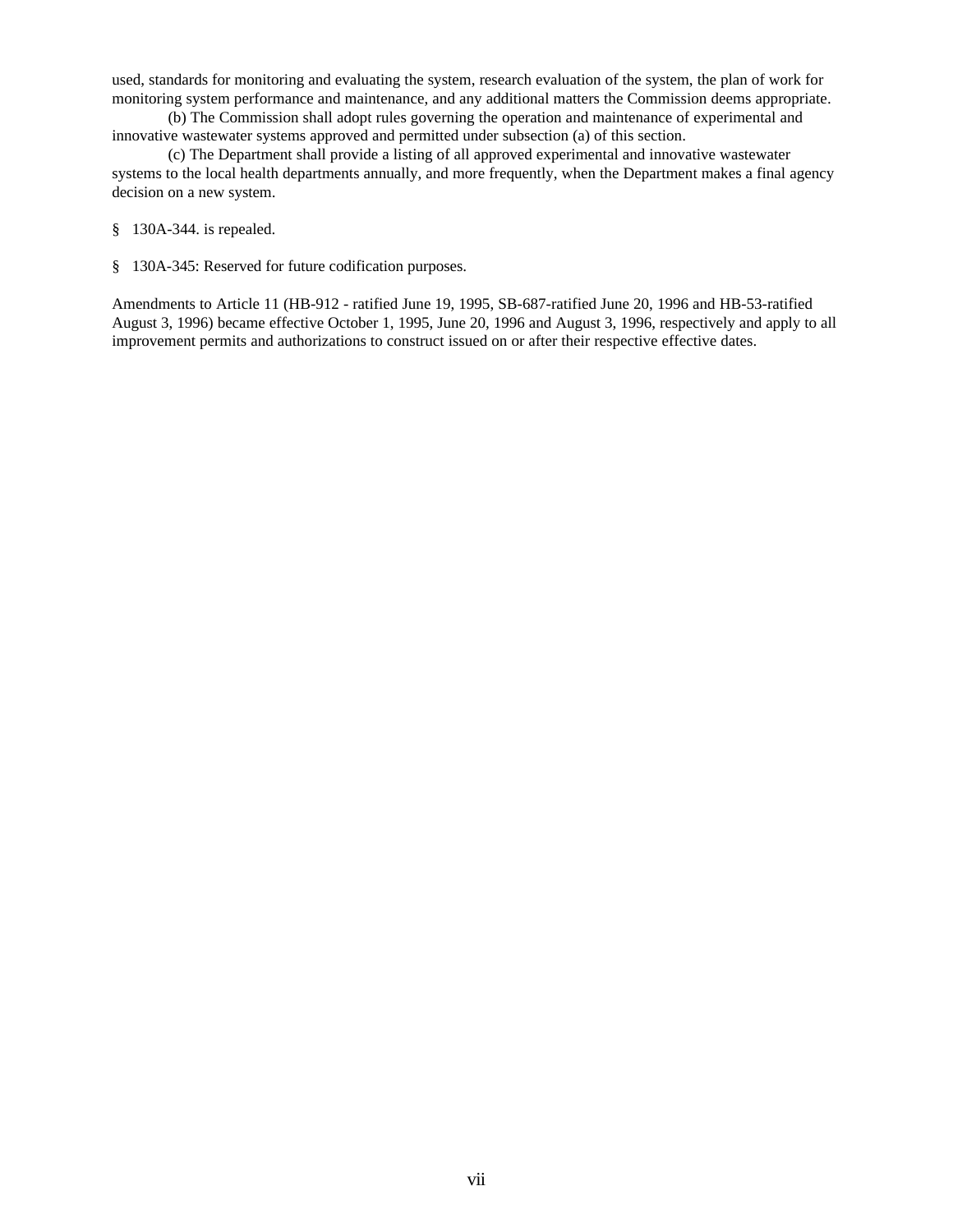# **CONTENTS** ARTICLE 11 OF CHAPTER 130A, SANITARY SEWAGE SYSTEMS

#### LAW PAGE

| 130A-333 | Purpose                                              |    |
|----------|------------------------------------------------------|----|
| 130A-334 | Definitions                                          |    |
| 130A-335 | Wastewater collection, treatment and disposal; rules | ii |
| 130A-336 | Improvement permit and authorization for wastewater  |    |
|          | system construction required                         | iv |
| 130A-337 | Inspection; operation permit required                | V  |
| 130A-338 | Authorization for wastewater system construction     |    |
|          | required before other permits to be issued           | vi |
| 130A-339 | Limitation on electrical service                     | vi |
| 130A-340 | Review procedures and appeals                        | vi |
| 130A-341 | Consideration of a site with existing fill           | vi |
| 130A-342 | Aerobic systems                                      | vi |
| 130A-343 | Experimental and innovative systems permitted        | vi |

# SECTION. 1900 SEWAGE TREATMENT AND DISPOSAL SYSTEMS

| <b>RULE</b>                                                         | <b>PAGE</b>    |    |
|---------------------------------------------------------------------|----------------|----|
| .1934 - Scope                                                       | 4              |    |
| .1935 - Definitions                                                 | $\overline{4}$ |    |
| .1936 - Requirements for Sewage Treatment and Disposal              | 7              |    |
| (Repealed Eff. January 1, 1990)                                     |                |    |
| .1937 - Permits                                                     | $\tau$         |    |
| .1938 - Responsibilities                                            |                | 9  |
| .1939 - Site Evaluation                                             | 11             |    |
| .1940 - Topography and Landscape Position                           | 11             |    |
| .1941 - Soil Characteristics (Morphology)                           | 13             |    |
| .1942 - Soil Wetness Conditions                                     |                | 15 |
| .1943 - Soil Depth                                                  | 15             |    |
| .1944 - Restrictive Horizons                                        | 16             |    |
| .1945 - Available Space                                             | 16             |    |
| .1946 - Other Applicable Factors                                    | 17             |    |
| .1947 - Determination of Overall Site Suitability                   | 17             |    |
| .1948 - Site Classification                                         | 17             |    |
| .1949 - Sewage Flow Rates for Design Units                          | 18             |    |
| .1950 - Location of Sanitary Sewage Systems                         | 20             |    |
| .1951 - Applicability of Rules                                      | 23             |    |
| .1952 - Septic Tank, Dosing Tank and Lift Station Design            | 24             |    |
| .1953 - Prefabricated Septic Tanks and Pump Tanks                   | 28             |    |
| .1954 - Minimum Standards for Precast Reinforced Concrete Tanks     | 28             |    |
| .1955 - Design Criteria for Conventional Sewage Systems             | 31             |    |
| .1956 - Modifications to Septic Tank Systems                        | 35             |    |
| .1957 - Design Criteria for Design of Alternative Sewage Systems    | 39             |    |
| .1958 - Non-Ground Absorption Sewage Treatment Systems              | 48             |    |
| .1959 - Privy Construction                                          | 48             |    |
| .1960 - Maintenance of Privies                                      | 49             |    |
| .1961 - Maintenance of Sewage Systems                               | 49             |    |
| .1962 - Applicability                                               | 53             |    |
| .1963 - Disuse of Sewage System                                     | 53             |    |
| (Repealed Eff. August 1, 1988)                                      |                |    |
| .1964 - Interpretation and Technical Assistance                     | 53             |    |
| .1965 - Appeals Procedure                                           | 53             |    |
| .1966 - Severability                                                | 53             |    |
| .1967 - Injunctions                                                 | 54             |    |
| .1968 - Penalties                                                   | 54             |    |
| .1969 - Experimental and Innovative Systems, Components, or Devices | 54             |    |
|                                                                     |                |    |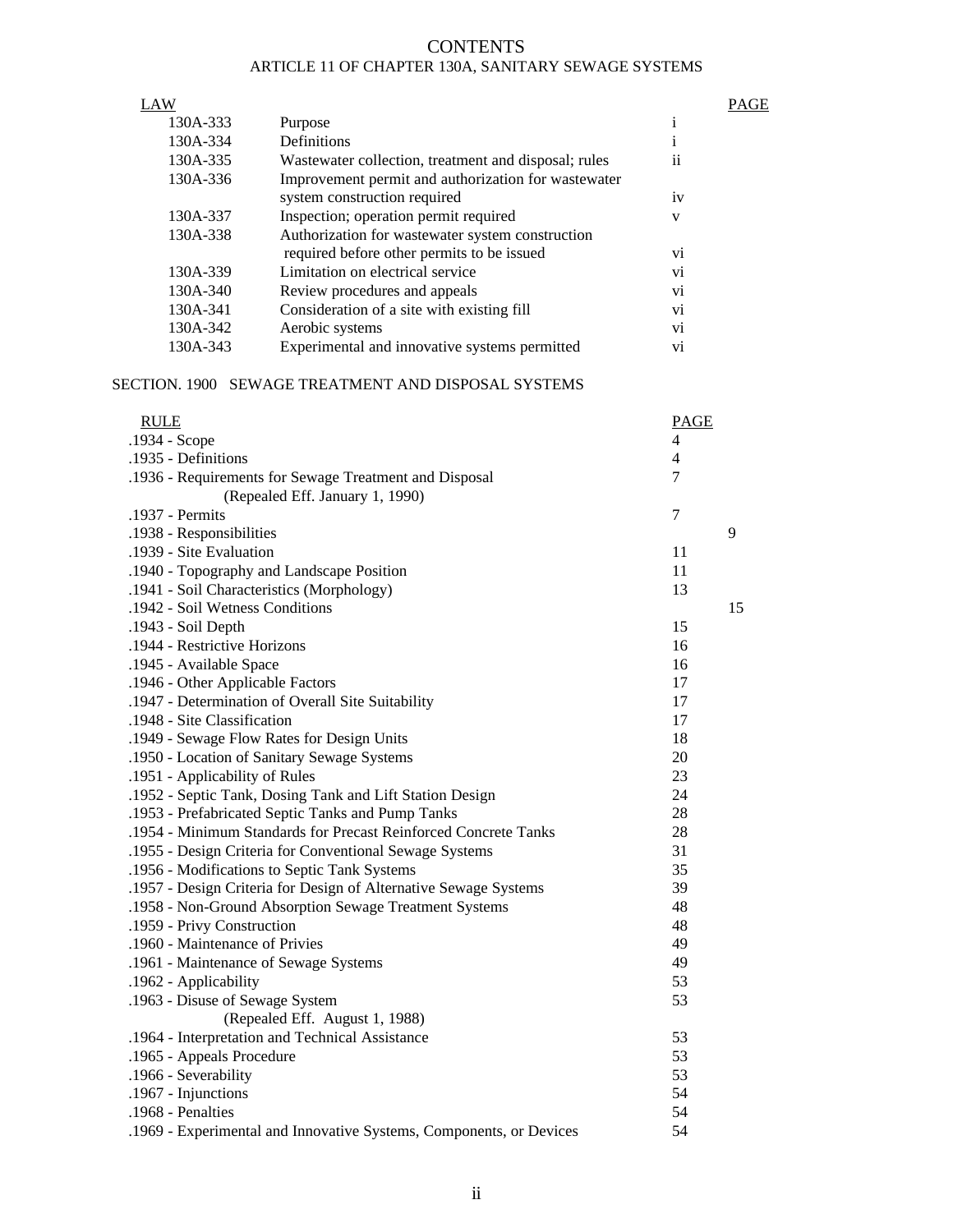#### **SECTION .1900 - SEWAGE TREATMENT AND DISPOSAL SYSTEMS**

Rules .1901 - .1968 of Title 15A Subchapter 18A of the North Carolina Administrative Code (T15A.18A .1901- .1968); has been transferred and recodified from Rules .1901 - .1968 of Title 10 Subchapter 10A of the North Carolina Administrative Code (T10.10A.1901-.1968), effective April 4, 1990.

**.1901 PURPOSE .1902 PROPER DISPOSAL .1903 DEFINITIONS .1904 SEWAGE DISPOSAL REQUIREMENTS .1905 PRIVY AND SEPTIC TANK CONSTRUCTION .1906 PREFABRICATED TANKS .1907 MINIMUM STANDARDS FOR PREFABRICATED SEPTIC TANKS .1908 SITE EVALUATION .1909 APPLICATION RATES .1910 SITE CLASSIFICATION .1911 SPACE REQUIREMENTS .1912 LOCATION OF SEPTIC TANK SYSTEMS AND PRIVIES .1913 MAINTENANCE OF PRIVIES .1914 MAINTENANCE OF SEPTIC TANK SYSTEMS .1915 PERMITS .1916 RESPONSIBILITIES .1917 TECHNICAL GUIDE .1918 SITE FACTORS .1919 TOPOGRAPHY .1920 SOIL CHARACTERISTICS .1921 PERCOLATION TESTS .1922 DETERMINATION OF SOIL SUITABILITY .1923 AVAILABLE SPACE .1924 OTHER APPLICABLE FACTORS .1925 ESTIMATES OF SEWAGE QUANTITIES .1926 POSSIBLE MODIFICATIONS OF INITIAL CLASSIFICATIONS .1927 INTERPRETATION AND TECHNICAL ASSISTANCE .1928 APPLICABILITY OF RULES .1929 EXEMPTION .1930 DISUSE OF SEWAGE SYSTEM .1931 VIOLATIONS**

- **.1932 CONFLICTING RULES REPEALED**
- **.1933 SEVERABILITY**

*History Note: Statutory Authority G. S. 130-160; 166.23 through 166.28; Eff. July 1, 1977; Readopted Eff. December 5, 1977; Amended Eff. July 1, 1982; March 31, 1981; June 30, 1980; Repealed Eff. July 1, 1982.*

## **.1934 SCOPE**

 The rules contained in this Section shall govern the treatment and disposal of domestic type sewage from septic tank systems, privies, incinerating toilets, mechanical toilets, composting toilets, recycling toilets, or other such systems serving single or multiple-family residences, places of business, or places of public assembly, the effluent from which is designed not to discharge to the land surface or surface waters.

*History Note: Statutory Authority G.S. 130-335(e); Eff. July 1, 1982; Amended Eff. December 1, 1990.*

.**1935 DEFINITIONS**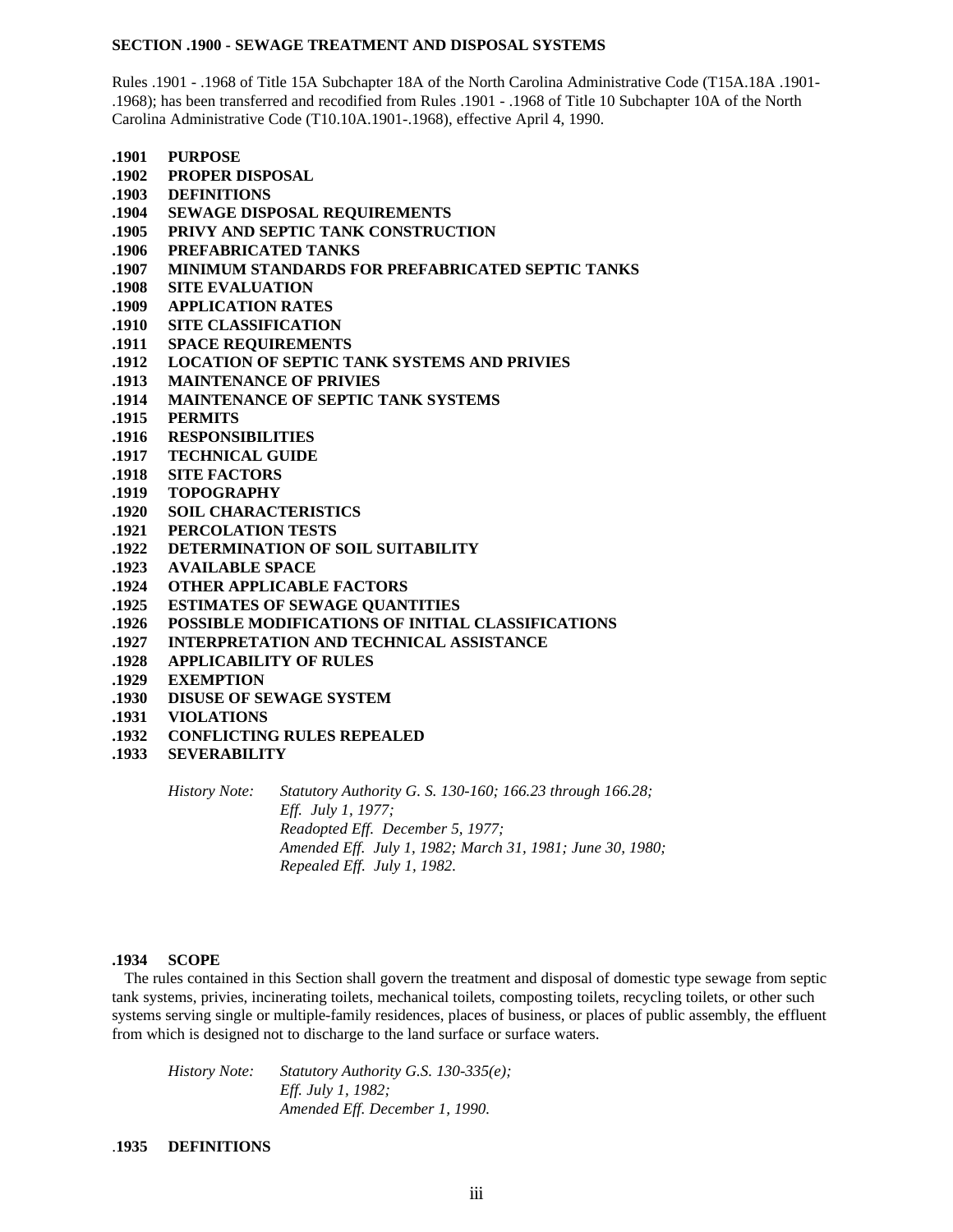The following definitions shall apply throughout this Section:

- (1) "Alluvial Soils" means stratified soils without distinct horizons, deposited by flood waters.
- (2) "Alternative System" means any approved ground absorption sewage treatment and disposal system other than an approved privy or an approved septic tank system.
- (3) "Approved" means that which has been considered acceptable to the State or local health department.
- (4) "Approved Privy" means a fly-tight structure consisting of a pit, floor slab, and seat riser constructed in accordance with Rule .1959 of this Section.
- (5) "Approved Public or Community Sewage System" means a single system of sewage collection, treatment, and disposal owned and operated by a sanitary district, a metropolitan sewage district, a water and sewer authority, a county or municipality, or a public utility, constructed and operated in compliance with applicable requirements of the Division of Environmental Management.
- (6) "Areas subject to frequent flooding" means those areas inundated at a 10-year or less frequency and includes alluvial soils and areas subject to tidal or storm overwash.
- (7) "Collection sewer" means gravity flow pipelines, force mains, effluent supply lines, and appliances appurtenant thereto, used for conducting wastes from building drains to a treatment system or to a ground absorption sewage treatment and disposal system.
- (8) "Designated wetland" means an area on the land surface established under the provisions of the Coastal Area Management Act or the Federal Clean Water Act.
- (9) "Design unit" means one or more dwelling units, places of business, or places of public assembly on:
	- (a) a single lot or tract of land;
	- (b) multiple lots or tracts of land served by a common ground absorption sewage treatment and disposal system; or
	- (c) a single lot or tract of land or multiple lots or tracts of land where the dwelling units, places of business or place of public assembly are under multiple ownership (e.g. condominiums) and are served by a ground absorption system or multiple ground absorption systems which are under common or joint ownership or control.
- (10) "Dwelling unit" means any room or group of rooms located within a structure and forming a single, habitable unit with facilities which are used or intended to be used for living, sleeping, bathing, toilet usage, cooking, and eating.
- (11) "Effluent" means the liquid discharge of a septic tank or other sewage treatment device.
- (12) "Ground absorption sewage treatment and disposal system" means a system that utilizes the soil for the subsurface disposal of partially treated or treated sewage effluent.
- (13) "Horizon" means a layer of soil, approximately parallel to the surface, that has distinct characteristics produced by soil forming processes.
- (14) "Local health department" means any county, district, or other health department authorized to be organized under the General Statutes of North Carolina.
- (15) "Mean high water mark" means, for coastal waters having six inches or more lunar tidal influence, the average height of the high water over a 19 year period as may be ascertained from National Ocean Survey or U.S. Army Corps of Engineers tide stations data or as otherwise determined under the provisions of the Coastal Area Management Act.
- (16) "Naturally occurring soil" means soil formed in place due to natural weathering processes and being unaltered by filling, removal, or other man-induced changes other than tillage.
- (17) "Nitrification field" means the area in which the nitrification lines are located.
- (18) "Nitrification lines" means approved pipe, specially designed porous blocks, or other approved materials which receive partially treated sewage effluent for distribution and absorption into the soil beneath the ground surface.
- (19) "Nitrification trench", also referred to as a sewage absorption trench, means a ditch into which a single nitrification line is laid and covered by soil.
- (20) "Non-ground absorption sewage treatment system" means a facility for waste treatment designed not to discharge to the soil, land surface, or surface waters, including but not limited to, approved vault privies, incinerating toilets, mechanical toilets, composting toilets, chemical toilets, and recycling systems.
- (21) "Organic soils" means those organic mucks and peats consisting of more than 20 percent organic matter (by dry weight) and 18 inches or greater in thickness.
- (22) "Parent material" means the mineral matter that is in its present position through deposition by water, wind, gravity or by decomposition of rock and exposed at the land surface or overlain by soil or saprolite.
- (23) "Ped" means a unit of soil structure, such as an aggregate, crumb, prism, block, or granule formed by natural processes.
- (24) "Perched water table" means a saturated zone, generally above the natural water table, as identified by drainage mottles caused by a restrictive horizon.
- (25) "Person" means any individual, firm, association, organization, partnership, business trust, corporation,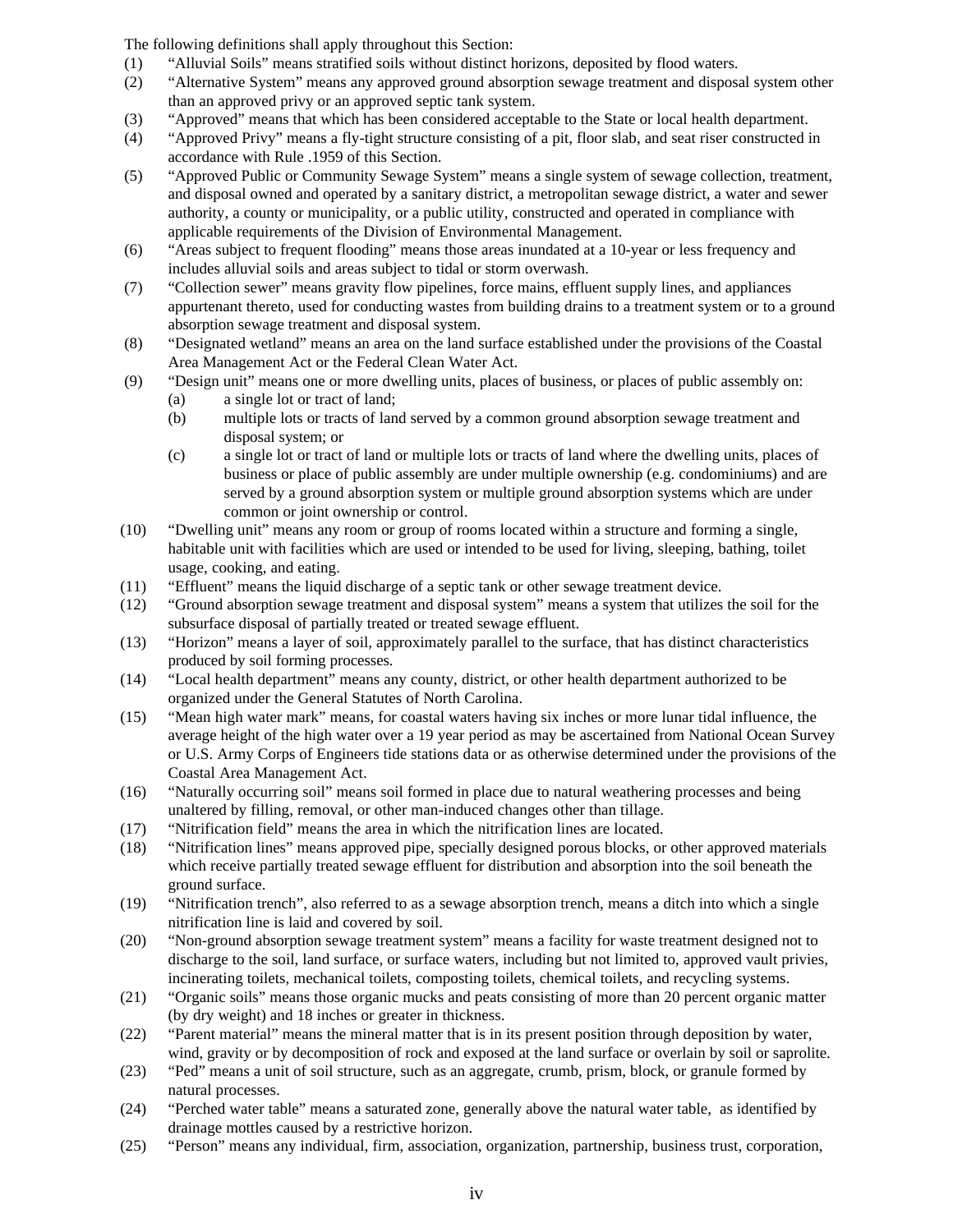company, or unit of local government.

- (26) "Place of business" means any store, warehouse, manufacturing establishment, place of amusement or recreation, service station, foodhandling establishment, or any other place where people work or are served.
- (27) "Place of public assembly" means any fairground, auditorium, stadium, church, campground, theater, school, or any other place where people gather or congregate.
- (28) "Privy building" means and includes any and all buildings which are used for privacy in the acts of urination and defecation which are constructed over pit privies and are not connected to a ground absorption sewage treatment and disposal system or a public or community sewage system.
- (29) "Public management entity" means a city (G.S. 160A, Article 16), county (G.S. 153A, Article 15), interlocal contract (G.S. 153A, Article 16), joint management agency (G.S. 160A-461 -462), county service district (G.S. 153A, Article 16), county water and sewer district (G.S. 162A, Article 6), sanitary district (G.S. 130A, Article 2), water and sewer authority (G.S. 162A, Article 1), metropolitan water district (G.S. 162A, Article 4), metropolitan sewerage district (G.S. 162A, Article 5), public utility [G.S. 62-3(23)], county or district health department (G.S. 130A, Article 2), or other public entity legally authorized to operate and maintain on-site sewage systems.
- (30) "Relocation" means the displacement of a residence, place of business, or place of public assembly from one location to another.
- (31) "Repair area" means an area, either in its natural state or which is capable of being modified, consistent with these Rules, which is reserved for the installation of additional nitrification fields and is not covered with structures or impervious materials.
- (32) "Residence" means any home, hotel, motel, summer camp, labor work camp, mobile home, dwelling unit in a multiple-family structure, or any other place where people reside.
- (33) "Restrictive horizon" means a soil horizon that is capable of perching ground water or sewage effluent and that is brittle and strongly compacted or strongly cemented with iron, aluminum, silica, organic matter, or other compounds. Restrictive horizons may occur as fragipans, iron pans or organic pans, and are recognized by their resistance in excavation or in using a soil auger.
- (34) "Rock" means the body of consolidated or partially consolidated material composed of minerals at or below the land surface. Rock includes bedrock and partially weathered rock that is relatively hard and cannot be dug with hand tools. The upper boundary of rock is "saprolite", "soil", or the land surface.
- (35) "Sanitary system of sewage treatment and disposal" means a complete system of sewage collection, treatment and disposal, including approved privies, septic tank systems, connection to public or community sewage systems, incinerators, mechanical toilets, composting toilets, recycling toilets, mechanical aeration systems, or other such systems.
- (36) "Saprolite" means the body of porous material formed in place by weathering of igneous or metamorphic rocks. Saprolite has a massive, rock-controlled structure, and retains the fabric (arrangement of minerals) of its parent rock in at least 50 percent of its volume. Saprolite can be dug with hand tools. The lower limit of saprolite is "rock" and its upper limit is "soil" or the land surface. The term "saprolite" does not include sedimentary parent materials.
- (37) "Septic tank" means a water-tight, covered receptacle designed for primary treatment of sewage and constructed to:
	- (a) receive the discharge of sewage from a building;
	- (b) separate settleable and floating solids from the liquid;
	- (c) digest organic matter by anaerobic bacterial action;
	- (d) store digested solids through a period of detention; and
	- (e) allow clarified liquids to discharge for additional treatment and final disposal.
- (38) "Septic tank system" means a subsurface sanitary sewage system consisting of a septic tank and a subsurface disposal field.
- (39) "Sewage" means the liquid and solid human waste and liquid waste generated by water-using fixtures and appliances, including those associated with food handling. The term does not include industrial process wastewater or sewage that is combined with industrial process wastewater.
- (40) "Site" means the area in which the sewage treatment and disposal system is to be located and the area required to accommodate repairs and replacement of nitrification field and permit proper functioning of the system.
- (41) "Soil," means the naturally occurring body of porous mineral and organic materials on the land surface. Soil is composed of sand-, silt-, and clay-sized particles that are mixed with varying amounts of larger fragments and some organic material. Soil contains less than 50 percent of its volume as rock, saprolite, or coarse-earth fraction (mineral particles greater than 2.0 millimeters). The upper limit of the soil is the land surface, and its lower limit is "rock", "saprolite", or other parent materials.
- (42) "Soil structure" means the arrangement of primary soil particles into compound particles, peds, or clusters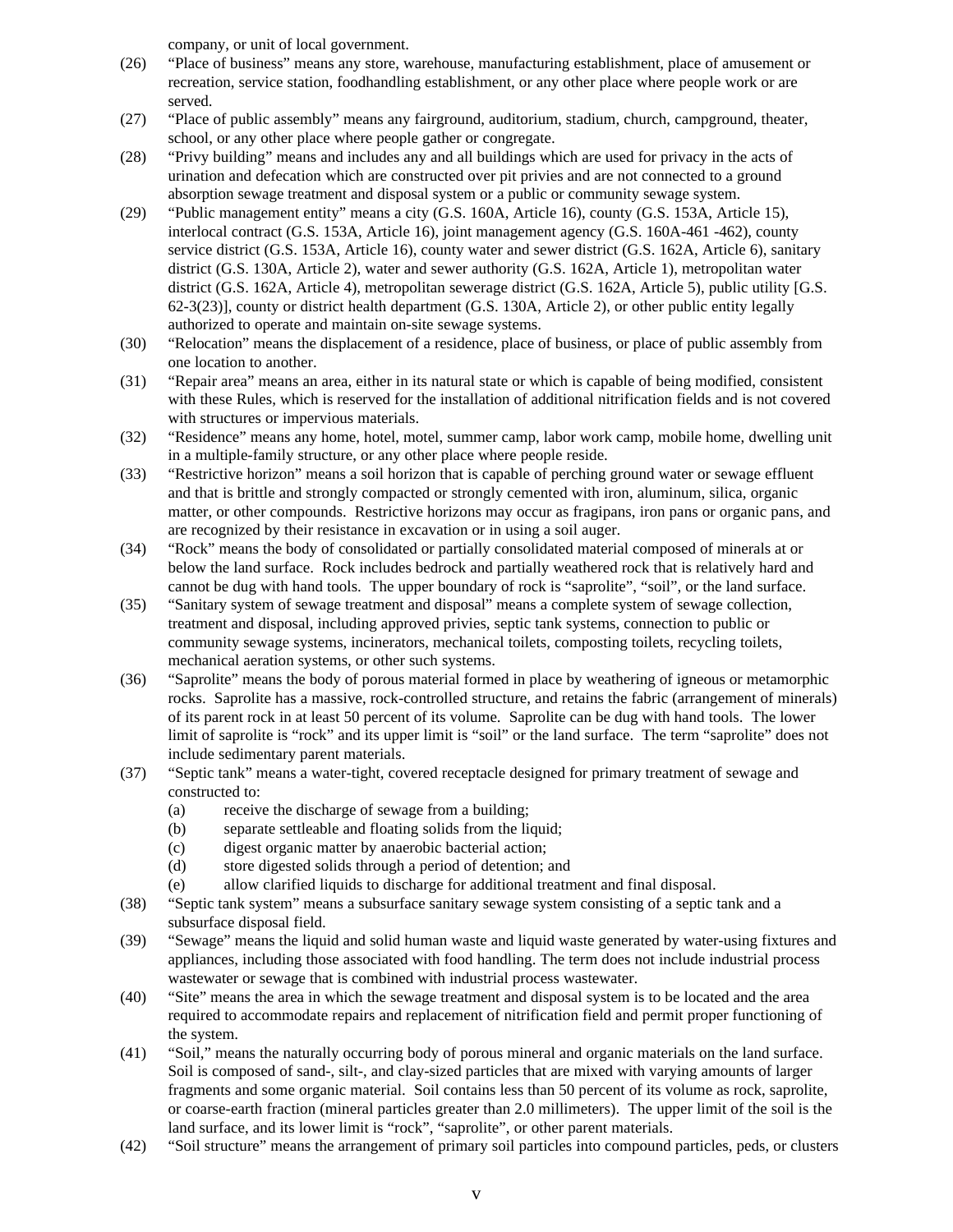that separated by natural planes of weakness from adjoining aggregates.

- (43) "Soil textural classes" means soil classification based upon size distribution of mineral particles in the fine-earth fraction less than two millimeters in diameter. The fine-earth fraction includes sand (2.0 - 0.05 mm in size), silt (less than 0.05 mm - 0.002 mm or greater in size), and clay (less than 0.002 mm in size) particles. The specific textural classes are defined as follows and as shown in Soil Taxonomy, Appendix I, which is hereby adopted by reference in accordance with G.S. 150B-14(c).
- (a) "Sand" means soil material that contains 85 percent or more of sand; the percentage of silt plus 1.5 times the percentage of clay should not exceed 15.
- (b) "Loamy sand" means soil material that contains at the upper limit 85 to 90 percent sand, and the percentage silt plus 1.5 times the percentage of clay is not less than 15; at the lower limit it contains not less than 70 to 85 percent sand, and the percentage of silt plus twice the percentage of clay does not exceed 30.
- (c) "Sandy loam" means soil material that contains either 20 percent clay or less, and the percentage of silt plus twice the percentage of clay exceeds 30, and contains 52 percent or more sand; or less than seven percent clay, less that 50 percent silt, and between 43 and 52 percent sand.
- (d) "Loam" means soil material that contains seven to 27 percent clay, 28 to 50 percent silt, and less than 52 percent sand.
- (e) "Silt loam" means soil material that contains 50 percent or more silt and 12 to 27 percent clay; or contains 50 to 80 percent silt and less than 12 percent clay.
- (f) "Silt" means soil material that contains 80 percent or more silt and less than 12 percent clay.
- (g) "Sandy clay loam" means soil material that contains 20 to 35 percent clay, less than 28 percent silt, and 45 percent or more sand.
- (h) "Clay loam" means soil material that contains 27 to 40 percent clay and less than 20 to 45 percent sand.
- (i) "Silty clay loam" means soil material that contains 27 to 40 percent clay and less than 20 percent sand.
- (j) "Sandy clay" means soil material that contains 35 percent or more clay and 45 percent or more sand.
- (k) "Silty clay" means soil material that contains 40 percent or more clay and 40 percent or more silt.
- (l) "Clay" means soil material that contains 40 percent or more clay, less than 45 percent sand, and less than 40 percent silt.
- (44) "State" means the Department of Environment, Health, and Natural Resources, Division of Environmental Health.
- (45) "Stream," means a natural or manmade channel, including groundwater lowering ditches and devices, in which water flows or stands most of the year.
- (46) "Subsurface disposal" means the application of sewage effluent beneath the surface of the ground by distribution through approved nitrification lines.

*History Note: Statutory Authority G.S. 130A-335(e) and (f); Eff. July 1, 1982; Amended Eff. July 1, 1995; January 1, 1990; August 1, 1988; April 1, 1985;*

# **.1936 REQUIREMENTS FOR SEWAGE TREATMENT AND DISPOSAL**

| History Note: | Statutory Authority G.S. 130A-335(e); |
|---------------|---------------------------------------|
|               | <i>Eff. July 1, 1982.</i>             |
|               | Repealed Eff. January 1, 1990.        |

### **.1937 PERMITS**

 (a) An Improvement Permit, Authorization for Wastewater System Construction (Construction Authorization) and Operation Permit, shall be required in accordance with G.S. 130A-336, G.S. 130A-337 and G.S. 130A-338. Rule .1949 of this Section shall be used to determine whether subsequent additions, modifications, or change in the type of facility increase wastewater flow or alter wastewater characteristics.

 (b) An application for an Improvement Permit or Construction Authorization, as applicable, shall be submitted to the local health department for each site prior to construction, location, or relocation of a residence, place of business, or place of public assembly. Applications for systems required to be designed by a professional engineer and applications for industrial process wastewater systems shall meet the provisions of Rule .1938 of this Section.

 (1) The application for an Improvement Permit shall contain at least the following information: owner's name, mailing address, and phone number, location of property, plat of property or site plan, description of existing and proposed facilities or structures, number of bedrooms, or number of persons served, or other factors required to determine wastewater system design flow or wastewater characteristics, type of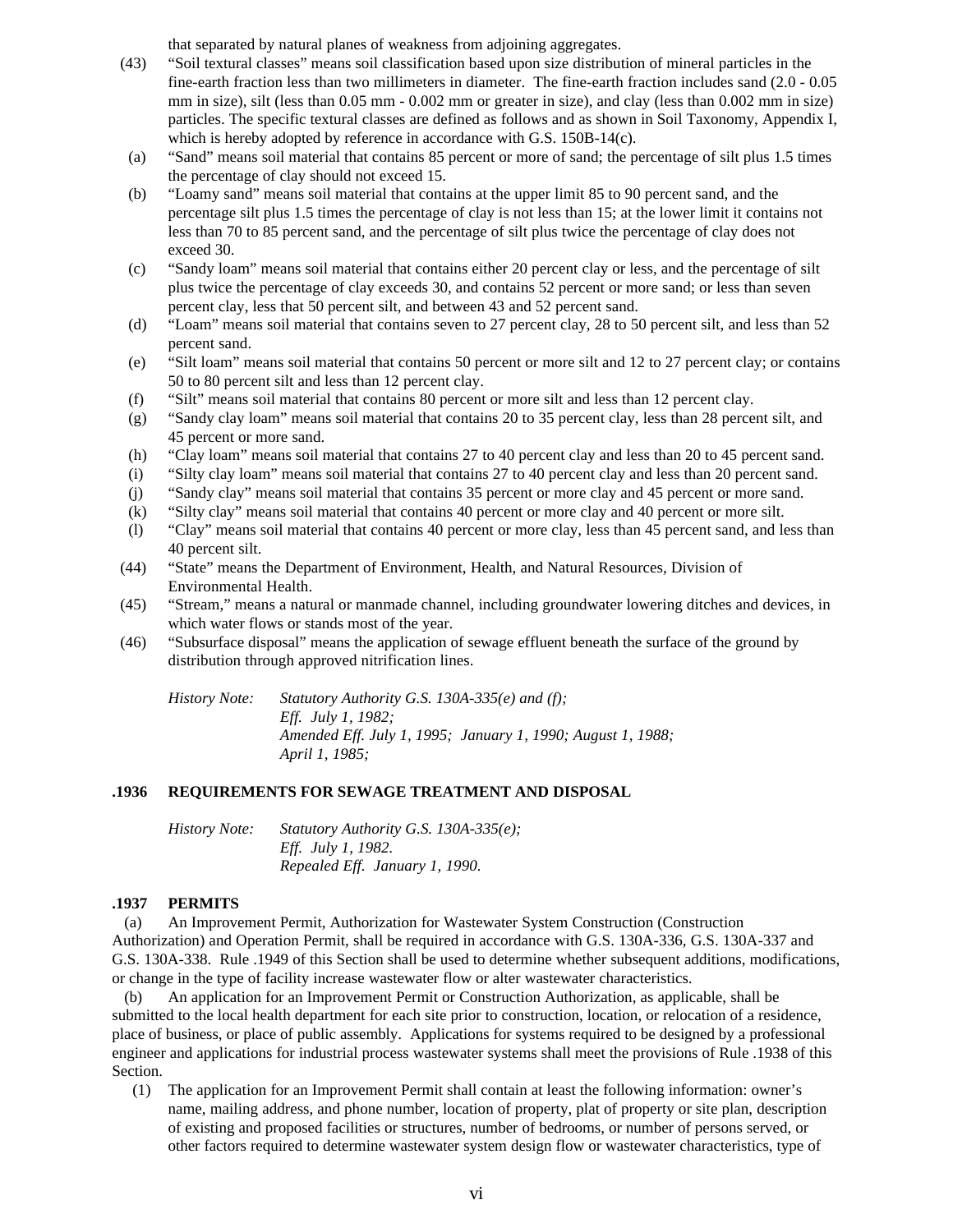water supply, and signature of owner or owner's legal representative. The applicant shall be responsible for identifying int he field property lines and for making the site or sites accessible for an evaluation as required in Rule .1939 of this Section. The applicant shall be responsible for notifying the local health department on the application of the following:

(A) the property contains designated wetlands;

(B) wastewater other than the sewage will be generated; or

(C) the site is subject to approval by other public agencies.

 (2) The application for a Construction Authorization shall contain the information required in Subparagraph (1) of this Paragraph and the proposed system type as specified by the owner or owner's legal representative and that meets the conditions of the Improvement Permit, the provisions of these rules, and G.S. 130A, Article 11.

 (c) An authorized agent of DEHNR shall issue an Improvement Permit after determining that the site is suitable or provisionally suitable and that a system can be installed so as to meet the provisions of these Rules. The Improvement Permit shall include those items required in G.S. 130A-336(a). An Improvement Permit for which a plat is provided shall be valid without expiration and an Improvement Permit for which a site plan is provided shall be valid for 60 months from the date of issue as provided in G.S. 130A-335(f) and 336(a). The Improvement Permit is transferable to subsequent owners except as provided in G.S. 130A-335(f) and 336(a).

 (d) The Construction Authorization as provided in G.S. 130A-335(f) and G.s. 130A-336(b) shall be valid for a period equal to the period of validity of the Improvement Permit, not to exceed 60 months. Site modifications required as conditions of an Improvement Permit shall be completed prior to the issuance of a Construction Authorization. The Construction Authorization shall be issued by an authorized agent for the installation of a wastewater system when it is found that the Improvement Permit conditions and rules in this Section are met. The Construction Authorization shall contain conditions regarding system type, system layout, location, and installation requirements. It shall be the responsibility of the property owner to ensure that a Construction Authorization is obtained and is valid prior to the construction or repair of a system and the construction, location, or relocation of a residence, place of business, or place of public assembly. If the installation has not bee completed during the period of validity of the Construction Authorization, the information submitted in the application for a Permit or Construction Authorization is found to have been incorrect, falsified or changed, or the site is altered, the Permit or Construction Authorization has become invalid and may be suspended or revoked. When a Permit or Construction Authorization has become invalid, suspended, or revoked, the installation shall not be commenced or completed until a new Permit or Construction Authorization has been obtained. Revised Construction Authorizations shall be issued for sites where Improvement Permits are valid without expiration in compliance with G.S. 130A-335(fl).

 (e) Prior to the issuance of a Construction Authorization for a wastewater system to serve a condominium or other multiple-ownership development where the system will be under common or joint control, a draft agreement (tri-party) among the local health department, developer, and a non-profit, incorporate owners association shall be submitted to the local health department for approval. Prior to the issuance of an Operation Permit for a system requiring a tri-party agreement, the agreement shall be properly executed among the local health department, developer, and a non-profit, incorporated owners association and filed with the local register of deeds. The triparty agreement shall address ownership, transfer of ownership, maintenance, repairs, operation, and the necessary funds for the continued satisfactory performance of the wastewater system, including collection, treatment, disposal, and other appurtenances.

 (f) No residence, place of business, or place of public assembly shall be occupied nor shall any wastewater system be covered or placed into use until an authorized agent finds that the system is in compliance with Article 11 of G. S. Chapter 130A, these Rules, and all conditions prescribed by the Improvement Permit and Construction Authorization, and issues an Operation Permit. The Operation Permit shall specify the system type in accordance with Table V(a) of Rule .1961 of this Section.

At the review frequency specified in Rule .1961, Table V(a) of this Section, an authorized agent shall determined whether a system with an Operation Permit is operated and maintained in compliance with the conditions of the Operation Permit, these Rules, and Article 11 of G.S. Chapter 130A. An authorized agent may suspend or revoke the Operation Permit or seek other remedies under Article 2, Chapter 130A, if it is determined that the system is not being operating or maintained properly or is not in compliance with Article 11 of G.S. Chapter 130A, these Rules, and all conditions imposed by the Operation Permit.

 (g) Upon determining that an existing wastewater system in a manufactured mobile home park has a valid Operation Permit and is in compliance with Article 11 of G.S. Chapter 130A, these Rules, and permit conditions, the local health department shall issue a written authorization for a manufactured home to be connected to the existing system.

 (h) Any person other than the owner or controller of a residence, place of business, or place of public assembly, who engages in the business of constructing, installing, or repairing wastewater systems shall register with the local health department in each county where he operates before constructing, installing, or repairing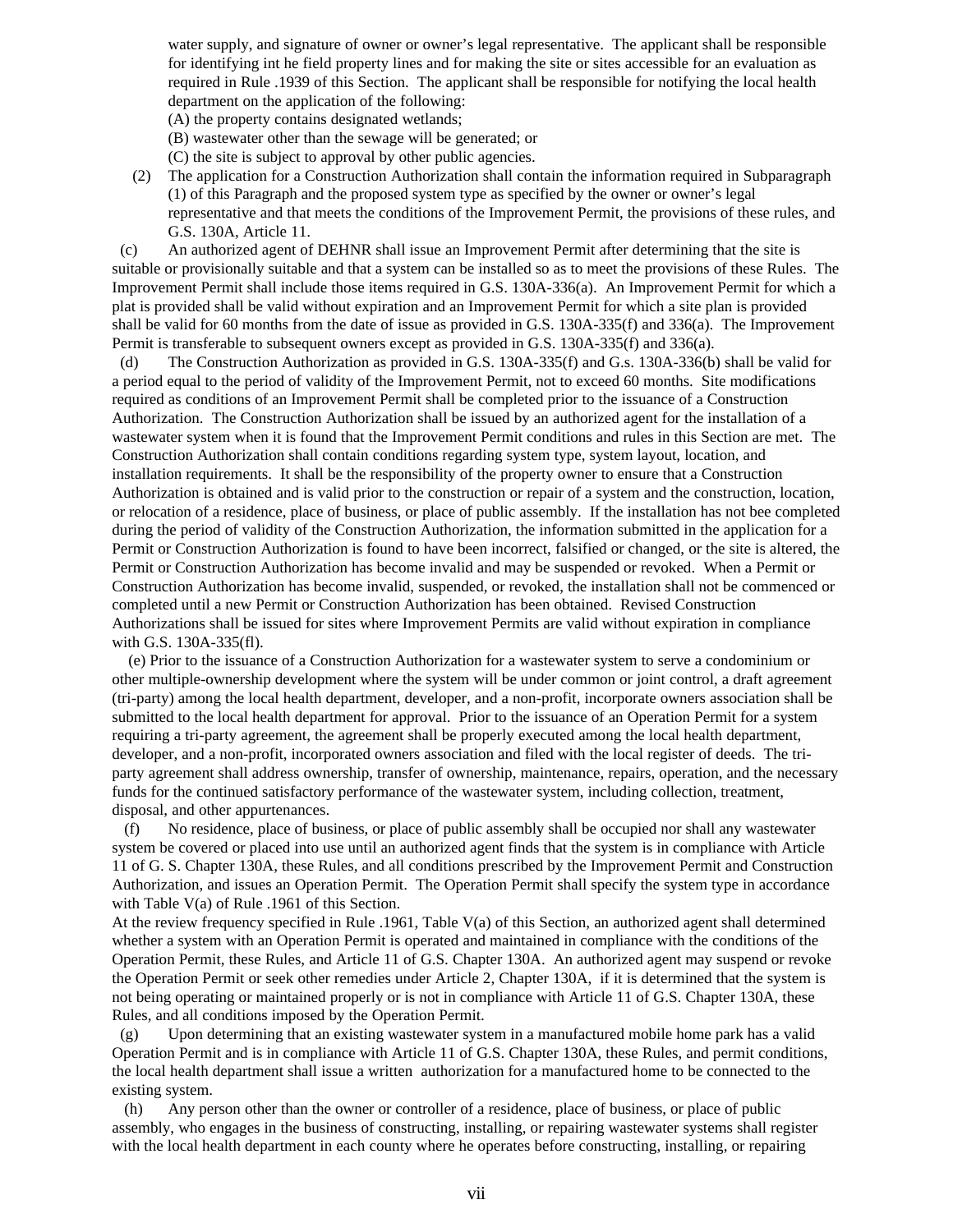wastewater systems.

 (i) An authorized agent shall prepare a written report with reference to the site and soil conditions required to be evaluated pursuant to this Section. When a permit is denied, the report shall be provided to the applicant. If modifications or alternatives are available, information shall be provided to the applicant. The report shall be signed and dated by an authorized agent of the State.

 (j) A plat or site plan shall not be required for the application for a Construction Authorization to repair a previously permitted system when the repairs will be accomplished on property owned and controlled by the applicant and for which the property lines are readily identifiable in the field.

*History Note: Statutory Authority G.S. 130A-335(e) and (f); Eff. July 1, 1982; Amended Eff. August 1, 1991; January 1, 1990; January 1, 1984. Temporary Amendment Eff. January 20, 1997.*

### **.1938 RESPONSIBILITIES**

 (a) The design, construction, operation, and maintenance of sewage treatment and disposal systems, whether septic tank systems, privies or alternative systems, shall be the responsibility of the designer, owner, developer, installer, or user of the system as applicable.

 (b) Actions of representatives of local health departments or the State engaged in the evaluation and determination of measures required to effect compliance with the provisions of this Section shall in no way be taken as a guarantee or warranty that sewage treatment and disposal systems approved and permitted will function in a satisfactory manner for any given period of time. Due to the development of clogging mats which adversely impact the life expectancy of normally functioning ground absorption sewage treatment and disposal systems and variables influencing systems function which are beyond the scope of these Rules, no guarantee or warranty is implied or given that a sewage treatment and disposal system will function in a satisfactory manner for any specific period of time.

 (c) Prior to issuance of an Improvement Permit or Construction Authorization, plans and specifications prepared by a person with a demonstrated knowledge of sanitary sewage collection, treatment, and disposal systems, soil and rock characteristics, ground-water hydrology, and drainage systems may be required for review and approval by the local health department when there is an unsuitable soil or unsuitable characteristic and shall be required for:

(1) alternative systems not specifically described in this Section, and

(2) drainage systems serving two or more lots.

 (d) Any wastewater system which meets one or more of the following conditions shall be designed by a registered professional engineer:

 (1) The system is designed to handle over 3,000 gallons per day, as determined in Rule .1949(a) or (b) of this Section, except where the system is limited to an individual septic tank system serving an individual dwelling unit or several individual septic tank systems, each serving an individual dwelling unit.

(2) The system requires pretreatment, other than by a conventional septic tank, before disposal.

 (3) The system requires use of sewage pumps prior to the septic tank or other pretreatment system, except for systems subject to the North Carolina Plumbing Code.

(4) The system requires use of more than one pump or siphon.

 (5) The system includes a collection sewer, prior to the septic tank or other pretreatment system, which serves two or more buildings, except for systems subject to the North Carolina Plumbing Code.

(6) The system includes structures which have not been pre-engineered.

(7) Any other system serving a business or multi-family dwelling so specified by the local health department.

 (e) An improvement permit shall not be issued unless the site plan or plat and system layout, including details for any proposed site modifications, are approved. A Construction Authorization shall not be issued unless plans and specifications, including methods of operation and maintenance, are approved. The state shall review and approve the system layout on a site plan or plat, plans and specifications for all systems serving a design unit with a design flow greater than 3,000 gallons per day, as determined in Rule .1949 (a) or (b) of this Section, except where the system is limited to an individual septic tank system serving an individual dwelling unit or several individual septic tank systems, each serving an individual dwelling unit. The state shall also review and approve any other system so specified by the local health department. Prior to issuance of the operation permit for a system designed by a registered professional engineer, the owner shall submit to the local health department a statement signed by a registered professional engineer stating that construction is complete and in accordance with approved plans and specifications and approved modifications. Periodic observations of construction and a final inspection for design compliance by the certifying registered professional engineer or his representative shall be required for this statement. The statement shall be affixed with the registered professional engineer's seal.

(f) Plans and specifications required to be prepared by a registered professional engineer shall contain all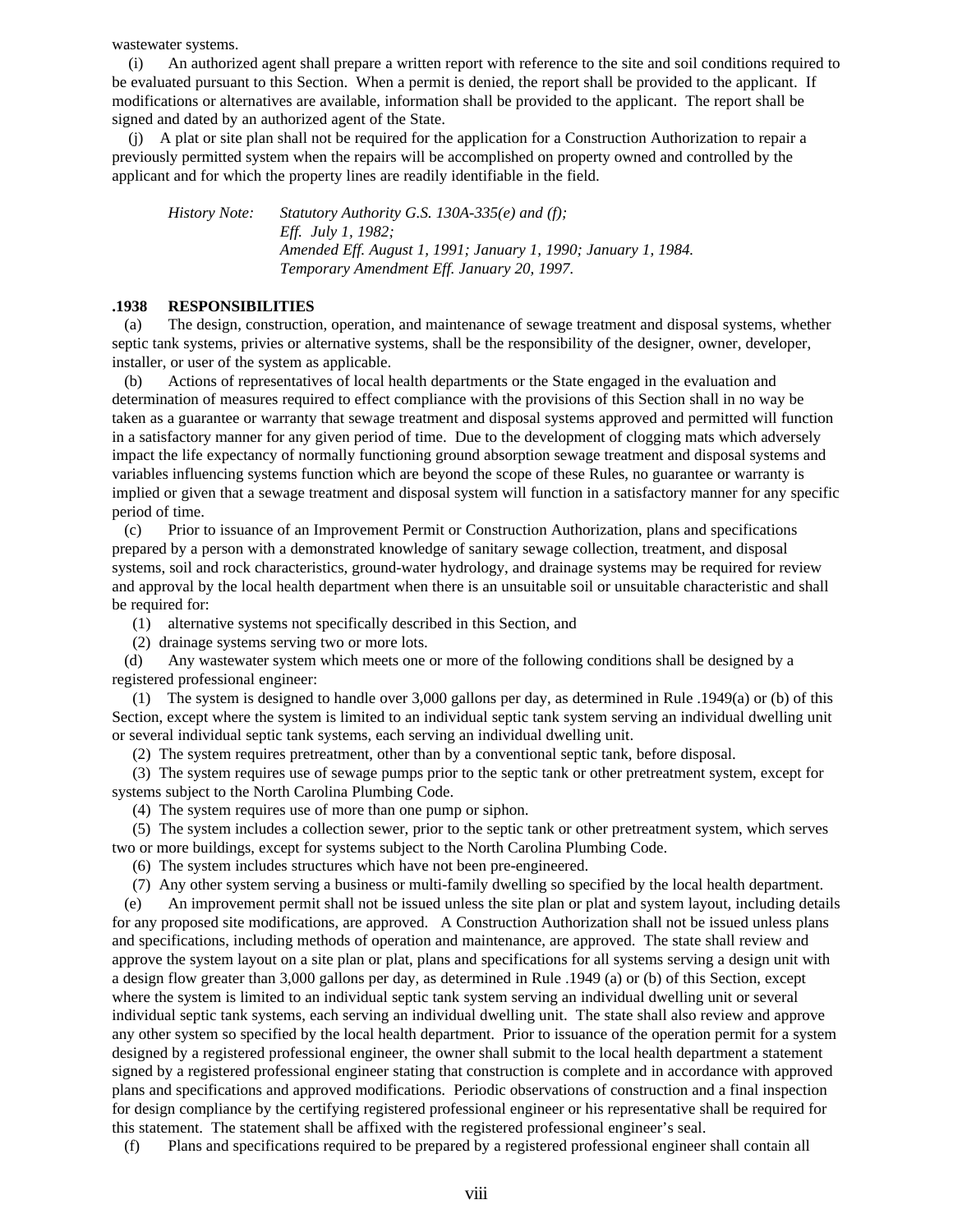necessary information for construction of the system in accordance with applicable rules and laws and shall include at least one or more of the following, as determined to be applicable by the local health department or the State:

- (1) the engineer's seal, signature, and the date on all plans and the first sheet of specifications;
- (2) a description of the facilities served and the calculations and basis for the design flow proposed;
- (3) a site plan based on a surveyed plat showing all system components, public water supply sources within 500 feet, private water supplies and surface water supplies within 200 feet, water lines serving the project and within ten feet of all components, building foundations, basements, property lines, embankments, or cuts of two feet or more in vertical height, swimming pools, storm sewers, interceptor drains, surface drainage ditches, and adjacent nitrification fields;
- (4) specifications describing all material to be used, methods of construction, means for assuring the quality and integrity of the finished product, and operation and maintenance procedures addressing requirement for the system operator, inspection schedules, residuals management provisions, process and performance monitoring schedules, and provisions for maintaining mechanical components and nitrification field vegetative cover;
- (5) plan and profile drawings for collection sewers, force mains and supply lines, showing pipe diameter, depth of cover, cleanout and manhole locations, invert and ground surface elevations, valves and other appurtenances, lateral connections, proximity to utilities and pertinent features such as wells, water lines, storm drains, surface waters, structures, roads, and other trafficked areas;
- (6) plans for all tanks, showing capacity, invert and ground elevations, access manholes, inlet and outlet details, and plans for built-in-place or nonstate-approved, precast tanks, also showing dimensions, reinforcement details, liquid depth, and other pertinent construction features;
- (7) calculations for pump or siphon sizing, pump curves, and plan and profile drawings for lift stations and effluent dosing tanks, showing anti-buoyancy provisions, pump or siphon locations, discharge piping, valves, vents, pump controls, pump removal system, electrical connection details, and activation levels for pumps or siphons and high-water alarms;
- (8) plan and profile drawings for wastewater treatment plans and other pretreatment systems, including cross-section views of all relevant system components, and data and contact lists from comparable facilities for any non-standard systems;
- (9) plans for nitrification field and repair area, showing the following:
- (A) field locations with existing and final relative contour lines based on field measurements at intervals not exceeding two feet or spot elevations if field areas are essentially flat or of uniform grade;
- (B) field layout, pipe sizes, length, spacing, connection and clean out details, invert elevations of flow distribution devices and laterals, valves, and appurtenances;
- (C) trench plan and profile drawings and flow distribution device details;
- (D) location and design of associated surface and groundwater drainage systems; and
- (10) any other information required by the local health department or the State.

 (g) The entire wastewater sewage system shall be on property owned or controlled by the person owning or controlling the system. Necessary easements shall be obtained permitting the use and unlimited access for inspection and maintenance of all portions of the system to which the owner and operator do not hold undisputed title. Easements shall remain valid as long as the system is required and shall be recorded with the county register of deeds.

*History Note: Statutory Authority G.S. 130A-335(e) and (f); Eff. July 1, 1982; Amended Eff. January 1, 1990; April 1, 1985. Temporary Amendment Eff. January 20, 1997.*

# **.1939 SITE EVALUATION**

 (a) The local health department shall investigate each proposed site. The investigation shall include the evaluation of the following factors:

- (1) topography and landscape position;
- (2) soil characteristics (morphology);
- (3) soil wetness;
- (4) soil depth;
- (5) restrictive horizons; and
- (6) available space.

 (b) Soil profiles shall be evaluated at the site by borings or other means of excavation to at least 48 inches or to an UNSUITABLE characteristic and a determination shall be made as to the suitability of the soil to treat and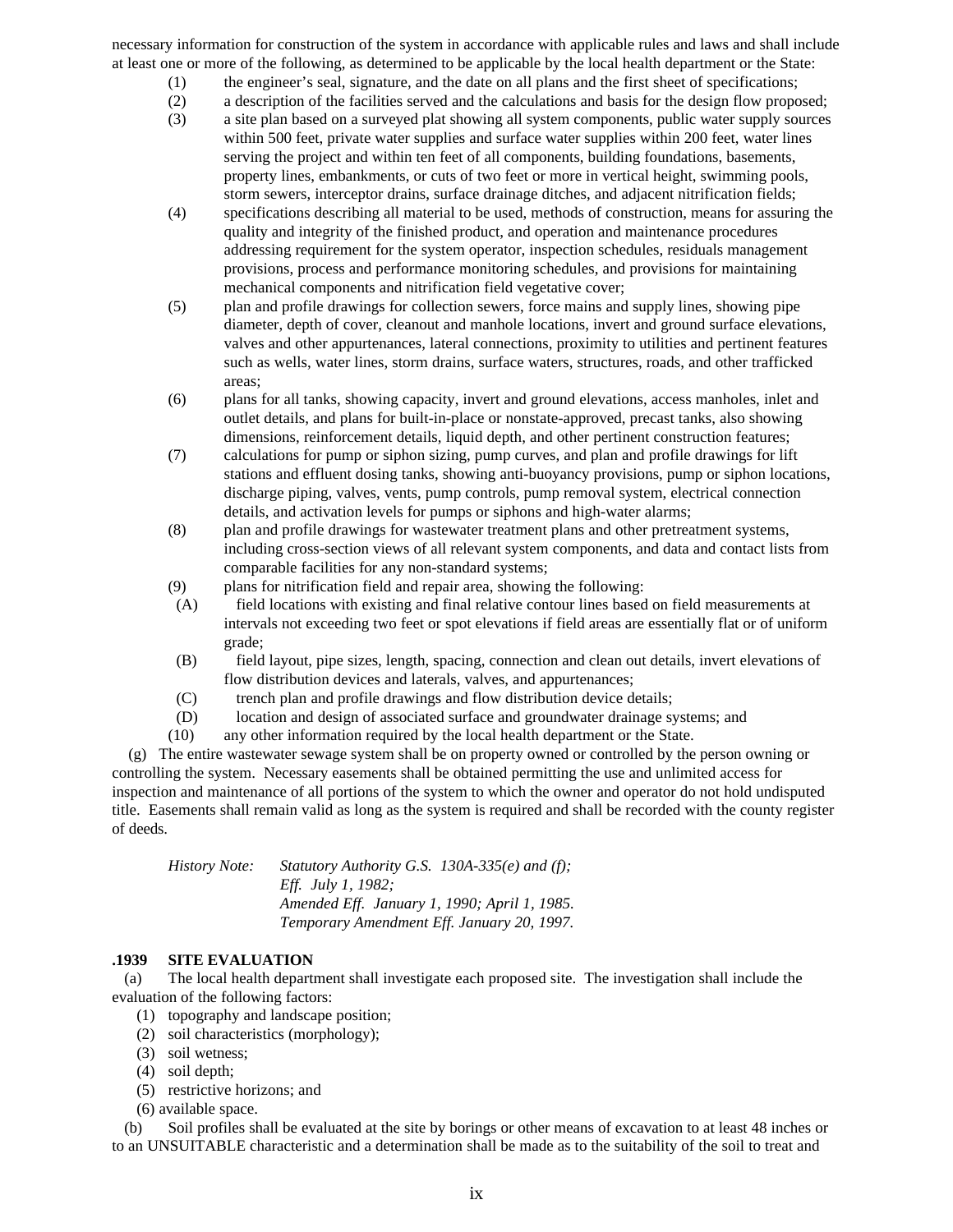absorb septic tank effluent. Applicants may be required to dig pits when necessary for proper evaluation of the soil at the site.

 (c) Site evaluations shall be made in accordance with Rules .1940-.1948 of this Section. Based on this evaluation, each of the factors listed in Paragraph (a) of this Rule shall be classified as SUITABLE (S), PROVISIONALLY SUITABLE (PS), or UNSUITABLE (U).

 (d) The local health department shall determine the long-term acceptance rate to be used for sites classified SUITABLE OR PROVISIONALLY SUITABLE in accordance with these rules.

*History Note: Statutory Authority G.S. 130A-335(e); Eff. July 1, 1982. Amended Eff. January 1, 1990.*

### **.1940 TOPOGRAPHY AND LANDSCAPE POSITION**

(a) Uniform slopes under 15 percent shall be considered SUITABLE with respect to topography.

 (b) Uniform slopes between 15 percent and 30 percent shall be considered PROVISIONALLY SUITABLE with respect to topography.

 (c) Slopes greater than 30 percent shall be considered UNSUITABLE as to topography. Slopes greater than 30 percent may be reclassified as PROVISIONALLY SUITABLE after an investigation indicates that a modified system may be installed in accordance with Rule .1956 of this Section; however, slopes greater than 65 percent shall not be reclassified as PROVISIONALLY SUITABLE.

 (d) Complex slope patterns and slopes dissected by gullies and ravines shall be considered UNSUITABLE with respect to topography.

 (e) Depressions shall be considered UNSUITABLE with respect to landscape position except when the site complies essentially with the requirements of this Section and is specifically approved by the local health department.

 (f) The surface area on or around a ground absorption sewage treatment and disposal system shall be landscaped to provide adequate drainage if directed by the local health department. The interception of perched or lateral ground-water movement shall be provided where necessary to prevent soil saturation on or around the ground absorption sewage treatment and disposal system.

 (g) A designated wetland shall be considered UNSUITABLE with respect to landscape position, unless the proposed use is specifically approved in writing by the U.S. Army Corps of Engineers or the North Carolina Division of Coastal Management.

*History Note: Statutory Authority G.S. 130A-335(e); Eff. July 1, 1982; Amended Eff. January 1, 1990.*

# **.1941 SOIL CHARACTERISTICS (MORPHOLOGY)**

(a) The soil characteristics which shall be evaluated by the local health department are as follows:

- (1) Texture The relative proportions of sand, silt, and clay sized mineral particles in the fine-earth fraction of the soil are referred to as soil texture. The texture of the different horizons of soils shall be classified into four general groups and 12 soil textural classes based upon the relative proportions of sand, silt, and clay sized mineral particles.
- (A) SOIL GROUP I SANDY TEXTURE SOILS. The sandy group includes the sand and loamy sand soil textural classes and shall be considered SUITABLE with respect to texture.
- (B) SOIL GROUP II COARSE LOAMY TEXTURE SOILS. The coarse loamy group includes sandy loam and loam soil textural classes and shall be considered SUITABLE with respect to texture.
- (C) SOIL GROUP III FINE LOAMY TEXTURE SOILS. The fine loamy group includes silt, silt loam, sandy clay loam, clay loam, and silty clay loam textural classes and shall be considered PROVISIONALLY SUITABLE with respect to texture
- (D) SOIL GROUP IV CLAYEY TEXTURE SOILS. The clayey group include sandy clay, silty clay, and clay textural classes and shall be considered PROVISIONALLY SUITABLE with respect to texture.
- (E) The soil textural class shall be determined in the field by hand texturing samples of each soil horizon in the soil profile using the following criteria:
	- (i) Sand: Sand has a gritty feel, does not stain the fingers, and does not form a ribbon or ball when wet or moist.
	- (ii) Loamy Sand: Loamy sand has a gritty feel, stains the fingers (silt and clay), forms a weak ball, and cannot be handled without breaking.
	- (iii) Sandy Loam: Sandy loam has a gritty feel and forms a ball that can be picked up with the fingers and handled with care without breaking.
	- (iv) Loam: Loam may have a sticky gritty feel but does not show a fingerprint and forms only short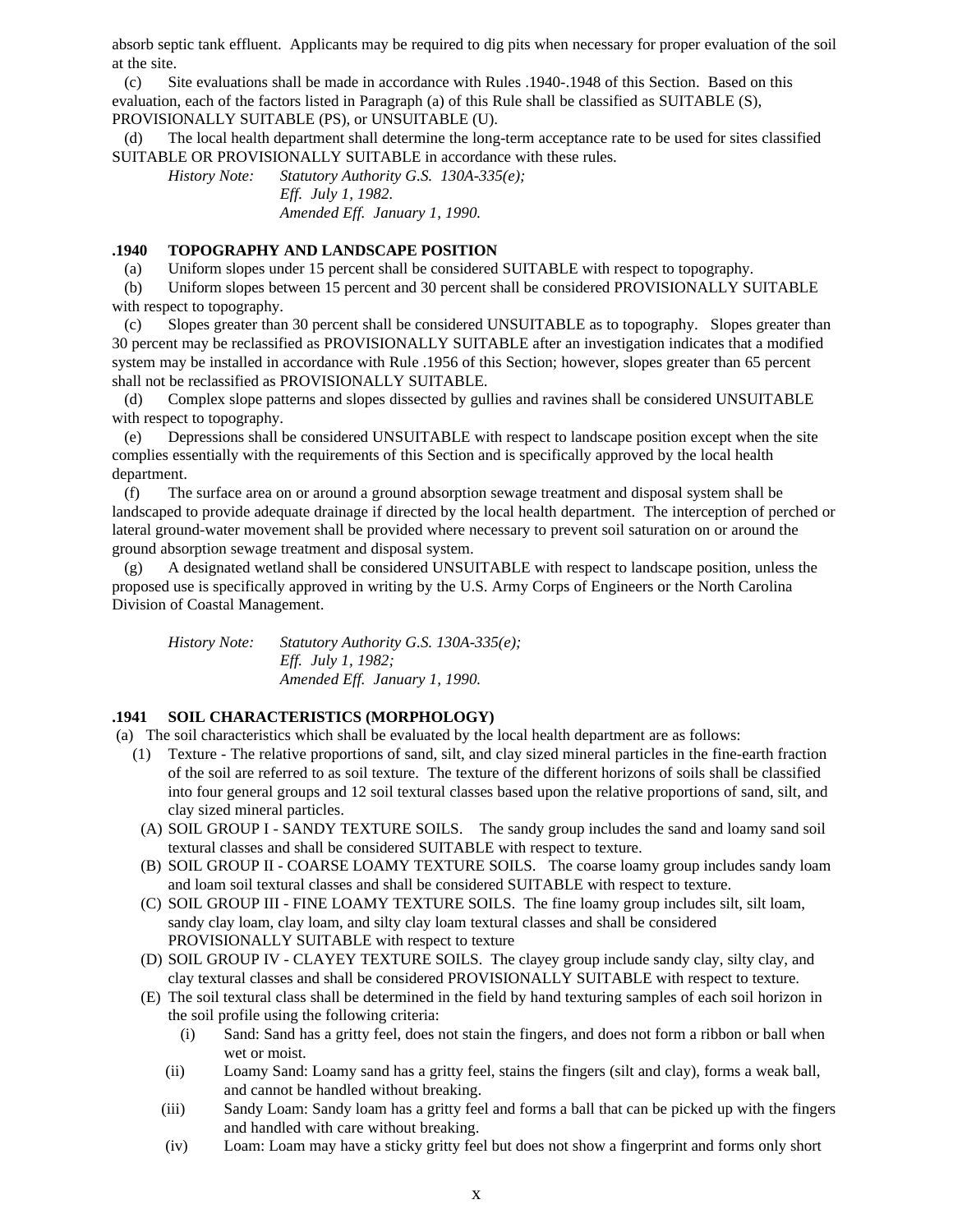ribbons of from 0.25 inch to 0.50 inch in length. Loam will form a ball that can be handled without breaking.

- (v) Silt Loam: Silt loam has a floury feel when moist and will show a fingerprint but will not ribbon and forms only a weak ball.
- (vi) Silt: Silt has a floury feel when moist and sticky when wet but will not ribbon and forms a ball that will tolerate some handling.
- (vii) Sandy Clay Loam: Sandy clay loam has a gritty feel but contains enough clay to form a firm ball and may ribbon to form 0.75-inch to one-inch long pieces.
- (viii) Silty Clay Loam: Silty clay loam is sticky when moist and will ribbon from one to two inches. Rubbing silty clay loam with the thumbnail produces a moderate sheen. Silty clay loam produces a distinct fingerprint.
- (ix) Clay Loam: Clay loam is sticky when moist. Clay loam forms a thin ribbon of one to two inches in length and produces a slight sheen when rubbed with the thumbnail. Clay loam produced a nondistinct fingerprint.
- (x) Sandy Clay: Sandy clay is plastic, gritty, and sticky when moist and forms a firm ball and produces a thin ribbon to over two inches in length.
- (xi) Silty Clay: Silty clay is both plastic and sticky when moist and lacks any gritty feeling. Silty clay forms a firm ball and readily ribbons to over two inches in length.
- (xii) Clay: Clay is both sticky and plastic when moist, produces a thin ribbon over two inches in length, produces a high sheen when rubbed with the thumbnail, and forms a strong ball resistant to breaking.
- (F) The Department may substitute laboratory determination of the soil textural class as defined in these rules by particle-size analysis of the fine-earth fraction (less than 2.0 mm in size) using the sand, silt, and clay particle sizes as defined in these rules for field testing when conducted in accordance with ASTM (American Society for Testing and Materials) D-422-procedures for sieve and hydrometer analyses which are hereby adopted by reference in accordance with G.S. 150B-14(c). For fine loamy and clayey soils (Groups III and IV), the dispersion time shall be increased to 12 hours. Copies may be inspected in and copies obtained from the Department of Environment, Health, and Natural Resources, Division of Environmental Health, P.O. Box 27687, Raleigh, North Carolina 27611-7687.
- (2) Soil Structure The following types of soil structure shall be evaluated:
- (A) CRUMB AND GRANULAR SOIL STRUCTURE Soils which have crumb or granular structure shall be considered SUITABLE as to structure.
- (B) BLOCK-LIKE SOIL STRUCTURE Block-like Soil Structure with peds 2.5 cm (1 inch) or less in size shall be considered PROVISIONALLY SUITABLE as to structure. Block-like soil structure with peds greater than 2.5 cm (1 inch) in size within 36 inches of the naturally occurring soil surface shall be considered UNSUITABLE as to structure.
- (C) PLATY SOIL STRUCTURE soils which have platy soil structure within 36 inches of the naturally occurring soil surface shall be considered UNSUITABLE as to structure.
- (D) PRISMATIC SOIL STRUCTURE Soils which have prismatic soil structure within 36 inches of the naturally occurring soil surface shall be considered UNSUITABLE as to structure.
- (E) ABSENCE OF SOIL STRUCTURE Soils which are single grained and exhibit no structural aggregates shall be considered SUITABLE as to structure. Soils which are massive and exhibit no structural peds within 36 inches from the naturally occurring soil surface shall be considered UNSUITABLE as to structure.
- (F) Structure shall be evaluated using Soil Taxonomy, Appendix I, which is hereby adopted by reference in accordance with G.S. 150B-14(c). Copes may be inspected in, and copies obtained from, the Department of Environment, Health and Natural Resources, Division of Environmental Health, P. O. Box 27687, Raleigh, NC 27611-7687.
- (3) Clay Mineralogy Along with soil texture, the mineralogy of the clay-sized fraction determines the degree to which some soils swell when wetted and thereby affects the size and number of pores available for movement of sewage effluent through the soil. There are two major types of clays, including the 1:1 clays, such as Kaolinite, which do not shrink or swell extensively when dried or wetted; and the 2:1 clays, including mixed mineralogy clays, such as clays containing both Kaolinite and Montmorillonite that will shrink and swell when dried and wetted. The type of clay minerals in the clay-sized fraction shall be determined by a field evaluation of moist soil consistence or of wet soil consistence using Soil Taxonomy, Appendix I, which is hereby adopted by reference in accordance with G.S. 150B-14(c). The Department may substitute laboratory determination of the expansive clay mineralogy as defined in these rules for field testing when conducted in accordance with ASTM D-4318, procedures A and B, for the determination of liquid limit, plastic limit, and plasticity index of soils. These procedures are hereby adopted by reference in accordance with G.S.  $150B-14(c)$ . If the liquid limit exceeds 50 percent and the plasticity index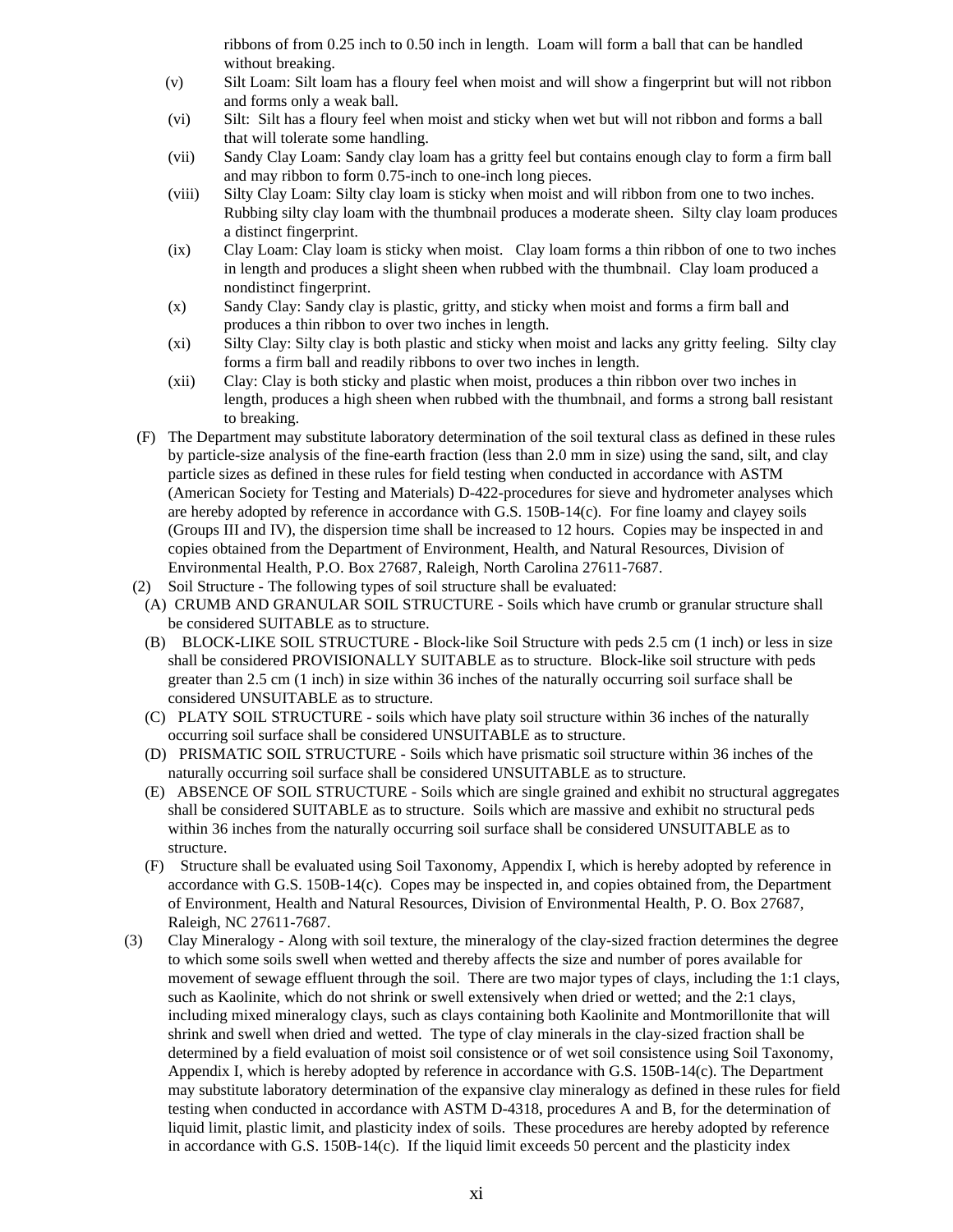exceeds 30, the soil shall be considered as having an expansive clay mineralogy. Copies may be inspected in, and copies obtained from, the Department of Environment, Health, and Natural Resources, Division of Environmental Health, P. O. Box 27687, Raleigh, NC 27611-7687.

(A) SLIGHTLY EXPANSIVE CLAY MINERALOGY - Soils which have loose, very friable, friable or firm moist soil consistence, or have slightly sticky to sticky or nonplastic, slightly plastic to plastic wet soil consistence, are considered to have predominantly 1:1 clay minerals and shall be considered SUITABLE as to clay mineralogy.

(B) EXPANSIVE CLAY MINERALOGY - Soils which have either very firm or extremely firm moist soil consistence, or have either very sticky or very plastic wet soil consistence, are considered to have predominantly 2:1 clay minerals (including mixed mineralogy clays) and shall be considered UNSUITABLE as to clay mineralogy.

(4) Organic Soils - Organic soils shall be considered UNSUITABLE.

 (b) Where the site is UNSUITABLE with respect to structure or clay mineralogy, it may be reclassified PROVISIONALLY SUITABLE after an investigation indicates that a modified or alternative system may be installed in accordance with Rule .1956 or Rule .1957 of this Section.

*History Note: Statutory Authority G.S. 130A-335(e); Eff. July 1, 1982. Amended Eff. January 1, 1990.*

### **.1942 SOIL WETNESS CONDITIONS**

 (a) Soil wetness conditions caused by a seasonal high water table, perched water table, tidal water, seasonally saturated soils or by lateral water movement shall be determined by observation of colors of chroma 2 or less (Munsell color chart) in mottles or a solid mass. If drainage modifications have been made, the Department may make a determination of the soil wetness conditions by direct observation of the water surface during periods of typically high water elevations. However, colors of chroma 2 or less which are relic from minerals of the parent material shall not be considered indicative of a soil wetness condition. Sites where soil wetness conditions are greater than 48 inches below the naturally occurring soil surface shall be considered SUITABLE with respect to soil wetness. Sites where soil wetness conditions are between 36 inches and 48 inches below the naturally occurring soil surface shall be considered PROVISIONALLY SUITABLE with respect to soil wetness. Sites where soil wetness conditions are less than 36 inches below the naturally occurring soils surface shall be considered UNSUITABLE with respect to soil wetness.

 (b) Where the site is UNSUITABLE with respect to soil wetness conditions, it may be reclassified PROVISIONALLY SUITABLE after an investigation indicates that a modified or alternative system can be installed in accordance with Rule .1956 or Rule .1957 of this Section.

| History Note: | Statutory Authority G.S. 130A-335(e); |
|---------------|---------------------------------------|
|               | <i>Eff. July 1, 1982.</i>             |
|               | Amended Eff. January 1, 1990.         |

#### **.1943 SOIL DEPTH**

 (a) Soil depths to saprolite, rock, or parent material greater than 48 inches shall be considered SUITABLE as to soil depth. Soil depths to saprolite, rock, or parent material between 36 inches and 48 inches shall be considered PROVISIONALLY SUITABLE as to soil depth. Soil depths to saprolite, rock, or parent material less than 36 inches shall be classified UNSUITABLE as to soil depth.

 (b) Where the site is UNSUITABLE with respect to depth, it may be reclassified PROVISIONALLY SUITABLE after a special investigation indicates that a modified or alternative system can be installed in accordance with Rule .1956 or Rule .1957 of this Section.

*History Note: Statutory Authority G.S. 130A-335(e); Eff. July 1, 1982. Amended Eff. August 1, 1988.*

### **.1944 RESTRICTIVE HORIZONS**

 (a) Soils in which restrictive horizons are three inches or more in thickness and at depths greater than 48 inches below the naturally occurring soil surface shall be considered SUITABLE as to depth to restrictive horizons. Soils in which restrictive horizons are three inches or more in thickness and at depths between 36 inches and 48 inches shall be considered PROVISIONALLY SUITABLE as to depth to restrictive horizons. Soils in which restrictive horizons are three inches or more in thickness and at depths less than 36 inches shall be considered UNSUITABLE as to depth to restrictive horizons.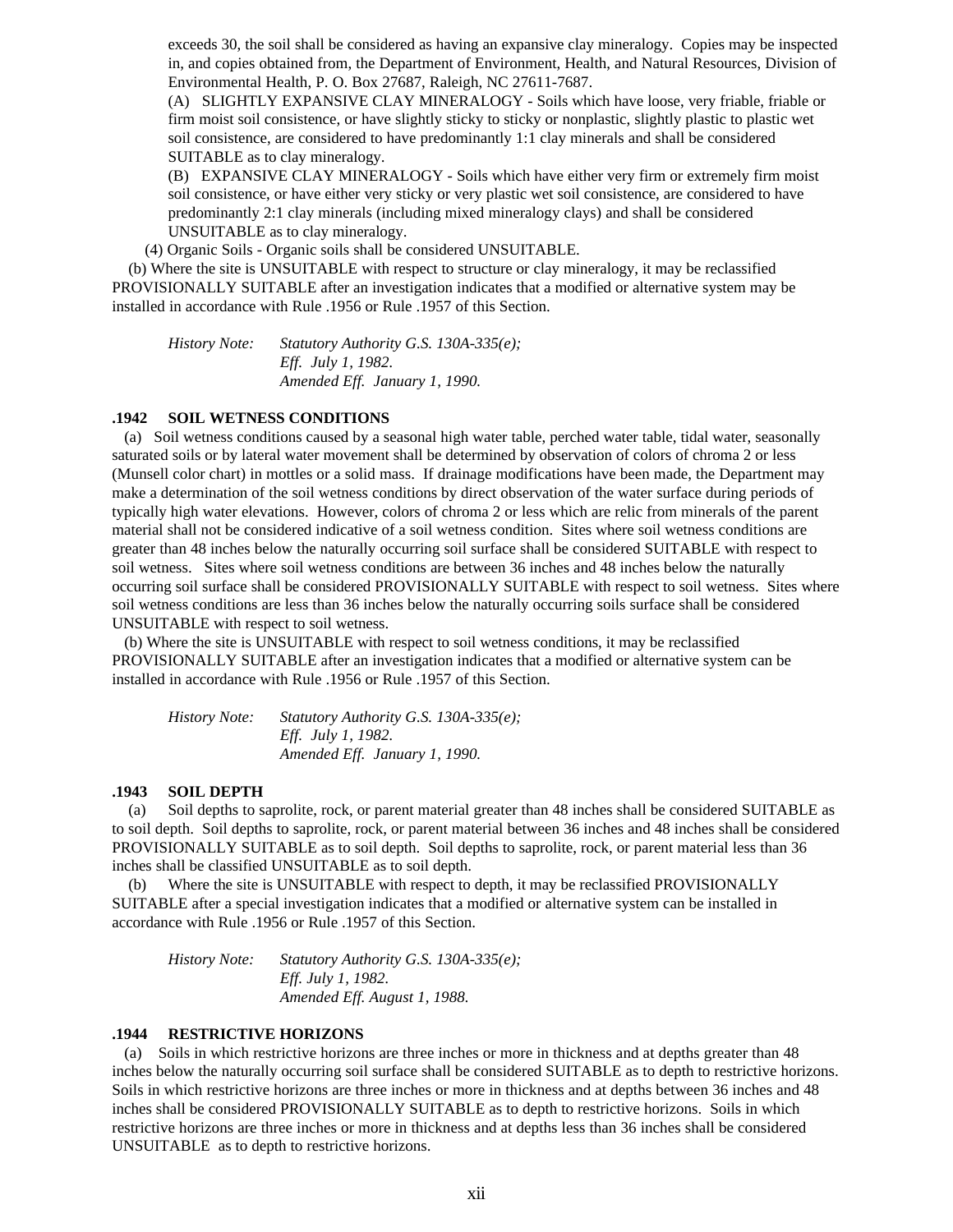(b) Where the site is UNSUITABLE with respect to restrictive horizons, it may be reclassified PROVISIONALLY SUITABLE after an investigation indicates that a modified or alternative system can be installed in accordance with Rules .1956 or .1957 of this Section..

*History Note: Statutory Authority G.S. 130A-335(e); Eff. July 1, 1982; Amended Eff. January 1, 1990; October 1, 1983.*

### **.1945 AVAILABLE SPACE**

 (a) Sites shall have sufficient available space to permit the installation and proper functioning of ground absorption sewage treatment and disposal systems, based upon the square footage of nitrification field required for the long-term acceptance rate determined in accordance with these Rules.

 (b) Sites shall have sufficient available space for a repair area separate from the area determined in Paragraph (a) of this Rule. The repair area shall be based upon the area of nitrification field required to accommodate the installation of a replacement system as specified in Rule .1955, .1956, or .1957 of this Section. Prior to issuance of the initial Improvement Permit for a site, the local health department shall designate on the permit the original system layout, the repair area, and the type of replacement system.

(c) The repair area requirement of Paragraph (b) of this Rule shall not apply to a lot or tract of land:

- (1) which is specifically described in a document on file with the local health department on July 1, 1982, or which is specifically described in a recorded deed or a recorded plat on January 1, 1983; and
- (2) which is of insufficient size to satisfy the repair area requirement of Paragraph (b) of this Rule, as determined by the local health department; and
- (3) on which a ground absorption sewage treatment and disposal system with a design daily flow of:
	- (A) no more than 480 gallons is to be installed; or
	- (B) more than 480 gallons is to be installed if application for an improvement permit which meets the requirements of Rule .1937(c) of this Subchapter is received by the local health department on or before April 1, 1983.

 (d) Although a lot or tract of land is exempted under Paragraph (c) from the repair area requirement of Paragraph (b), the maximum feasible area, as determined by the local health department, shall be allocated for a repair area.

*History Note: Statutory Authority G.S. 130A-335(e); Eff. July 1, 1982. Amended Eff. February 1, 1992; July 1, 1983; January 1, 1983.*

# **.1946 OTHER APPLICABLE FACTORS**

 The site evaluation should include consideration of any other applicable factors involving accepted public health principles, such as, but need not be limited to:

- (1) The proximity of a large-capacity water-supply well, the cone of influence of which would dictate a larger separation distance than the minimum distance specified in Rule .1950 of this Section;
- (2) The potential public health hazard due to possible failures of soil absorption systems when specifically identified, would dictate larger separation distances than the minimums specified in Rule .1950 and Rule .1955(m) of this Section;
- (3) The potential public health hazard of possible massive failures of soil absorption systems proposed to serve large numbers of residences, as in residential subdivisions or mobile home parks.
- (4) For sites serving systems designed to handle over 3,000 gallons per day, as determined in Rule .1949(a) or (b) of this Section, which include one or more nitrification fields with a design flow of greater than 1500 gallons per day, the applicant shall submit sufficient site-specific data to predict the height of the water table mound that will develop beneath the field (level sites) and the rate of lateral and vertical flow away from the nitrification trenches (sloping sites). The data submitted may include soil borings to depths greater than 48 inches, permeability and hydraulic conductivity measurements, water level readings, and other information determined to be necessary by the local health department or the State. The site shall be considered UNSUITABLE if the data indicate that the groundwater mound which will develop beneath the site cannot be maintained two feet or more below the bottom of the nitrification trenches or it is determined that effluent is likely to become exposed on the ground surface within, or adjacent to, the nitrification field.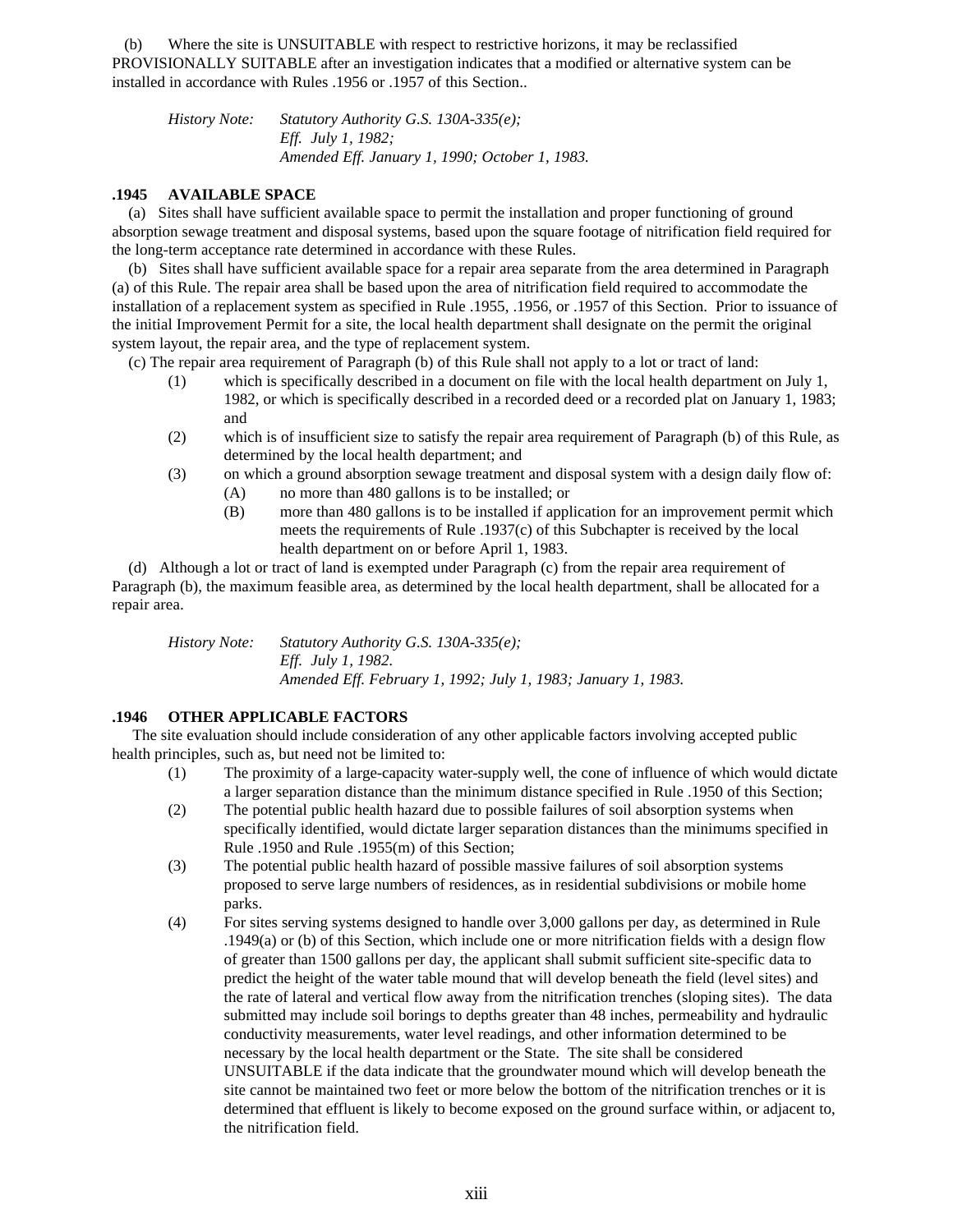*History Note: Statutory Authority G.S. 130A-335(e); Eff. July 1, 1982; Amended Eff. January 1, 1990.*

### **.1947 DETERMINATION OF OVERALL SITE SUITABILITY**

 All of the criteria in Rules .1940 through .1946 of this Section shall be determined to be SUITABLE, PROVISIONALLY SUITABLE, or UNSUITABLE, as indicated. If all criteria are classified the same, that classification will prevail. Where there is a variation in classification of the several criteria, the most limiting uncorrectable characteristics shall be used to determine the overall site classification.

*History Note: Statutory Authority G.S. 130A-335(e); Eff. July 1, 1982; Amended Eff. January 1, 1990.*

## **.1948 SITE CLASSIFICATION**

 (a) Sites classified as SUITABLE may be utilized for a ground absorption sewage treatment and disposal system consistent with these Rules. A suitable classification generally indicates soil and site conditions favorable for the operation of a ground absorption sewage treatment and disposal system or have slight limitations that are readily overcome by proper design and installation.

 (b) Sites classified as PROVISIONALLY SUITABLE may be utilized for a ground absorption sewage treatment and disposal system consistent with these Rules but have moderate limitations. Sites classified Provisionally Suitable require some modifications and careful planning, design, and installation in order for a ground absorption sewage treatment and disposal system to function satisfactorily.

 (c) Sites classified UNSUITABLE have severe limitations for the installation and use of a properly functioning ground absorption sewage treatment and disposal system. An improvement permit shall not be issued for a site which is classified as UNSUITABLE. However, where a site is UNSUITABLE, it may be reclassified PROVISIONALLY SUITABLE if a special investigation indicates that a modified or alternative system can be installed in accordance with Rules .1956 or .1957 of this Section.

 (d) A site classified as UNSUITABLE may be used for a ground absorption sewage treatment and disposal system specifically identified in Rules .1955, .1956, or .1957 of this Section or a system approved under Rule .1969 if written documentation, including engineering, hydrogeologic, geologic or soil studies, indicates to the local health department that the proposed system can be expected to function satisfactorily. Such sites shall be reclassified as PROVISIONALLY SUITABLE if the local health department determines that the substantiating data indicate that:

- (1) a ground absorption system can be installed so that the effluent will be non-pathogenic, noninfectious, non-toxic, and non-hazardous;
- (2) the effluent will not contaminate groundwater or surface water; and
- (3) the effluent will not be exposed on the ground surface or be discharged to surface waters where it could come in contact with people, animals, or vectors.

The State shall review the substantiating data if requested by the local health department.

*History Note: Statutory Authority G.S. 130A-335(e); Eff. July 1, 1982; Amended Eff. April 1, 1993; January 1, 1990.*

#### **.1949 SEWAGE FLOW RATES FOR DESIGN UNITS**

 (a) In determining the volume of sewage from dwelling units, the flow rate shall be 120 gallons per day per bedroom. The minimum volume of sewage from each dwelling unit shall be 240 gallons per day and each additional bedroom above two bedrooms shall increase the volume of sewage by 120 gallons per day. In determining the number of bedrooms in a dwelling unit, each bedroom and any other room or addition that can reasonably be expected to function as a bedroom shall be considered a bedroom for design purposes. When the occupancy of a dwelling unit exceeds two persons per bedroom, the volume of sewage shall be determined by the maximum occupancy at a rate of 60 gallons per person per day.

 (b) Table No. I shall be used to determine the minimum design daily flow of sewage required calculating the design volume of sanitary sewage systems to serve selected types of establishments. The minimum design volume of sewage from any establishment shall be 100 gallons per day. Design of sewage treatment and disposal systems for establishments not identified in this Rule shall be determined using available flow data, water-using fixtures, occupancy or operation patterns, and other measured data.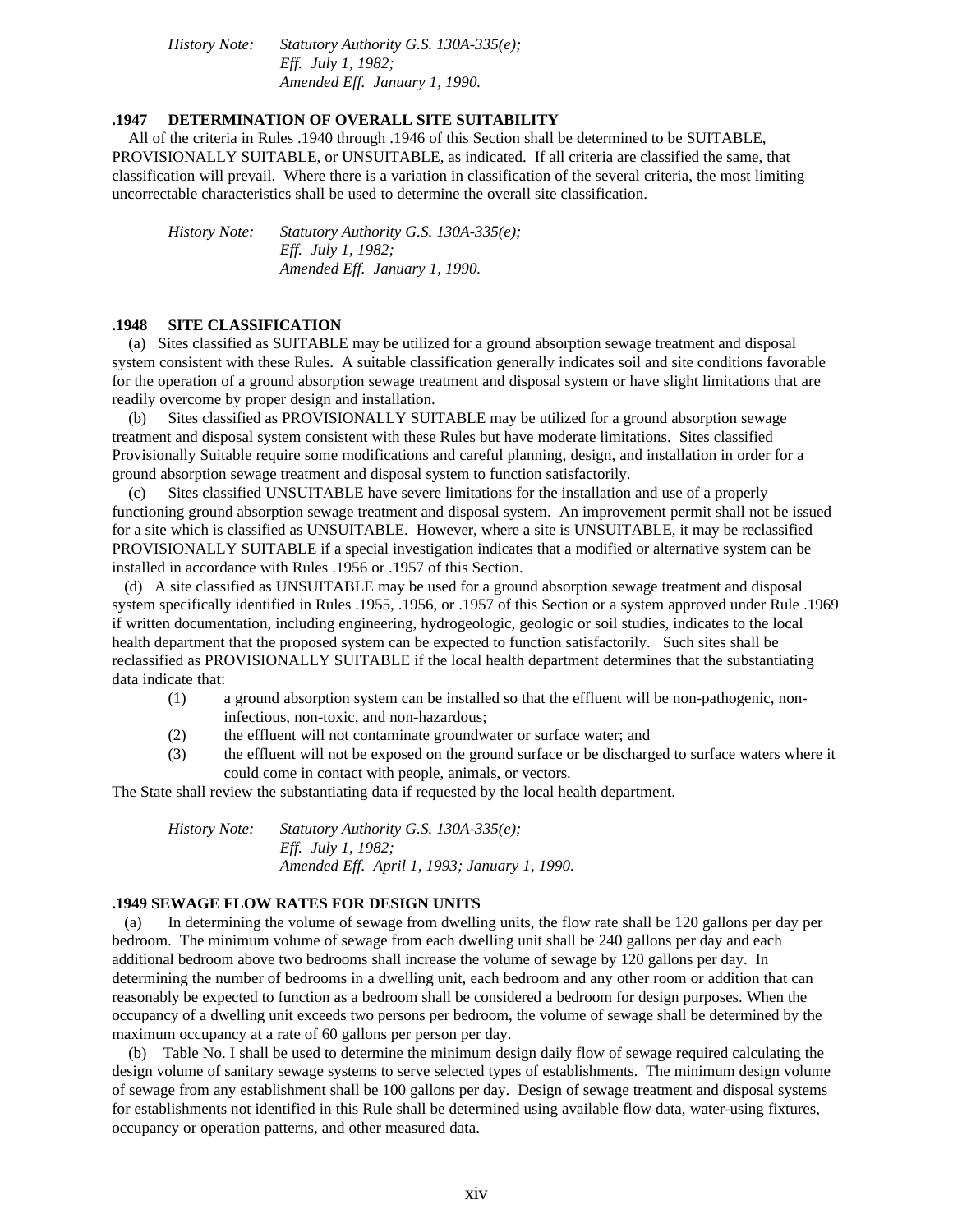### TABLE NO. I

| <b>TYPE OF ESTABLISHMENT</b>                            | <b>DAILY FLOW FOR DESIGN</b> |
|---------------------------------------------------------|------------------------------|
|                                                         | 5 gal/passenger              |
| (Also R.R. stations, bus terminals - Not including food |                              |
| service facilities)                                     |                              |
|                                                         | 50 gal/chair                 |
|                                                         | 20 gal/seat                  |
| (Not including food service)                            |                              |
|                                                         |                              |
|                                                         | 125 gal/chair                |
|                                                         | 50 gal/lane                  |
| Businesses (other than those listed                     |                              |
|                                                         | 25 gal/employee              |
| Camps                                                   |                              |
|                                                         | 60 gal/person                |
|                                                         | 40 gal/person                |
|                                                         | (With chemical toilets)      |
|                                                         | 60 gal/person                |
| Campgrounds (with Comfort Station                       |                              |
|                                                         | 100 gal/campsite             |
| Travel Trailer/Recreational Vehicle Park                |                              |
|                                                         | 120 gal/space                |
|                                                         |                              |
| Churches (Not including a Kitchen, Food                 |                              |
|                                                         | 3 gal/seat                   |
| Churches (With a Kitchen but, not including a           |                              |
|                                                         | 5 gal/sea                    |
|                                                         | 20 gal/member                |
|                                                         | 15 gal/person                |
|                                                         | 25 gal/person/shift          |
|                                                         | 10 gal/person/shift          |
| <b>Food Service Facilities</b>                          |                              |
|                                                         | 40 gal/seat or               |
|                                                         | 40 gal/15 ft $^2$            |
|                                                         | of dining area, whichever    |
|                                                         | is greater                   |
|                                                         | 75 gal/seat                  |
| <b>Food Stands</b>                                      |                              |
|                                                         |                              |
|                                                         |                              |
|                                                         | 50 gal                       |
|                                                         | 25 gal                       |
|                                                         | 5 gal/meal                   |
|                                                         | 300 gal/bed                  |
|                                                         | 10 gal/boat slip             |
|                                                         | 30 gal/boat slip             |
| <b>Meat Markets</b>                                     |                              |
|                                                         | 50 gal                       |
|                                                         |                              |
|                                                         | 25 gal                       |
|                                                         | 120 gal/room                 |
|                                                         | 175 gal/room                 |
|                                                         | 25 gal/person                |
|                                                         | 60 gal/person                |
| Rest Homes and Nursing Homes                            |                              |
|                                                         | 120 gal/bed                  |
|                                                         | 60 gal/bed                   |
| Schools                                                 |                              |
| Day Schools                                             |                              |
|                                                         | 15 gal/student               |
|                                                         | 12 gal/student               |
|                                                         | 10 gal/student               |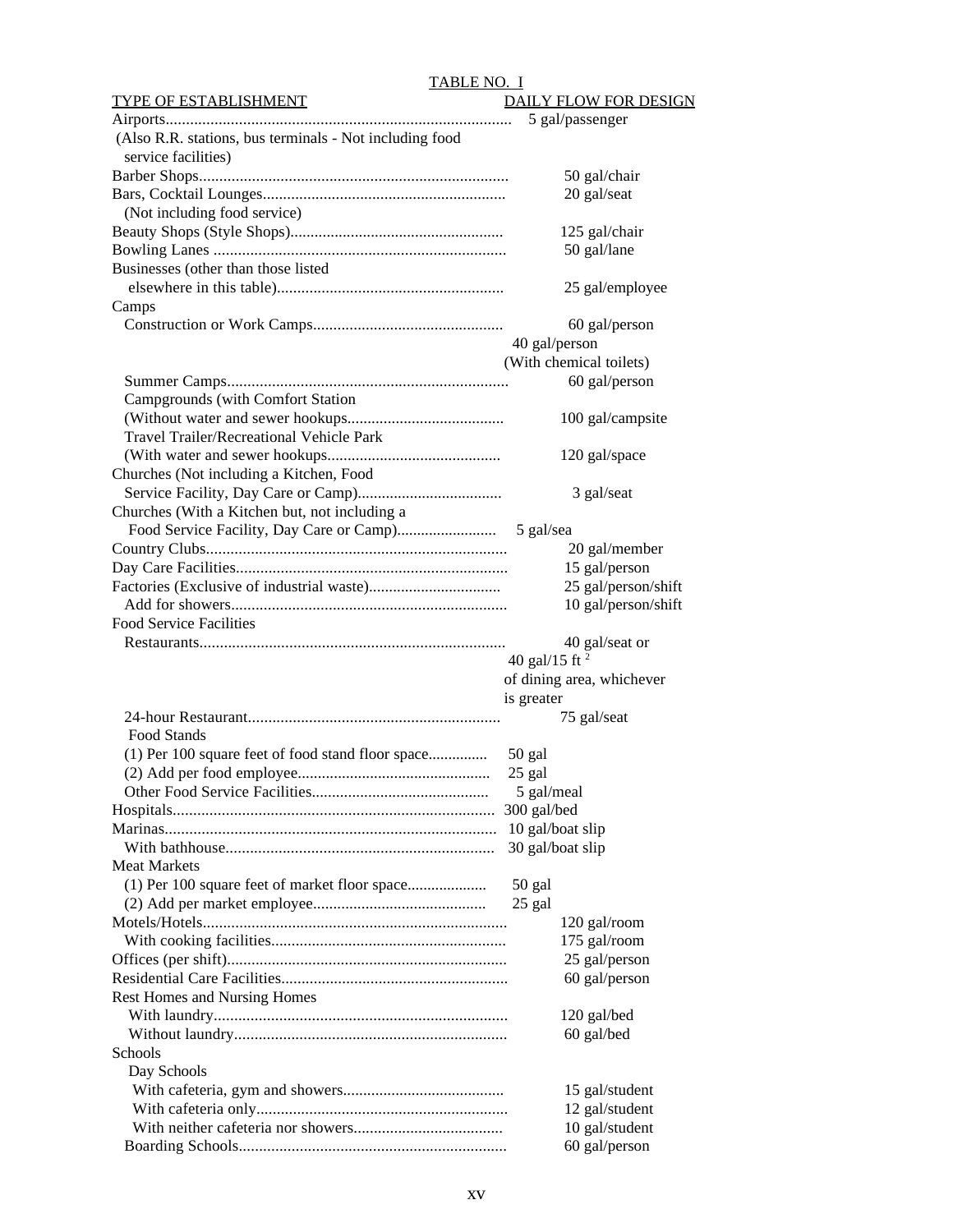|                                     | 250 gal/water closet or urinal |
|-------------------------------------|--------------------------------|
|                                     | 325 gal/water closet           |
| Stores, Shopping Centers, and Malls |                                |
|                                     |                                |
|                                     | of retail sales area           |
|                                     | 5 gal/seat or space            |
|                                     | $10$ gal/person                |

 (c) An adjusted design daily sewage flow may be granted by the local health department upon a showing as specified in Subparagraphs  $(c)(1)$  through  $(c)(2)$  that a sewage system is adequate to meet actual daily water consumption from a facility included in Paragraph (b) of this Rule.

- (1) Documented data from that facility or a comparable facility justifying a flow rate reduction shall be submitted to the local health department and the State. The submitted data shall consist of at least 12 previous consecutive monthly total water consumption readings and at least 30 consecutive daily water consumption readings. The daily readings shall be taken during a projected normal or above normal sewage flow month. A peaking factor shall be derived by dividing the highest monthly flow as indicated from the 12 monthly readings by the sum of the 30 consecutive daily water consumption readings. The adjusted design daily sewage flow shall be determined by taking the numerical average of the greatest ten percent of the daily readings and multiplying by the peaking factor. Further adjustments shall be made in design sewage flow rate used for sizing nitrification fields and pretreatment systems when the sampled or projected wastewater characteristics exceed those of domestic sewage, such as wastewater from restaurants or meat markets.
- (2) An adjusted daily sewage flow rate may be granted contingent upon use of extreme waterconserving fixtures, such as toilets which use 1.6 gallons per flush or less, spring-loaded faucets with flow rates of one gallon per minute or less, and showerheads with flow rates of two gallons per minute or less. The amount of sewage flow rate reduction shall be determined by the local health department and the State based upon the type of fixtures and documentation of the amount of flow reduction to be expected from the proposed facility. Adjusted daily flow rates based upon use of water-conserving fixtures shall apply only to design capacity requirements of dosing and distribution systems and nitrification fields. Minimum pretreatment capacities shall be determined by the design flow rate of Table I of this Rule.

*History Note: Statutory authority G.S. 130A-335(e); Eff. July 1, 1982; Amended Eff. January 1, 1990; January 1, 1984.*

### **.1950 LOCATION OF SANITARY SEWAGE SYSTEMS**

 (a) Every sanitary sewage and disposal system shall be located at least the minimum horizontal distance from the following:

| (1)  | Any private water supply source, including any well or spring 100 feet; |                                     |
|------|-------------------------------------------------------------------------|-------------------------------------|
| (2)  | Any public water supply source                                          | $100$ feet:                         |
| (3)  | Streams classified as WS-I                                              | $100$ feet:                         |
| (4)  | Waters classified as S.A.                                               | 100 feet from mean high water       |
|      |                                                                         | mark;                               |
| (5)  | Other coastal waters                                                    | 50 feet; from mean high water       |
|      |                                                                         | mark;                               |
| (6)  | Any other stream, canal, marsh, or other surface waters                 | 50 feet                             |
| (7)  | Any Class I or Class II reservoir                                       | 100 feet from normal pool           |
|      |                                                                         | elevation;                          |
| (8)  | Any permanent storm water retention pond                                | 50 feet; from flood pool elevation; |
| (9)  | Any other lake or pond                                                  | 50 feet; from normal pool           |
|      |                                                                         | elevation;                          |
| (10) | Any building foundation                                                 | 5 feet:                             |
| (11) | Any basement                                                            | $15$ feet:                          |
| (12) | Any property line                                                       | $10$ feet:                          |
| (13) | Top of slope of embankments or cuts of 2 feet                           |                                     |
|      | or more vertical height                                                 | $15$ feet:                          |
| (14) | Any water line                                                          | $10$ feet;                          |
| (15) | Drainage Systems:                                                       |                                     |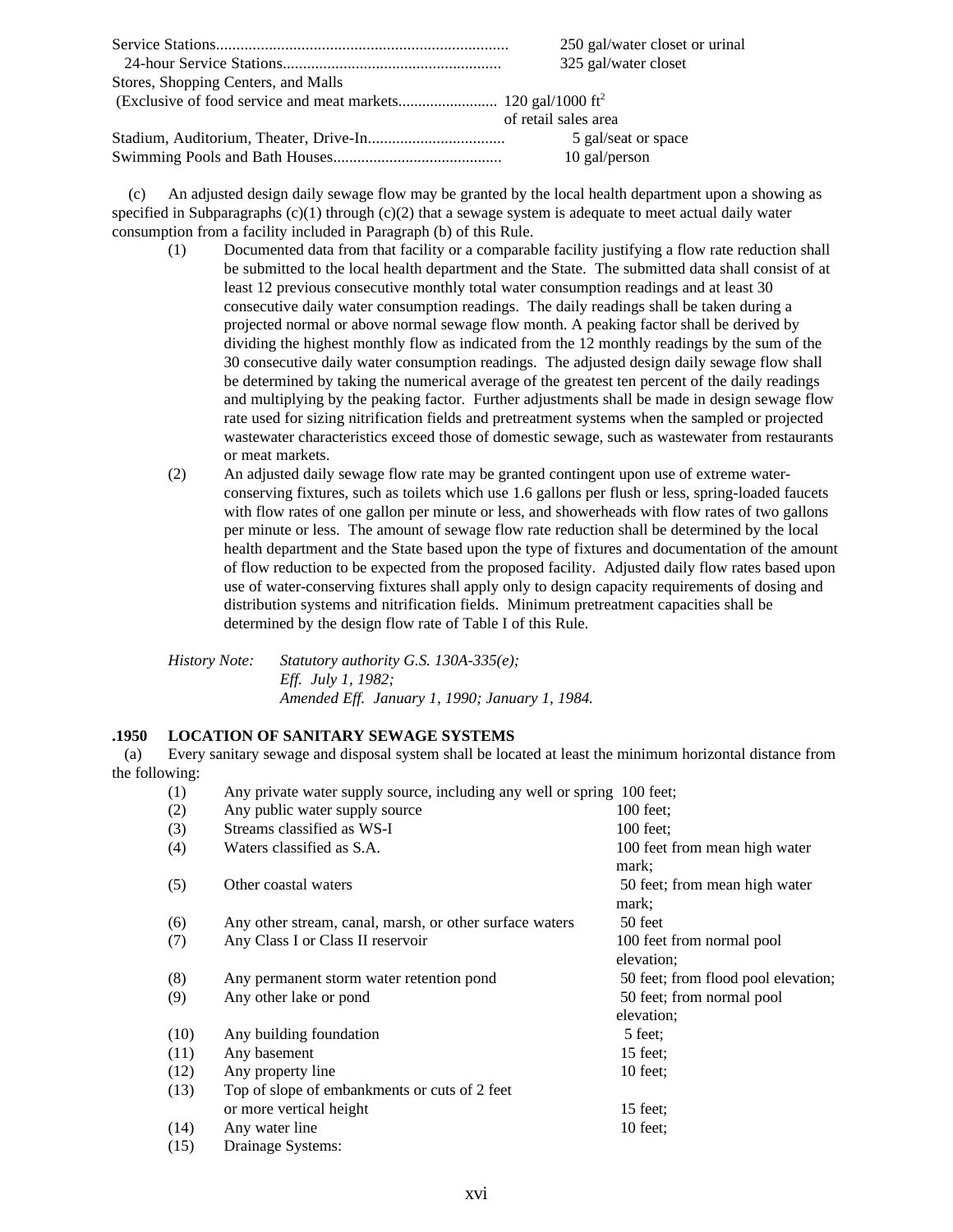(A) Interceptor drains, foundation drains and storm water diversions

|      |     | (i)               | upslope                                            | $10$ feet:   |
|------|-----|-------------------|----------------------------------------------------|--------------|
|      |     | (ii)              | sideslope                                          | 15 feet; and |
|      |     | (iii)             | downslope                                          | $25$ feet:   |
|      | (B) |                   | Groundwater lowering and devices                   | $25$ feet;   |
| (16) |     | Any swimming pool |                                                    | 15 feet;     |
| (17) |     |                   | Any other nitrification field (except repair area) | 20 feet;     |

 (b) Ground absorption sewage treatment and disposal systems may be located closer than 100 feet from a private water supply, except springs and uncased wells located downslope and used as a source of drinking water, for repairs, space limitations, and other site-planning considerations but shall be located the maximum feasible distance and in no case less than 50 feet.

 (c) Nitrification fields and repair areas shall not be located under paved areas or areas subject to vehicular traffic. If effluent is to be conveyed under areas subject to vehicular traffic, ductile iron or its equivalent pipe shall be used. However, pipe specified in Rule .1955 (e) may be used if a minimum of 30 inches of compacted cover is provided over the pipe.

 (d) In addition to the requirements of Paragraph (a) of this Rule, sites to be used for subsurface disposal for design units with flows over 3,000 gallons per day, as determined in Rule .1949 (a) or (b) of this Section, which include one or more nitrification fields with individual capacities of greater than 1,500 gallons per day, shall be located at least the minimum horizontal distance from the following:

|     | (1)                 | Any Class I or II reservoir or any public water supply source                                              |                                |
|-----|---------------------|------------------------------------------------------------------------------------------------------------|--------------------------------|
|     |                     | utilizing a shallow (under 50 feet) groundwater aquifer                                                    | 500 feet:                      |
|     | (2)                 | Any other public water supply source, unless determined to                                                 |                                |
|     |                     | utilize a confined aquifer                                                                                 | 200 feet:                      |
|     | (3)                 | Any private water supply source, unless determined to                                                      |                                |
|     |                     | utilize a confined aquifer                                                                                 | $100$ feet:                    |
|     | (4)                 | Waters classified as SA                                                                                    | 200 feet, from mean high water |
|     |                     |                                                                                                            | mark;                          |
|     | (5)                 | Any waters classified as WS-I                                                                              | $200$ feet:                    |
|     | (6)                 | Any surface waters classified as WS-II, WS-III,                                                            |                                |
|     |                     | B or SB                                                                                                    | 100 feet; and                  |
|     | (7)                 | Any property line                                                                                          | $25$ feet.                     |
| (e) |                     | Collection sewers, force mains, and supply lines shall be located at least the minimum horizontal distance |                                |
|     | from the following: |                                                                                                            |                                |

(1) Any public water supply source, including wells, springs, and Class I or Class II reservoirs 100 feet, unless constructed of

(2) Any private water supply source, including

(3) Any waters classified as WS-I, WS-II,

leakproof pipe, such as ductile iron pipe with mechanical joints equivalent to water main standards, in which case the minimum setback may be reduced to 50 feet;

wells and springs 50 feet, unless constructed of similar leakproof pipe, such as ductile iron pipe with mechanical joints equivalent to water main standards, in which case the minimum setback may be reduced to 25 feet;

WS-III, B, SA, or SB 50 feet, unless constructed of similar leakproof pipe, such as ductile iron pipe with mechanical joints equivalent to water main standards, in which case the minimum setback may be reduced to 10 feet;

(4) Any other stream, canal, marsh, coastal waters, lakes, and other impoundments, or other surface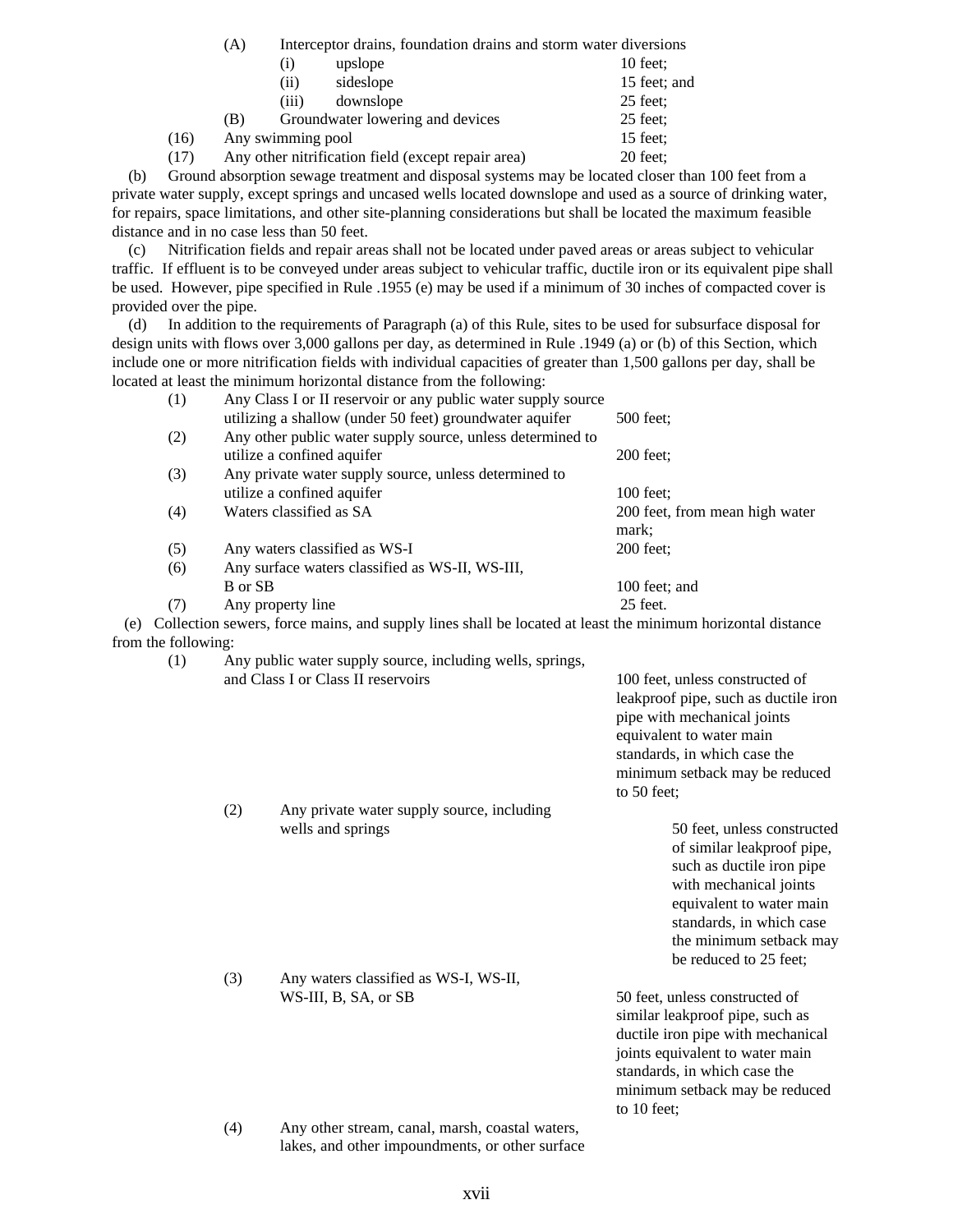|      | waters |                                                 | $10$ feet: |
|------|--------|-------------------------------------------------|------------|
| (5)  |        | Any basement                                    | 10 feet;   |
| (6)  |        | Any property line                               | 5 feet:    |
| (7)  |        | Top of slope of embankments or cuts of two feet |            |
|      |        | or more vertical height                         | $10$ feet: |
| (8)  |        | Drainage Systems:                               |            |
|      | (A)    | Interceptor drains, storm drains, and           |            |
|      |        | Storm water diversions                          | 5 feet:    |
|      | (B)    | Ground-water lowering ditches and devices       | $10$ feet: |
| (9)  |        | Any swimming pool                               | $10$ feet: |
| (10) |        | Any other nitrification field                   | 5 feet.    |

 (f) Sewer lines may cross a water line if 18 inches clear separation distance is maintained, with the sewer line passing under the water line. When conditions prevent an 18-inch clear separation from being maintained or whenever it is necessary for the water line to cross under the sewer, the sewer line shall be constructed of ductile iron pipe or its equivalent and the water line shall be constructed of ferrous materials equivalent to water main standards for a distance of at least ten feet on each side of the point of crossing, with full sections of pipe centered at the point of crossing.

- (g) Sewer lines may cross a storm drain if:
	- (1) 12 inches clear separation distance is maintained; or
	- (2) the sewer is of ductile iron pipe or encased in concrete or ductile iron pipe for at least five feet on either side of the crossing.

 (h) Sewer lines may cross a stream if at least three feet of stable cover can be maintained or the sewer line is of ductile iron pipe or encased in concrete or ductile iron pipe for at least ten feet on either side of the crossing and protected against the normal range of high and low water conditions, including the 100-year flood/wave action. Aerial crossings shall be by ductile iron pipe with mechanical joints or steel pipe. Pipe shall be anchored for at least ten feet on either side of the crossing.

 (i) Septic tanks, lift stations, wastewater treatment plants, sand filters, and other pretreatment systems shall not be located in areas subject to frequent flooding (areas inundated at a ten-year or less frequency) unless designed and installed to be watertight and to remain operable during a ten-year storm. Mechanical or electrical components of treatment systems shall be above the 100-year flood level or otherwise protected against a 100-year flood.

*History Note: Statutory Authority G.S. 130A-335(e) and (f); Eff. July 1, 1982; Amended Eff. January 1, 1990; October 1, 1982.*

# **.1951 APPLICABILITY OF RULES**

 (a) Except as required in Paragraph (b) of this Rule, the minimum horizontal distance requirements in Rule  $.1950(a)(4)$ , (11), (12), or (13) shall not apply to the installation of a single septic tank system serving a singlefamily residence not to exceed four bedrooms on a lot or tract of land:

- (1) which, on July 1, 1977, is specifically described in a deed, contract, or other instrument conveying fee title or which is specifically described in a recorded plat; and
- (2) which, on July 1, 1977, is of insufficient size to satisfy the minimum horizontal distance requirements in Rule .1950(a)(4), (11), (12), or (13) of this Section; and
- (3) which, on the date system construction is proposed to begin, is not capable of being served by a community or public sewerage system.

 (b) For those lots or tracts of land described in Rule .1951(a) of this Section, where any of the minimum horizontal distance requirements prescribed in Rule .1950(a) (4), (11), (12), or (13) of this Section can be met, such minimum horizontal distances shall be required.

 (c) For those lots or tracts of land described in Rule .1951(a) of this Section, where a specific minimum horizontal distance requirement prescribed in Rule .1950(a)(4), (11), (12), or (13) of this Section cannot be met, the maximum feasible horizontal distance, as determined by the local agency, shall be required. Provided, however, that at least the following minimum horizontal distances shall be required in all cases:

- (1) Rule .1950(a)(4) of this Section, the minimum horizontal distance shall be not less than 50 feet;
- (2) Rule .1950(a)(11) of this Section, the minimum horizontal distance shall be not less than 8 feet;
- (3) Rule .1950(a)(12) and (13) of this Section, the minimum horizontal distance shall be not less than 5 feet.

 (d) All other provisions of this Section except as exempted by this Rule shall apply to the lots or tracts of land described in Rule .1951(a) of this Section. Any rules and regulations of the Commission for Health Services or any local board of health in effect on June 30, 1977, which establish greater minimum distance requirements than those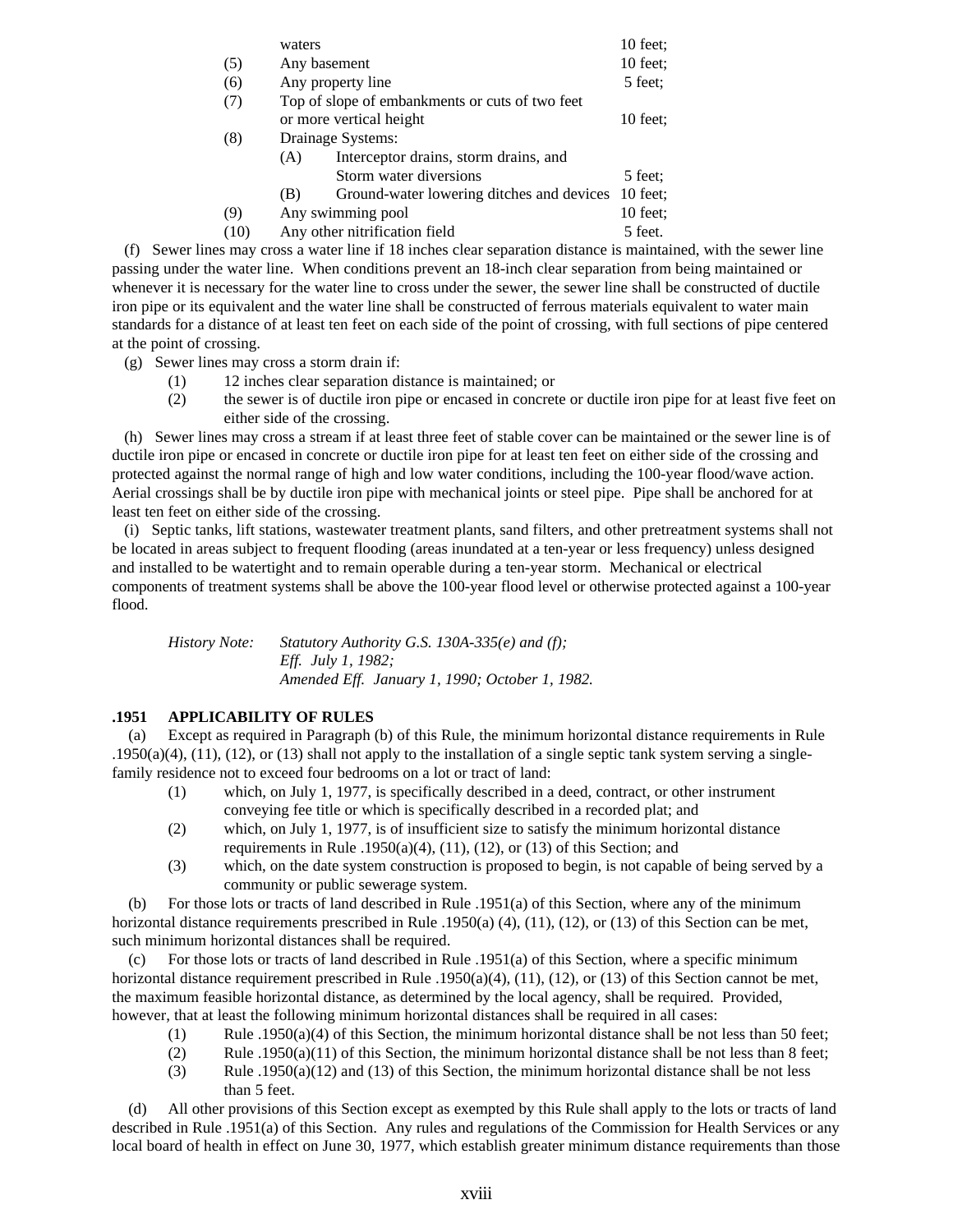provided for in this Section, shall remain in effect and shall apply to a lot or tract of land to which .1950(a)(4),(11), (12), or (13) of this Section do not apply.

 (e) It shall be the responsibility of any owner of a lot or tract of land, who applies for a permit required by Rule .1937 of this Section, and who seeks, under the provisions of Rule .1951(a) of this Section, to exempt his lot or tract of land from any of the minimum horizontal distance requirements of Rule .1950(a)(4), (11), (12), or (13) of this Section to provide to the local health department necessary records of title to the lot or tract of land for which the exemption is sought in order that the local agency may determine whether the applicant is entitled to any such exemption.

 (f) For those lots or tracts of land which, on the effective date of this Section, are specifically described in a deed or recorded plat, and the minimum horizontal distance requirements prescribed in Rule .1950(a)(15)(B) cannot be met, the maximum feasible horizontal distance, as determined by the local health department, shall be required, but shall not be less than ten feet.

*History Note: Statutory Authority G.S. 130A-335(e); Eff. July 1, 1982; Amended Eff. January 1, 1990.*

#### **.1952 SEPTIC TANK, DOSING TANK AND LIFT STATION DESIGN**

 (a) A septic tank or dosing tank shall be watertight, structurally sound, and not subject to excessive corrosion or decay. Septic tanks shall be of two-compartment design. The inlet compartment of a two-compartment tank shall hold between two-thirds and three-fourths of the total tank capacity. A properly designed dosing siphon or pump shall be used for discharging sewage effluent into nitrification lines when the total length of such lines exceeds 750 linear feet in a single system and as required for any pressure-dosed system. When the design daily flow from a single system exceeds 3,000 gallons per day or when the total length of nitrification lines exceeds 2,000 linear feet in a single system, alternating siphons or pumps shall be used which shall discharge to separate nitrification fields. The dose volume from pump or siphon systems shall be of such design so as to fill the nitrification lines from 66 percent to 75 percent of their capacity at each discharge except as required for lowpressure distribution systems. The discharge rate from dosing systems shall be designed to maximize the distribution of the effluent throughout the nitrification field. Septic tanks installed where the top will be deeper than 30 inches below the finished grade shall have an access manhole, with cover, extending to within six inches of the finished grade, having a minimum opening adequate to accommodate the installation or removal of the septic tank lid. Any system serving a design unit with a design sewage flow greater than 3,000 gallons per day shall have access manholes over each compartment and over the outlet sanitary tee. The access manholes shall extend at least to finished grade and be designed and maintained to prevent surface water inflow. The manholes shall be sized to allow proper inspection and maintenance. All dosing tanks shall have a properly functioning high-water alarm. The alarm shall be audible and visible by system users and weatherproof if installed outdoors. The alarm circuit shall be provided with a manual disconnect in a watertight, corrosion-resistant outside enclosure (NEMA 4X or equivalent) adjacent to the dosing tank.

(b) Minimum liquid capacities for septic tanks shall be in accordance with the following:

(1) Residential Septic Tanks (for each individual residence or dwelling unit):

| Number of | Minimum Liquid  | <b>Equivalent Capacity</b> |
|-----------|-----------------|----------------------------|
| Bedrooms  | Capacity        | Per Bedroom                |
| 3 or less | 900 gallons     | 300 gallons                |
| 4         | $1,000$ gallons | 250 gallons                |
| $\sim$    | $1,250$ gallons | 250 gallons                |
|           |                 |                            |

- (2) Septic tanks for large residences, multiple dwelling units, or places of business or public assembly shall be in accordance with the following:
	- (A) The minimum liquid capacity of septic tanks for places of business or places of public assembly with a design sewage flow of 600 gallons per day or less shall be determined in accordance with the following:  $V = 2Q$ ; where V is the liquid capacity of the septic tank and Q is the design daily sewage flow.
	- (B) Individual residences with more than five bedrooms, multiple-family residences, individual septic tank systems serving two or more residences, or any place of business or public assembly where the design sewage flow is greater than 600 gallons per day, but less than 1,500 gallons per day, the liquid capacity of the septic tank shall be designed in accordance with the following:  $V =$  $1.17Q + 500$ ; where V is the liquid capacity of the septic tank and Q is the design daily sewage flow. The minimum liquid capacity of a septic tank serving two or more residences shall be 1,500 gallons.
	- (C) Where the design sewage flow is between 1,500 gallons per day and 4,500 gallons per day, the liquid capacity of the septic tank shall be designed in accordance with the following:  $V = 0.75Q$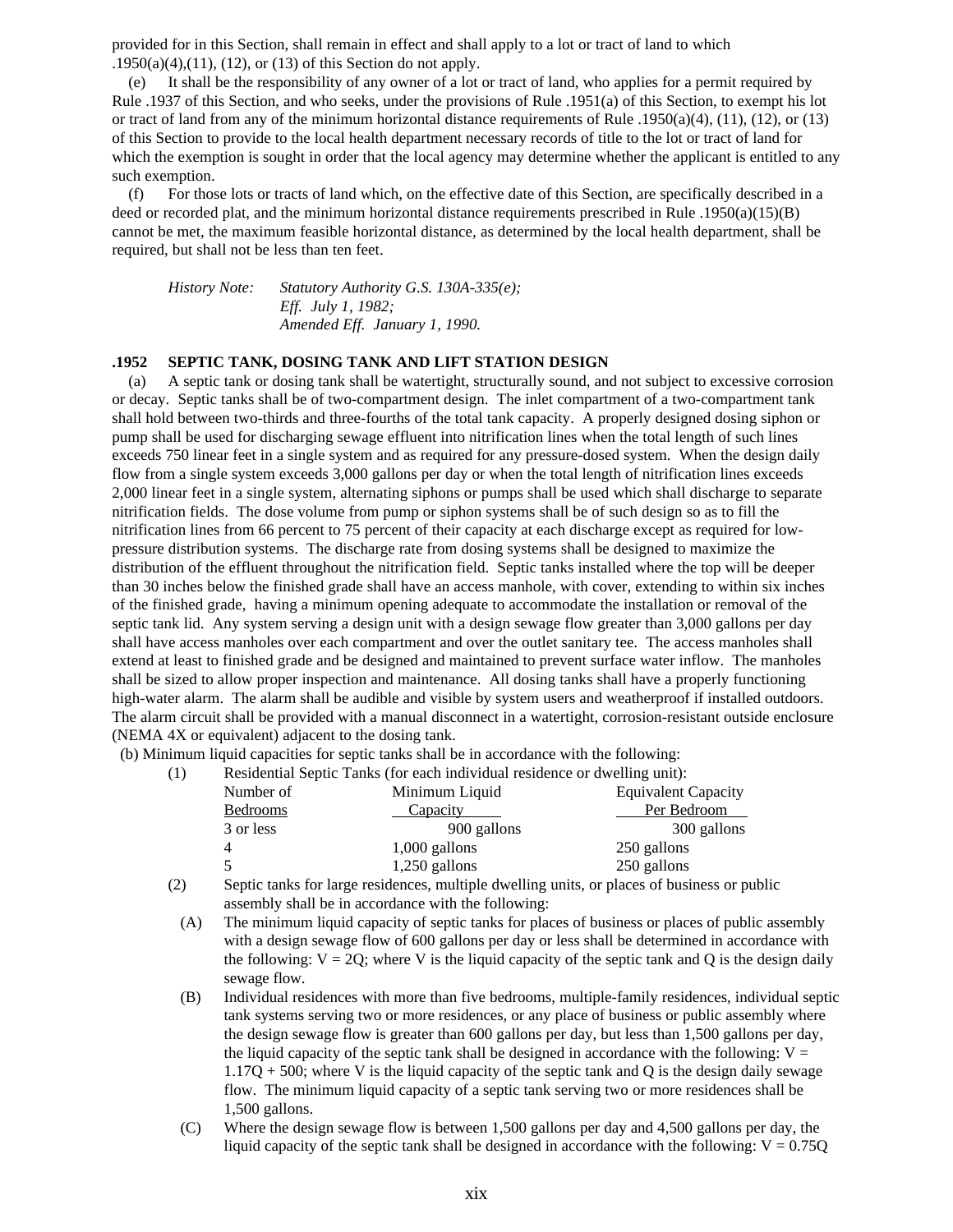$+ 1,125$ ; where V is the liquid capacity of the septic tank and Q is the design daily sewage flow.

- (D) Where the design sewage flow exceeds 4,500 gallons per day, the septic tank shall be designed in accordance with the following:  $V = Q$ ; where V is the liquid capacity of the septic tank and Q is the design daily sewage flow.
- (E) The minimum liquid capacity requirements of Subparagraph (b)(2) of this Rule shall be met by use of a single two-compartment septic tank or by two tanks installed in series, provided the first tank is constructed without a baffle wall and contains at least two-thirds of the total required liquid capacity.
- (3) The minimum capacity of any septic tank shall be 750 gallons.
- (c) The following are minimum standards of design and construction of pump tanks and pump dosing systems:
	- (1) The liquid capacity of a pump tank shall be considered as the entire internal volume with no additional requirement for freeboard. Pump tanks shall have a minimum liquid capacity in accordance with the following:
	- (A) Pump tanks for systems with nitrification fields installed in Soil Group I, II, or III soils, as defined in these rules, shall have a minimum liquid capacity equal to two-thirds of the required septic tank liquid capacity.
	- (B) Pump tanks for systems installed in Group IV soils shall have a minimum liquid capacity equal to the required septic tank liquid capacity.
	- (C) The minimum liquid capacity of any pump tank shall be 750 gallons.
	- (D) An alternate method to determine minimum liquid capacity of a pump tank shall be to provide for the minimum pump submergence requirement (Subparagraph  $(c)(5)$  of this Rule), the minimum dose volume requirement (Paragraph (a) of this Rule), and the minimum emergency storage capacity requirement. The emergency storage capacity requirement is determined based on the type of facility served, the classification of surface waters which would be impacted by a pump tank failure, and the availability of standby power devices and emergency maintenance personnel. The emergency storage capacity shall be the freeboard space in the pump tank above the high-water alarm activation level plus the available freeboard space in previous tankage and in the collection system below the lowest ground elevation between the pump tank and the lowest connected building drain invert. The minimum emergency storage capacity for residential systems and other systems in full-time use on sites draining into WS-I, WS-II, WS-III, SA, SB and B waters shall be 24 hours, without standby power, or 12 hours with standby power manually activated, or four hours with standby power automatically activated or with a high-water alarm automatically contacting a 24-hour maintenance service. The minimum emergency storage capacity for systems not in full-time use and for all systems at sites draining into all other surface waters shall be 12 hours without standby power, or eight hours with standby power manually activated, or four hours with standby power automatically activated or with a high-water alarm automatically contacting a 24-hour maintenance service.
		- (E) Notwithstanding Paragraphs (c) (1) (A)-(D), other criteria for pump tank capacity may be approved by the local health department and the State for raw sewage lift stations, pressure sewer systems, and systems with design flows exceeding 3,000 gallons per day.
	- (2) The effluent pump shall be capable of handling at least one-half inch solids and designed to meet the discharge rate and total dynamic head requirements of the effluent distribution system. The pump shall be listed by Underwriter's Laboratory or an equivalent third party electrical testing and listing agency, unless the proposed pump model is specified by a registered professional engineer.
	- (3) Pump discharge piping shall be of Schedule 40 PVC or stronger material and adequately secured. Fittings and valves shall be of compatible corrosion-resistant material. A threaded union, flange, or similar disconnect device shall be provided in each pump discharge line. All submersible pumps shall be provided with a corrosion-resistant rope or chain attached to each pump enabling pump removal from the ground surface without requiring dewatering or entrance into the tank. Valves shall also be readily accessible from the ground surface.
	- (4) Antisiphon holes (three-sixteenth inch) shall be provided when the discharge or invert elevation of the distribution system is below the high-water alarm elevation in the pump tank, or in accordance with pump manufacturer's specifications. Check valves shall be provided when the volume of the supply line is greater than 25 percent of the dosing volume, or in accordance with pump manufacturer's specifications. When provided, the antisiphon hole shall be located between the pump and the check valve.
	- (5) Sealed mercury control floats or similar devices designed for detecting liquid levels in septic tank effluent shall be provided to control pump cycles. A separate level sensing device shall be provided to activate the high-water alarm. Pump-off level shall be set to keep the pump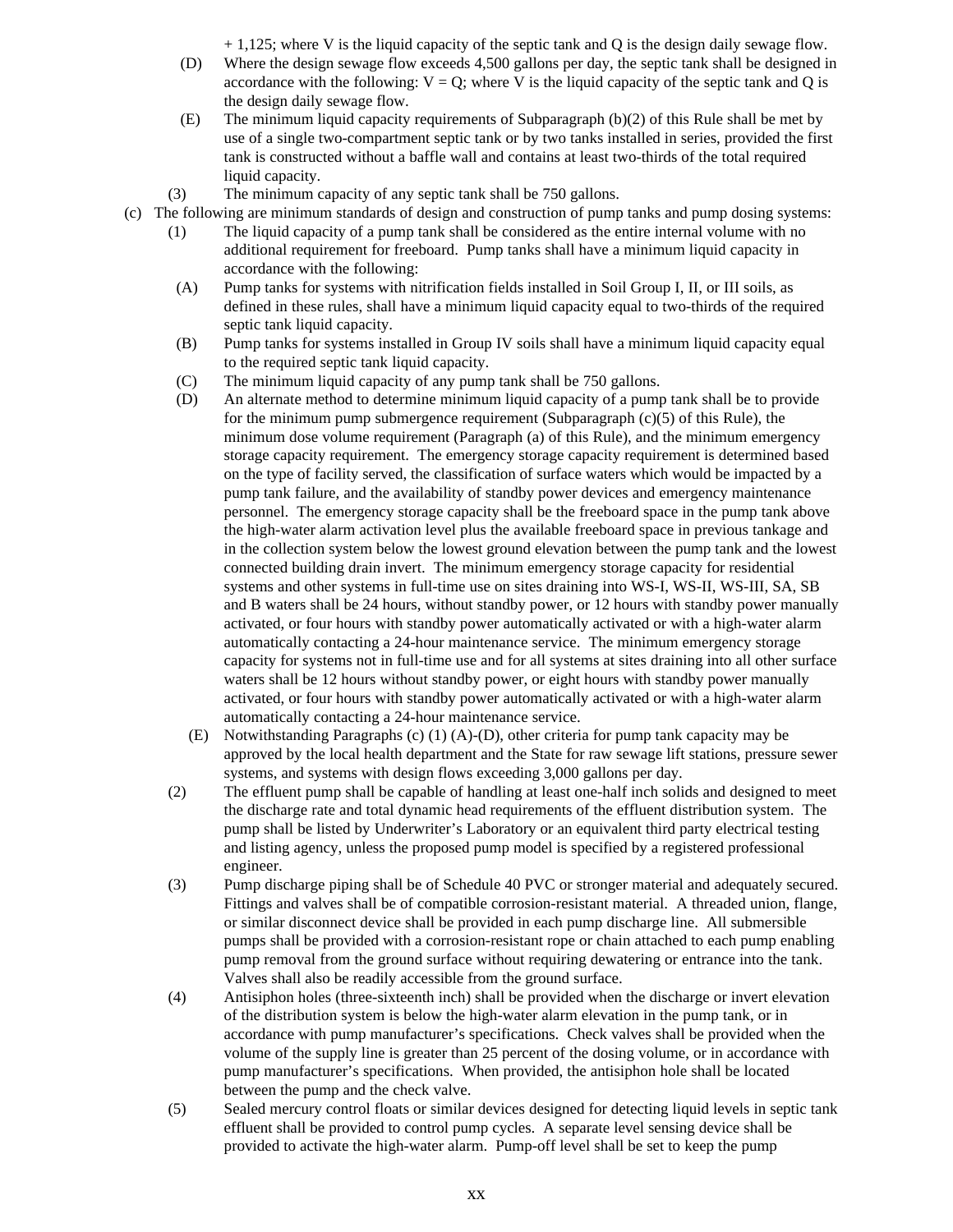submerged at all times or in accordance with the manufacturer's specifications. A minimum of 12 inches of effluent shall be maintained in the bottom of the pump tank. The high-water alarm float shall be set to activate within six inches of the pump-on level. The lag pump float switch, where provided, shall be located at or above the high-water alarm activation level.

- (6) Pump and control circuits shall be provided with manual circuit disconnects within a watertight, corrosion-resistant, outside enclosure (NEMA 4X or equivalent) adjacent to the pump tank, securely mounted at least 12 inches above the finished grade. The pump(s) shall be manually operable without requiring the use of special tools or entrance into the tank for testing purposes. Conductors shall be conveyed to the disconnect enclosure through waterproof, gasproof, and corrosion-resistant conduits, with no splices or junction boxes provided inside the tank. Wire grips, duct seal, or other suitable material shall be used to seal around wire and wire conduit openings inside the pump tank and disconnect enclosure.
- (7) For systems requiring duplex and multiplex pumps, a control panel should be provided which shall include short-circuit protection for each pump and for the control system, independent disconnects, automatic pump sequencer, hand-off-automatic (H-O-A) switches, run lights, and elapsed time counters for each pump. Alarm circuits shall be supplied ahead of any pump overload of short circuit protective devices. The control panel must be in a watertight, corrosionresistant enclosure (NEMA 4X or equivalent) unless installed within a weathertight building. The panel shall be protected from intense solar heating.
- (8) Dual and multiple fields shall be independently dosed by separate pumps which shall automatically alternate. The supply lines shall be "H" connected to permit manual alternation between fields dosed by each pump. "H" connection valving shall be readily accessible from the ground surface, either from the pump tank access manhole or in a separate valve chamber outside the pump tank. Other equivalent methods of doing dual or multiple fields may be approved by the State.
- (9) The pump tank shall have a properly functioning high-water alarm. The alarm circuit shall be supplied ahead of any pump overload and short circuit protective devices. The alarm shall be audible and visible by system users and weatherproof if installed outdoors in an enclosure (NEMA 4X or equivalent).

 (d) Siphons and siphon dosing tanks may be used when at least two feet of elevation drop can be maintained between the siphon outlet invert and the inlet invert in the nitrification field distribution system.

- (1) Siphon dosing tanks shall be designed in accordance with the minimum dose requirements in this Rule and shall meet the construction requirements of this Section. The siphon dose tank shall provide at least 12 inches of freeboard, and the inlet pipe shall be at least three inches above the siphon trip level. The high-water alarm shall be set to activate within two inches of the siphon trip level.
- (2) Siphon dosing tanks shall have a watertight access opening over each siphon with a minimum diameter of 24 inches and extending to finished grade and designed to prevent surface water inflow.
- (3) The slope and size of the siphon discharge line shall be sufficient to handle the peak siphon discharge by gravity flow without the discharge line flowing full. Vents for the discharge lines shall be located outside of the dosing tank or otherwise designed to not serve as an overflow for the tank.
- (4) All siphon parts shall be installed in accordance with the manufacturer's specifications. All materials must be corrosion-resistant, of cast iron, high density plastic, fiberglass, stainless steel, or equal.
- (5) Siphon dosing tanks shall have a properly functioning high-water alarm that is audible and visible by system users and weatherproof if installed outdoors in an enclosure (NEMA 4X or equivalent).

 (c) Raw sewage lift stations shall meet the construction standards of this Section and all horizontal setback requirements for sewage treatment and disposal systems in accordance with Rule .1950(a) of this Section unless the station is a sealed, watertight chamber, in which case the setback requirements for collection sewers in Rule .1950(e) of this Section shall apply. Sealed, watertight chambers shall be of a single, prefabricated unit, such as fiberglass, with sealed top cover, and preformed inlet and outlet pipe openings connected with solvent wells, Oring seals, rubber boots, stainless steel straps, or equivalent. Dual pumps shall be provided for stations serving two or more buildings or for a facility with more than six water closets. Pumps shall be listed by Underwriter's Laboratories or an equivalent third party electrical testing and listing agency, and shall be grinder pumps or solidshandling pumps capable of handling at least three-inch spheres unless the station serves no more than a single water closet, lavatory, and shower, in which case two-inch solids handling pumps shall be acceptable. Minimum pump capacity shall be 2.5 times the average daily flow rate. The dosing volume shall be set so that the pump-off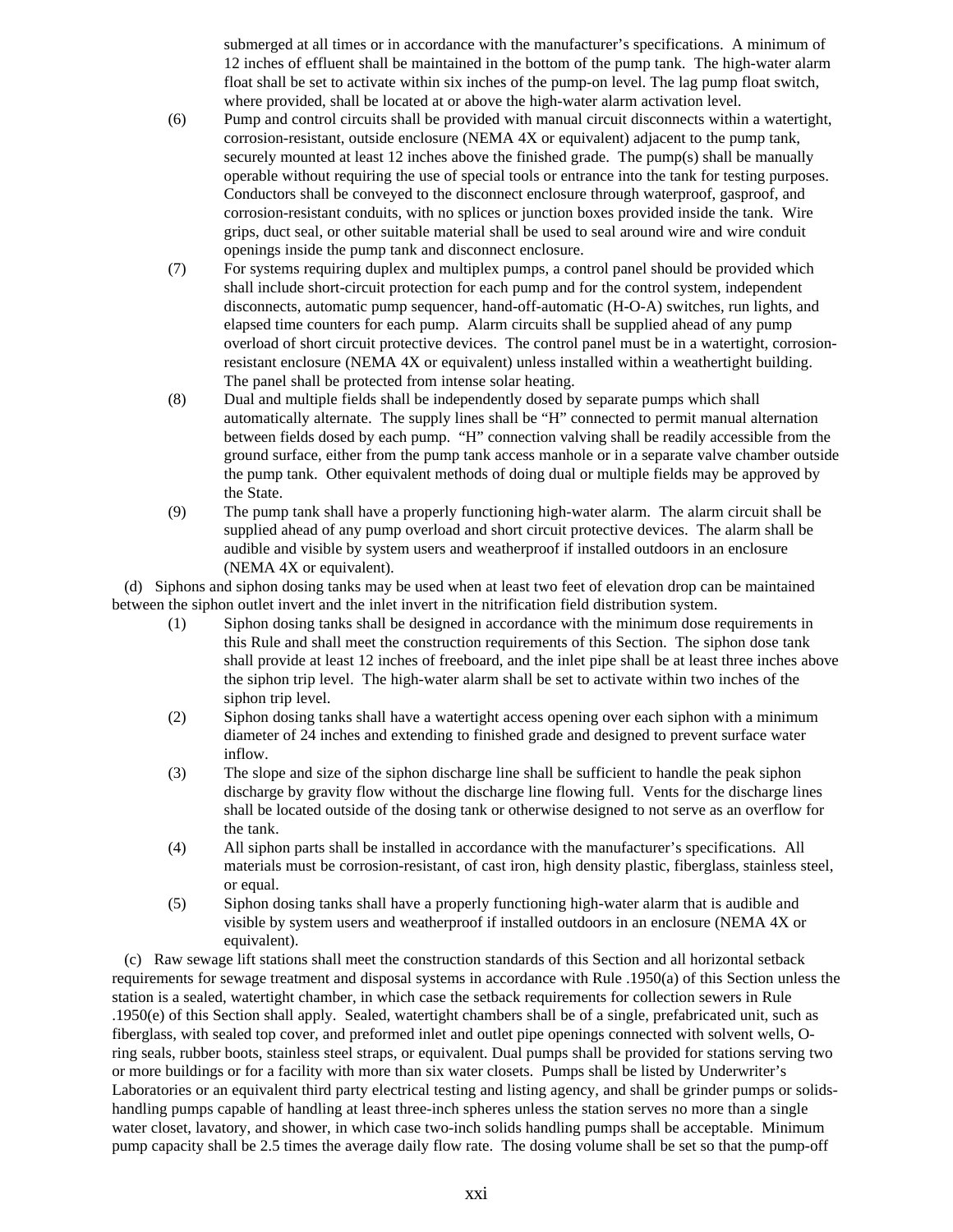time does not exceed 30 minutes, except for stations serving single buildings, and pump run-time shall be from three to ten minutes at average flow. Pump station emergency storage capacity and total liquid capacity shall be determined in accordance with Paragraph  $(c)(1)(D)$  of this Rule except for a sealed, watertight chamber serving an individual building, in which case a minimum storage capacity of eight hours shall be required. All other applicable requirements for pump tanks and pump dosing systems in accordance with Paragraph (c) of this Rule shall also apply to raw sewage lift stations.

*History Note: Statutory Authority G.S. 130A-335(e) and (f); Eff. July 1, 1982; Amended Eff. August 1, 1991; January 1, 1990.*

### **.1953 PREFABRICATED SEPTIC TANKS AND PUMP TANKS**

 When prefabricated concrete tanks or tanks of other material are used, they shall be constructed in accordance with the plans which have been approved by the State and shall comply with all requirements of this Section. At least three complete sets of plans and specifications for the design of the prefabricated septic tank shall be submitted to the Department of Environment, Health, and Natural Resources, Division of Environmental Health, P. O. Box 27687, Raleigh, North Carolina 27611-7687. Separate plans and specifications for the design of each septic tank or pump tank to be produced shall be submitted to the Division of Environmental Health for approval. These plans and specifications shall show the design of the septic tank in detail, including:

- (1) All pertinent dimensions;
- (2) Reinforcement material and location;
- (3) Material strength;
- (4) Liquid depth;
- (5) Joint material and method of sealing;
- (6) Access manhole and riser detail;
- (7) Other design features.

*History Note: Statutory Authority G.S. 130A-335(e) and (f); Eff. July 1, 1982; Amended Eff. January 1, 1990.*

### **.1954 MINIMUM STANDARDS FOR PRECAST REINFORCED CONCRETE TANKS**

- (a) The following are minimum standards of design and construction of precast reinforced concrete septic tanks:
	- (1) The minimum requirement for the liquid depth is 36 inches.
	- (2) A minimum of nine inches freeboard is required, the freeboard being the air space between the top of the liquid and the bottom side of the lid or cap of the tank.
	- (3) The length of the septic tank shall be at least twice as long as the width.
	- (4) There shall be three inlet openings in the tank, one on the tank end and one on each sidewall of the inlet end of the tank. The blockouts for these openings shall leave a concrete thickness of not less than one inch in the tank wall. The blockouts shall be made for a minimum of four-inch pipe or a maximum of six-inch pipe. No blockouts or openings shall be permitted below the tank liquid level.
	- (5) The inlet in the tank shall be a straight pipe.
	- (6) The outlet shall be a cast-in-place concrete sanitary tee, a polyvinyl chloride (PVC) sanitary tee, or a polyethylene (PE) sanitary tee, made of not less than class 160 pipe or equivalent fittings and pipe. Class 160 pipe shall have a wall thickness of not less than 0.183 inches. The cast-in-place concrete sanitary tee shall have a minimum thickness of not less than two inches. The tee shall extend down one-fourth of the liquid depth. The tee shall be furnished by the manufacturer. The invert of the outlet shall be at least two inches lower in elevation than the invert of the inlet.
	- (7) All tanks shall be manufactured with a cast-in-place partition so that the tank contains two compartments. The partition shall be located at a point not less than two-thirds nor more than three-fourths the length of the tank from the inlet end. The top of the partition shall terminate two inches below the bottom side of the tank top in order to leave space for air or gas passage between compartments. The top and bottom halves of the partition shall be cast in such manner as to leave a water passage slot four inches high for the full width of the tank. The partition (both halves) shall be reinforced by the placing of six-inch by six-inch No. 10 gage welded reinforcing wire. The reinforcing wire shall be bent to form an angle of 90 degrees on the ends in order to form a leg not less than four inches long. When the wire is placed in the mold the four-inch legs shall lay parallel with the sidewall wire and adjacent to it. It is recognized that there are other methods of constructing a partition or two-compartment tank. Any method other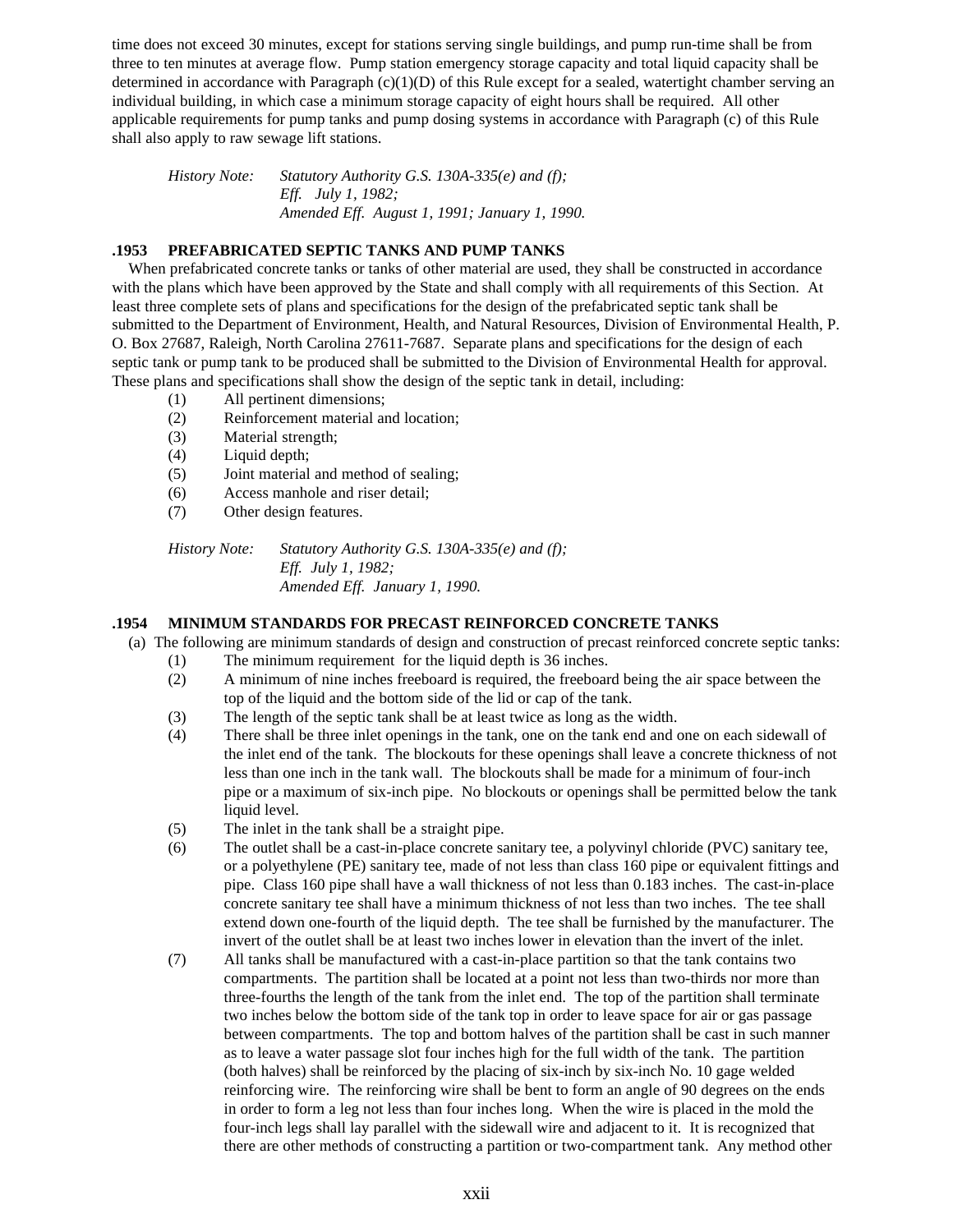than the one described will be considered on an individual basis for approval by the Division of Environmental Health. However, the tank wall thickness must remain not less than two and onehalf inches thick throughout the tank except for blockouts.

- (8) Adequate access openings must be provided in the tank top. Access shall be provided for cleaning or rodding out of the inlet pipe, for cleaning or clearing the air or gas passage space above the partition, an entrance for inserting the suction hose for tank pumping, and for entrance of a person if internal repairs are needed after pumping. This shall be accomplished by properly locating two manholes with each having a minimum opening of 18 inches by 18 inches as the opening cuts the plane of the bottom side of the top of the tank. The manhole covers shall be beveled on all sides in such manner as to accommodate a uniform load of 150 pounds per square foot without damage to the cover or the top of the tank. If the top of the tank is to be multislab construction, the slabs over the inlet of the tank, partition, and outlet of the tank must not weigh in excess of 150 pounds each. Multislab construction allows for the elimination of the manholes. Manhole covers, opening covers, or slabs shall have a handle of steel or other rot-resistant material equivalent in strength to a No. 3 reinforcing rod (rebar).
- (9) The tank shall be reinforced by using a minimum reinforcing of six-inch by six-inch No. 10 gage welded steel reinforcing wire in the top, bottom ends, and sides of the tank. The reinforcing wire shall be lapped at least six inches. Concrete cover shall be required for all reinforcement. Reinforcement shall be placed to maximize the structural integrity of the tank. The tank shall be able to withstand a uniform live loading of 150 pounds per square foot in addition to all loads to which an underground tank is normally subjected, such as the dead weight of the concrete and soil cover, active soil pressure on tank walls, and the uplifting force of the ground water. Additional reinforcement shall be required when the loads on a concrete tank are exceeded by subjecting it to vehicular traffic or when the top of the tank is placed deeper than three feet below the finished grade.
- (10) The top, bottom, ends, and sides of the tank must have a minimum thickness of two and one-half inches.
- (11) A minimum 28-day concrete compressive strength of 3,500 pounds per square inch shall be used in the construction of the septic tank. The concrete shall achieve a minimum compressive strength of 3,000 pounds per square inch prior to removal of the tank from the place of manufacture. It shall be the responsibility of the manufacturer to certify that this condition has been met prior to shipment. A septic tank shall be subject to testing to ascertain the strength of the concrete prior to its being approved for installation. Recognized devices for testing the strength of concrete include a properly calibrated Schmidt Rebound Hammer or Windsor Probe Test. Accelerated curing in the mold by use of propane gas or other fuels is prohibited, except in accordance with accepted methods and upon prior approval of the State.
- (12) After curing, tanks manufactured in two sections shall be joined and sealed at the joint by using a mastic, butyl rubber, or other pliable sealant that is waterproof, corrosion-resistant, and approved for use in septic tanks. The sealant shall have a minimum size of one inch nominal diameter or equivalent. Before sealing, the joint shall be smooth, intact, and free of all deleterious substances. Tank halves shall be properly aligned to ensure a tight seal. The sealant shall be provided by the manufacturer.
- (13) All tanks produced shall bear an imprint identifying the manufacturer, the serial number assigned to the manufacturer's plans and specifications approved by the State, and the liquid or working capacity of the tanks. This imprint shall be located to the right of the blockout made for the outlet pipe on the outlet end of the tank. All tanks shall also be permanently marked with the date of manufacturer adjacent to the tank imprint or on the top of the tank directly above the imprint.

 (b) Pump tanks shall meet the construction requirements of Paragraph (a) of this Rule with the following modifications:

- (1) Tanks shall be cast with a single compartment, or, if a partition is provided, the partition shall be cast to contain a minimum of two four-inch diameter circular openings, or equivalent, located no more than 12 inches above the tank bottom.
- (2) There shall be no requirement as to tank length, width, or shape, provided the tank satisfies all other requirements of this Section.
- (3) The invert of the inlet openings shall be located within 12 inches of the tank top. No freeboard shall be required in the pump tank.
- (4) After joining, tanks manufactured in two sections shall be plastered along the joint with hydraulic cement, cement mortar, or other waterproofing sealant. Other methods of waterproofing tanks may be used as specifically approved in the plans and specifications for the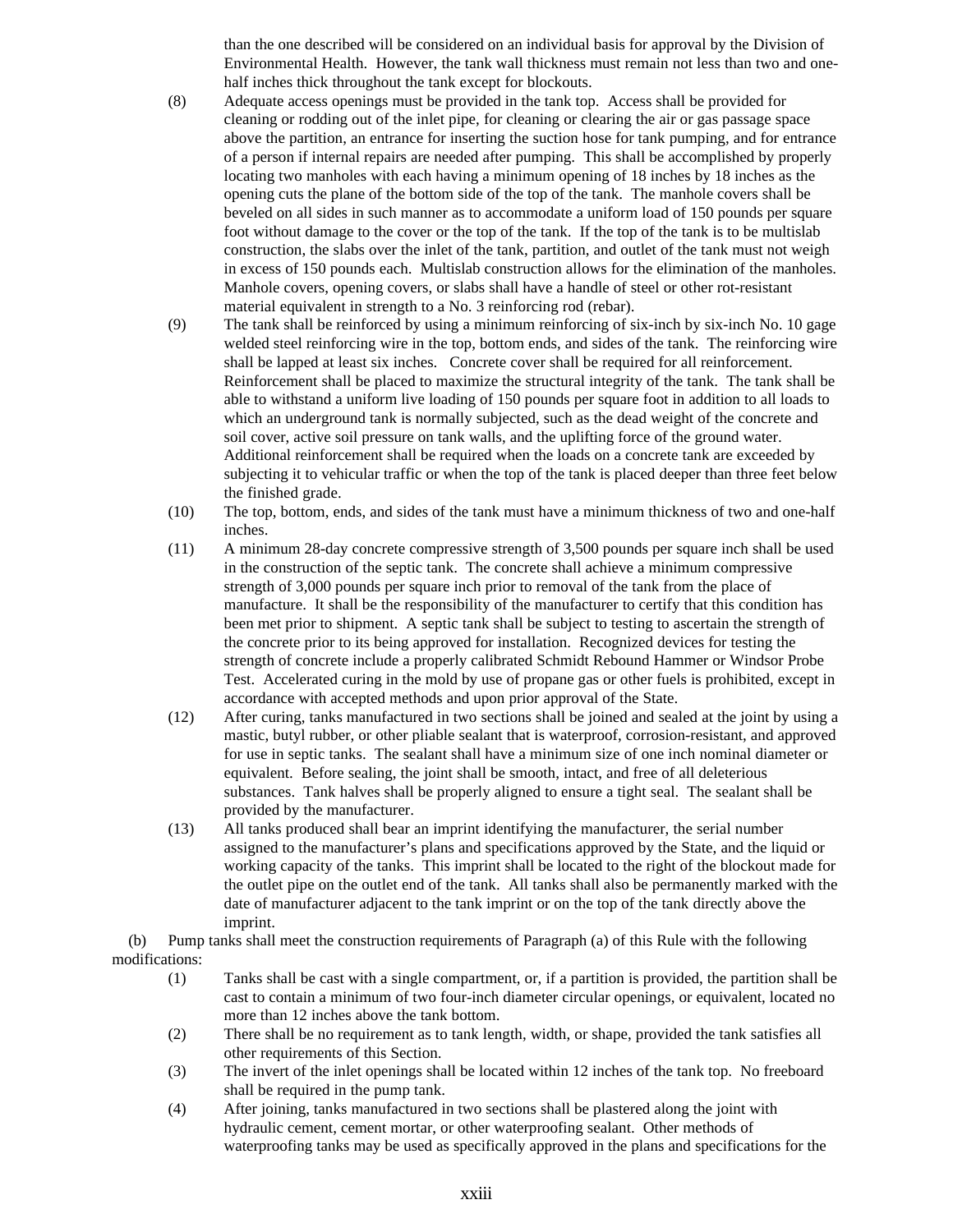tank. Prior to backfilling, the local health department shall make a finding that a two section tank is watertight if a soil wetness condition is present within five feet of the elevation of the top of the tank.

- (5) Tanks shall be vented and accessible for routine maintenance. A watertight access manhole with removable lid shall be provided over the pump with a minimum diameter of 24 inches. The access manhole shall extend at least to six inches above finished grade and be designed and maintained to prevent surface water inflow. Larger or multiple manholes shall be provided when two or more pumps are required. Pumps shall be removable without requiring entrance into the tank. Manhole lids and electrical controls shall be secured against unauthorized access. Manhole risers shall be joined to the tank top and sealed in accordance with Paragraphs (a)(12) and (b)(4) of this Rule.
- (6) All pump tanks shall bear an imprint identifying the manufacturer, pump tank serial number assigned by the Division of Environmental Health, and the liquid or working capacity of the tank. The imprint shall be located to the left of the outlet blockout. All tanks shall also be permanently marked with the date of manufacturer adjacent to the tank imprint or on the top of the tank directly above the imprint.

 (c) Plans for prefabricated tanks, other than those for precast reinforced concrete tanks, shall be approved on an individual basis as determined by the information furnished by the designer which indicates the tank will provide equivalent effectiveness as those designed in accordance with the provisions of Paragraphs (a) and (b) of this Rule.

 (d) Tanks other than approved prefabricated tanks shall be constructed consistent with the provisions of this Rule except as follows:

- (1) Cast-in-place concrete septic and pump tanks shall have a minimum wall thickness of six inches.
- (2) Concrete block or brick masonry tanks shall have a minimum wall thickness of at least six inches when the design volume is less than 1,000 gallons and a minimum wall thickness of at least eight inches when the design volume is 1,000 gallons or more. All joints between masonry units shall be mortared using masonry cement mortar or equivalent. The joints shall have a nominal thickness of three-eighths inch. All concrete block masonry tanks shall have a minimum wall reinforcement of number three reinforcing bars on 20-inch centers, or equivalent. The maximum allowable reinforcement spacing in either direction shall be four feet. All block wall cores shall be filled with concrete with a minimum compressive strength of 3,000 pounds per square inch. All tanks constructed of block or brick shall be plastered on the inside with a 1:3 mix (one part cement, three parts sand) of Portland cement at least three-eighths inch thick or the equivalent using other approved water-proofing material.
- (3) The bottom of the built-in-place tank shall be poured concrete with a minimum thickness of four inches. All built-in-place tanks shall be reinforced to satisfy the structural strength requirements of Paragraph (a)(9) of this Rule. Reinforcement shall be placed in both directions throughout the entire tank, including top, bottom, walls, and ends.

*History Note: Statutory Authority G.S. 130A-335(e) and (f); Eff. July 1, 1982; Amended Eff. August 1, 1991; January 1, 1990.*

### **.1955 DESIGN CRITERIA FOR CONVENTIONAL SEWAGE SYSTEMS**

 (a) Conventional septic tank systems shall utilize a septic tank of approved construction and design volume which provides primary treatment of the sewage in accordance with the provisions of these Rules. The effluent from the septic tank shall be conveyed to an approved nitrification line where the soil provides the final treatment and disposal of the sewage.

 (b) Table II shall be used in determining the maximum long-term acceptance rate for septic tank systems of conventional trench design. The long-term acceptance rate shall be based on the most hydraulically limiting naturally occurring soil horizon within three feet of the ground surface or to the depth of one foot below trench bottom, whichever is deeper.

Table II

### SOIL GROUP SOIL TEXTURE CLASSES LONG-TERM (USDA CLASSIFICATION ACCEPTANCE RATE

 $\text{gpd/ft}^2$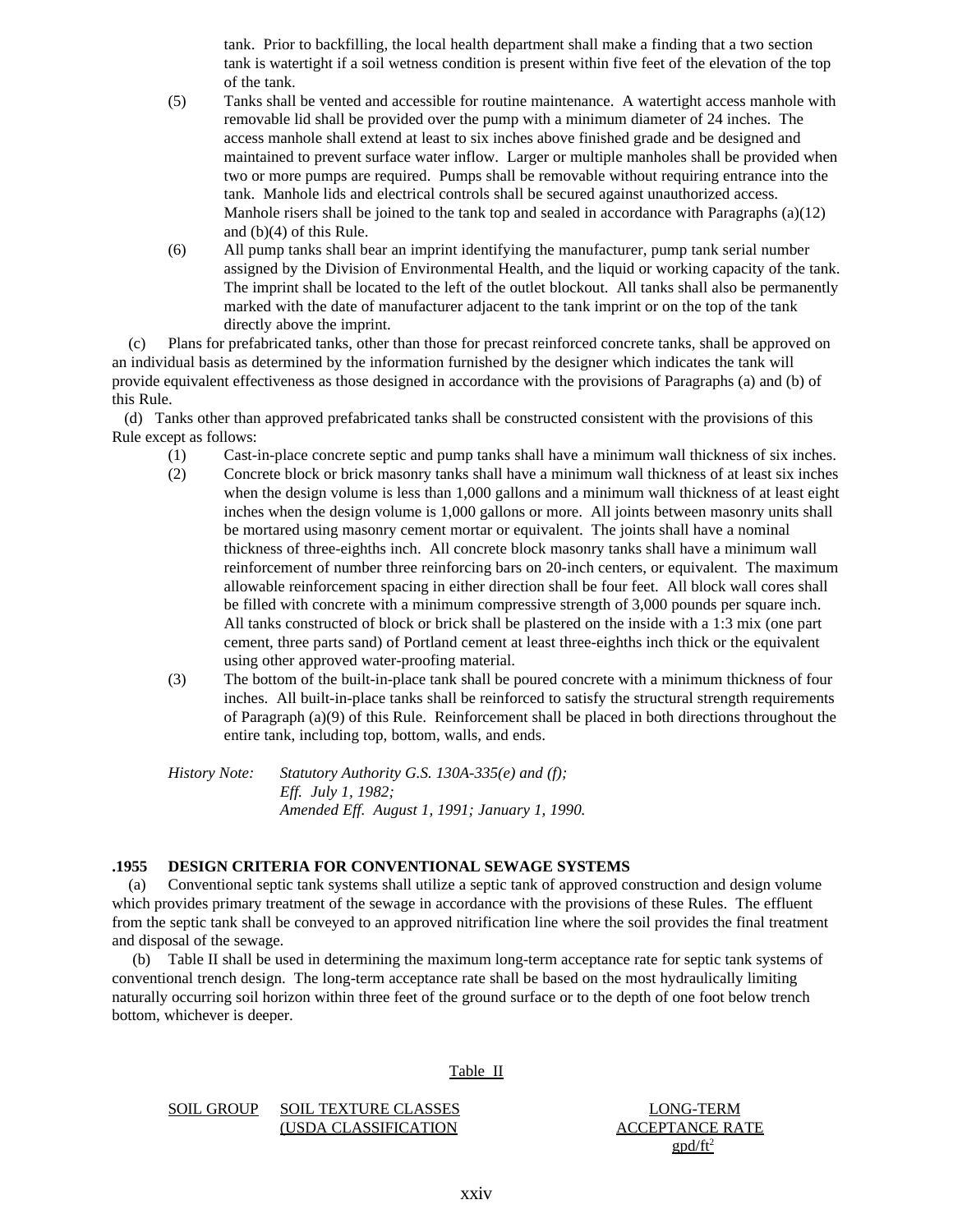| I  | Sands<br>(With S or PS<br>structure and<br>clay mineralogy)        | Sand<br>Loamy Sand                                                   | $1.2 - 0.8$ |
|----|--------------------------------------------------------------------|----------------------------------------------------------------------|-------------|
| П  | Coarse Loams<br>(With S or PS<br>structure and<br>clay mineralogy) | Sandy Loam<br>Loam                                                   | $0.8 - 0.6$ |
| Ш  | Fine Loams<br>(With S or PS<br>structure and<br>clay mineralogy)   | Sandy Clay Loam<br>Silt Loam<br>Clay Loam<br>Silty Clay Loam<br>Silt | $0.6 - 0.3$ |
| IV | Clays<br>(With S or PS<br>structure and<br>clay mineralogy)        | Sandy Clay<br><b>Silty Clay</b><br>Clay                              | $0.4 - 0.1$ |

The long-term acceptance rate shall not exceed the mean rate for the applicable soil group for food services facilities, meat markets, and other places of business where accumulation of grease can cause premature failure of a soil absorption system. Long-term acceptance rates up to the maximum for the applicable soil group may be permitted for facilities where data from comparable facilities indicates that the grease and oil content of the effluent will be less than 30 mg/l and the chemical oxygen demand (COD) will be less than 500 mg/l.

 (c) The design daily sewage flow shall be divided by the long-term acceptance rate to determine the minimum area of nitrification trench bottom. The total length of the nitrification line shall be determined by dividing the required area of nitrification trench bottom by the trench width, not to exceed 36 inches. Trenches shall be located not less than three times the trench width on centers with a minimum spacing of five feet on centers.

 (d) The local health department may permit the use of a bed system on sites where the soil texture can be classified into either Soil Groups I, II, or III, meeting the other requirements of this Section, and only on lots which are limited by topography, space, or other site-planning considerations. In such cases, the number of square feet of bottom area needed shall be increased by 50 percent over what would be required for a trench system. Nitrification lines shall be at least 18 inches from the side of the bed and shall have lines on three-foot centers. When the design daily flow exceeds 600 gallons per day, bed systems shall not be used.

 (e) The pipe or tubing used between the septic tank and the nitrification line shall be a minimum of threeinch nominal size Schedule 40 polyvinyl chloride (PVC), polyethylene (PE), or acrylonitrile-butadiene-styrene (ABS) or equivalent with a minimum fall of one-eighth inch per foot. However, three-inch or greater nonperforated polyethylene (PE) corrugated tubing may be substituted for Schedule 40 pipe between a distribution device and the nitrification line if the following conditions are met:

- (1) the trench has a minimum bottom width of one foot;
- (2) the trench bed is compacted, smooth, and at a uniform grade;
- (3) the pipe is placed in the middle of the trench with a minimum of three inches of clearance between the pipe and the trench walls;
- (4) washed stone or washed gravel envelope is placed in the trench on both sides of the pipe and up to a point at least two inches above the top of the pipe;
- (5) a minimum of six inches of soil cover is placed and compacted over the stone or gravel envelope; and
- (6) earthen dams consisting of two feet of undisturbed or compacted soil are placed at both ends of the trench separating the trench from the distribution device and the nitrification line.

All joints from the septic tank to the nitrification line shall be watertight.

 (f) When four or six-inch diameter corrugated plastic tubing is used for nitrification lines, it shall be certified as complying with ASTM F 405, Standard Specification for Corrugated Polyethylene (PE) Tubing and Fittings, which is hereby adopted by reference in accordance with G.S. 150B-14(c). The corrugated tubing shall have three rows of holes, each hole between one-half inch and three-fourths inch in diameter, and spaced longitudinally approximately four inches on centers. The rows of holes may be equally spaced 120 degrees on centers around the periphery, or three rows may be located in the lower portion of the tubing, the outside rows being approximately on 120-degree centers. The holes may be located in the same corrugation or staggered in adjacent corrugations. Other types of pipe may be used for nitrification lines provided the pipe satisfies the requirements of this Section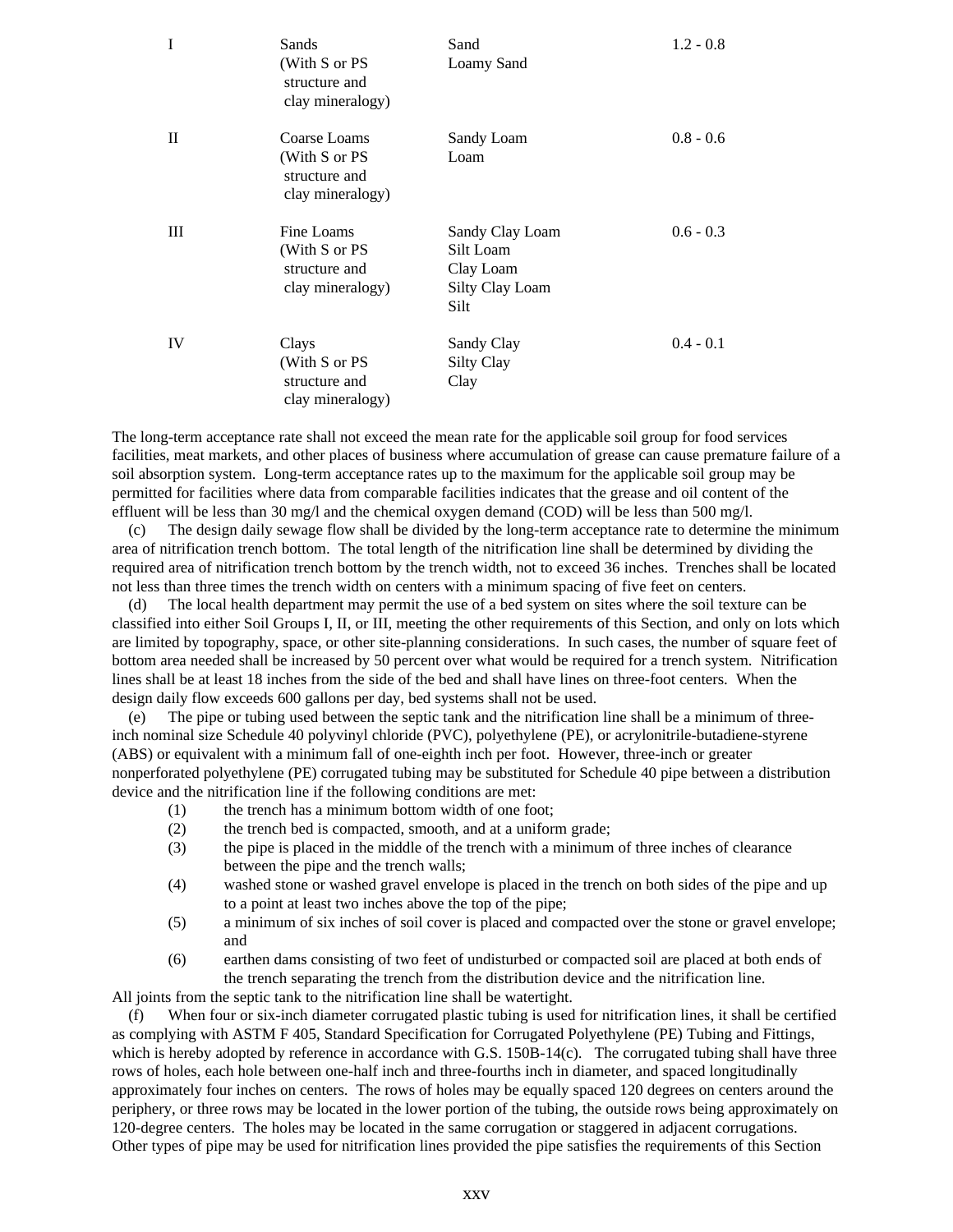for hole size and spacing and the pipe has a stiffness equivalent to corrugated polyethylene tubing (ASTM F-405) or stronger. The nitrification line shall be located in the center of the nitrification trench.

 (g) Nitrification trenches shall be constructed as level as possible but in no case shall the fall in a single trench bottom exceed one-fourth inch in 10 feet as determined by an engineer's level or equivalent. When surface slopes are greater than two percent, the bottom of the nitrification trenches shall follow the contour of the ground. An engineer's level or equivalent shall be used for installation and inspection. The nitrification trench shall not exceed a width of three feet and a depth of three feet, except as approved by the local health department.

 (h) Rock used in soil absorption systems shall be clean, washed gravel or crushed stone and graded or sized in accordance with size numbers 3, 4, 5, 57 or 6 of ASTM D-448 (standard sizes of coarse aggregate) which is hereby adopted by reference in accordance with G.S. 150B-14(c). Copies may be inspected in, and copies obtained from the Division of Environmental Health, P.O. Box 27687, Raleigh, North Carolina 27611-7687. The rock shall be placed a minimum of one foot deep with at least six inches below the pipe and two inches over the pipe and distributed uniformly across the trench bottom and over the pipe.

 (i) The soil cover over the nitrification field shall be to a depth of at least six inches. The finished grade over the nitrification field shall be landscaped to prevent the ponding of surface water and runoff of surface water shall be diverted away from the nitrification field. Soil cover above the original grade shall be placed at a uniform depth over the entire nitrification field, except as required to prevent the ponding of surface water, and shall extend laterally five feet beyond the nitrification trench. The soil cover shall be placed over a nitrification field only after proper preparation of the original ground surface. The type of soil cover and placement shall be approved by the local health department.

 (j) Effluent distribution devices, including distribution boxes, flow dividers, and flow diversion devices, shall be of sound construction, watertight, not subject to excessive corrosion, and of adequate design as approved by the local health department. Effluent distribution devices shall be separated from the septic tank and nitrification lines by a minimum of two feet of undisturbed or compacted soil and shall be placed level on a solid foundation of soil or concrete to prevent differential settlement of the device. The installer shall demonstrate that the distribution devices perform as designed.

 (k) Grease traps or grease interceptors shall be required at food service facilities, meat markets, and other places of business, where the accumulation of grease can cause premature failure of a soil absorption system. The following design criteria shall be met:

- (1) The grease trap shall be plumbed to receive all wastes associated with food handling and no toilet wastes;
- (2) The grease trap liquid capacity shall be sufficient to provide for at least five gallons of storage per meal served per day, or at least two-thirds of the required septic tank liquid capacity, or a capacity as determined in accordance with the following:

 $LC = D x GL x ST x HR/2 x LF$ 

- Where  $LC = \text{greatest trip liquid capacity (gallons)}$  $D =$  number of seats in dining area
	- GL= gallons of wastewater per meal (1.5 single-service; 2.5 full service)
	- $ST =$  storage capacity factor = 2.5
	- HR= number of hours open
	- $LF =$ loading factor  $= (1.25 \text{ interstate highway})$ 
		- = 1.0 other highways and recreational areas
		- $= 0.8$  secondary roads)
- (3) Two or more chambers must be provided with total length-to-width ratio at least 2:1. Chamber opening and outlet sanitary tee must extend down at least 50 percent of the liquid depth.
- (4) Access manholes, with a minimum diameter of 24 inches, shall be provided over each chamber and sanitary tee. The access manholes shall extend at least to finished grade and be designed and maintained to prevent surface water infiltration. The manholes shall also have readily removable covers to facilitate inspection and grease removal.
- (5) One tank or multiple tanks, in series, shall be constructed in accordance with Rules .1952, .1953, and .1954 of this Section, and the provisions of Paragraphs  $(k)(3)$  and  $(k)(4)$  of this Rule.
- (6) Where it has been demonstrated that specially designed grease interceptors will provide improved performance, the grease trap liquid capacity may be reduced by up to 50 percent.

 (l) Stepdowns or drop boxes may be used where it is determined by the local health department that topography prohibits the placement of nitrification trenches on level grade. Stepdowns shall be constructed of two linear feet of undisturbed soil and constructed to a height which fully utilizes the upstream nitrification trench. Effluent shall be conveyed over the stepdown through nonperforated pipe or tubing and backfilled with compacted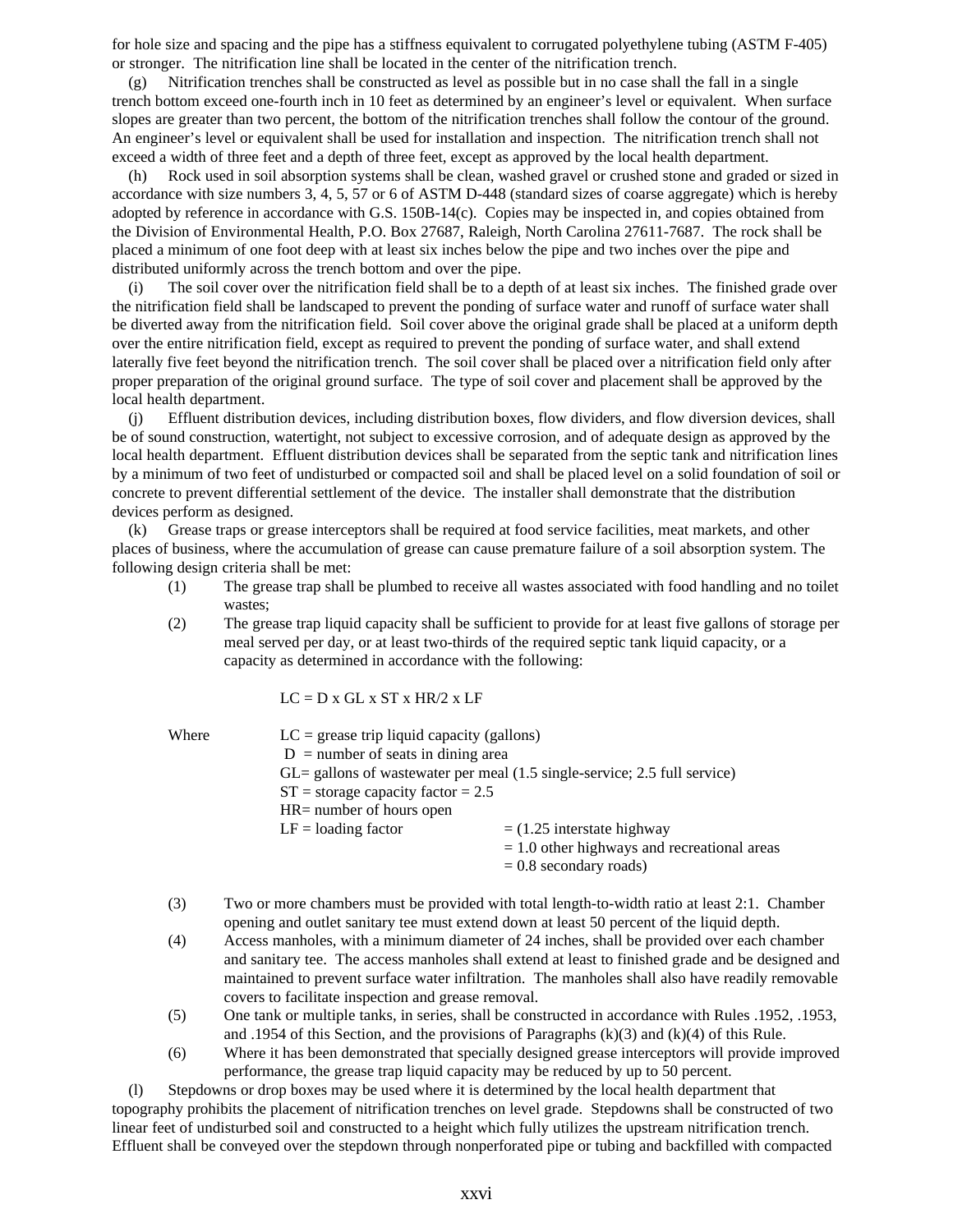soil. Drop boxes shall be constructed so that the invert of the inlet supply pipe is one inch above the invert of the outlet supply pipe which is connected to the next lower drop box. The top of the trench outlet laterals, which allow effluent to move to the nitrification lines, shall be two inches below the invert of the outlet supply line. Area taken up by the stepdowns and drop boxes shall not be included as part of the minimum area required for nitrification trench bottoms.

 (m) Nitrification trenches shall be installed with at least one foot of naturally occurring soil between the trench bottom and saprolite, rock, or any soil horizon unsuitable as to structure, clay mineralogy or wetness. If the separation between the bottom of the nitrification trench and any soil wetness condition is less than 18 inches, and if more than six inches of this separation consists of Group I soils, a low pressure pipe system shall be required.

- (n) If sewage effluent pumps are used, the applicable requirements of Rule .1952 of this Section shall apply.
- (o) Collection sewers shall be designed and constructed in accordance with the following minimum criteria:
	- (1) Building drains and building sewers shall be in accordance with the state plumbing code and approved by the local building inspector.
	- (2) Pipe material shall be specified to comply with the applicable ASTM standards, with methods of joining and other special installation procedures specified which are appropriate for the pipe to be used.
	- (3) Gravity sewers shall be designed to maintain scour velocities of at least two feet per second with the pipe half full and a minimum of one foot per second at the peak projected instantaneous flow rate. Force mains shall be sized to obtain at least a two-foot per second scour velocity at the projected pump operating flow rate.
	- (4) Infiltration and exfiltration shall not exceed 100 gallons per day per inch diameter per mile of gravity sewer pipe or 20 gallons per day per inch diameter per mile of pressure pipe in force mains and supply lines.
	- (5) Three-foot minimum cover shall be provided for all sewers unless ferrous material pipe is specified. Ferrous material pipe or other pipe with proper bedding to develop design-supporting strength shall be provided where sewers are subject to traffic-bearing loads.
	- (6) Manholes shall be used for sewers at any bends, junctions, and at least every 425 feet along the sewer lines. Drop manholes are required where the inlet to outlet elevation difference exceeds 2.5 feet. Manhole lids shall be watertight if located below the 100-year flood elevation, within 100 feet of any public water supply source, or within 50 feet of any private water supply source or any surface waters classified WS-I, WS-II, WS-III, SA, SB, or B.
	- (7) Cleanouts may be used instead of manholes for four-inch and six-inch sewers serving one or two buildings or as otherwise allowed by the North Carolina Plumbing Code. When used, cleanouts are required at least every 50 feet for four-inch sewers and every 100 feet for six-inch sewers and at all junctions and bends which exceed 45 degrees.
	- (8) Additional ventilation provisions may be required for collection sewers. Air relief valves shall be provided as needed for force mains.

 (p) Alternating dual field nitrification systems may be utilized where soils are limited by high clogging potentials (Soil Groups III and IV) and where the potential for malfunction and need for immediate repair is required. Alternating dual nitrification fields shall be designed with two complete nitrification fields, each sized a minimum of 75 percent of the total area required for a single field and separated by an effluent flow diversion valve. The diversion valve shall be constructed to resist 500 pounds crushing strength, structurally sound, and shall be resistant to corrosion. Valves placed below ground level shall be provided with a valve box and suitable valve stem so that they may be operated from the ground surface.

*History Note: Statutory Authority G.S. 130A-335(e) and (f); Eff. July 1, 1982; Amended Eff. August 1, 1991; January 1, 1990; August 1, 1988; February 1, 1987.*

# **.1956 MODIFICATIONS TO SEPTIC TANK SYSTEMS**

 The following are modifications to septic tank systems which may be utilized singly or in combination to overcome selected soil and site limitations. Except as required in this Rule, the provisions for design and installation of Rule .1955 of this Section shall apply:

 (1) SHALLOW SYSTEMS: Sites classified UNSUITABLE as to soil depth or soil wetness may be reclassified as PROVISIONALLY SUITABLE with respect to soil depth or soil wetness conditions by utilizing shallow placement of nitrification trenches in the naturally occurring soil. Shallow trenches may be used where at least 24 inches of naturally occurring soil are present above saprolite, rock, or soil wetness conditions and all other factors are PROVISIONALLY SUITABLE or SUITABLE. Shallow trenches shall be designed and constructed to meet the vertical separation requirements in Rule .1955(m) of this Section. The long-term acceptance rate shall be based on the most hydraulically limiting naturally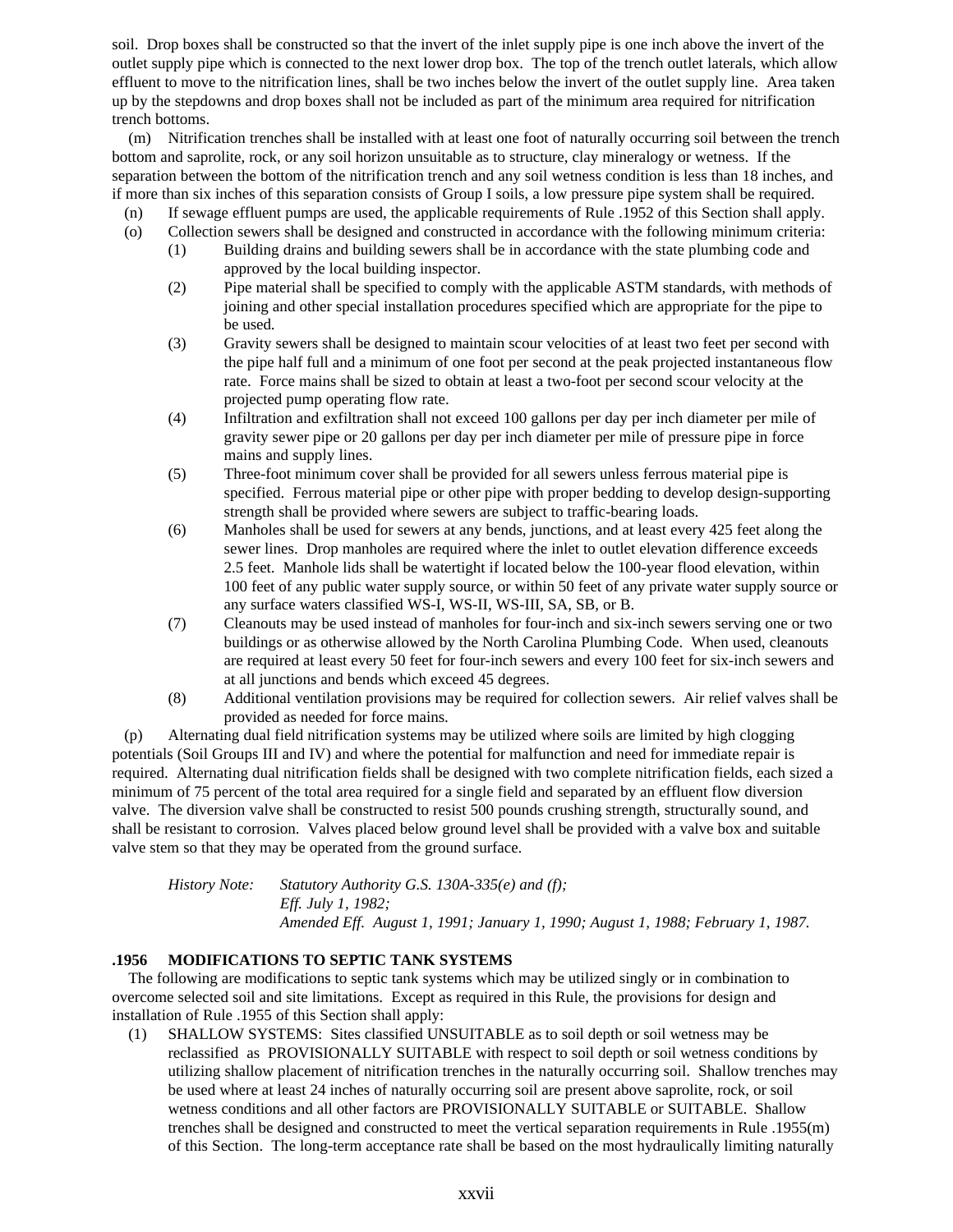occurring soil horizon within 24 inches of the ground surface or to a depth of one foot below the trench bottom, whichever is deeper. Soil cover above the original grade shall be placed at a uniform depth over the entire nitrification field and shall extend laterally five feet beyond the nitrification trench. The soil cover shall be placed over a nitrification field only after proper preparation of the original ground surface. The type and placement of soil cover shall be approved by the local health department.

- (2) DRAINAGE AND RESTRICTIVE HORIZONS: Sites classified UNSUITABLE as to soil wetness conditions or restrictive horizons may be reclassified PROVISIONALLY SUITABLE as to soil wetness conditions or restrictive horizons when:
	- (a) Soils are Soil Groups I or II with SUITABLE structure, and clay mineralogy;
	- (b) Restrictive horizons, if present, are less than three inches thick or less than 12 inches from the soil surface;
	- (c) Modifications can be made to meet the requirements in Rule .1955(m) of this Section for the separation between the water table and the bottom of the nitrification trench at all times and when provisions are made for maintenance of the drainage systems;
	- (d) Easements are recorded and have adequate width for egress and ingress for maintenance of drainage systems serving two or more lots;
	- (e) Maintenance of the drainage system is made a condition of any permit issued for the use or operation of a sanitary sewage system; and
	- (f) Drainage may be used in other types of soil when the requirements of Rule .1957(c) in this Section are met.
- (3) GRAVELLESS TRENCHES: Modified nitrification trenches or lines, including large diameter pipe (greater than four inches I.D.), specially designed porous block systems may be permitted by the local health department.
	- (a) Gravelless nitrification trench systems may be substituted for conventional trench systems on any site found to be suitable or provisionally suitable in accordance with Rules .1940 to .1948 of this Section to eliminate the need for gravel, minimize site disturbance, or for other site planning considerations. Gravelless nitrification trench systems shall not be used, however, where wastes contain high amounts of grease and oil, such as restaurants.
		- (i) Large diameter pipe systems shall consist of eight-inch or ten-inch (inside diameter), corrugated, polyethylene tubing encased in a nylon, polyester, or nylon/polyester blend filter wrap installed in a nitrification trench, 12 or more inches wide and backfilled with soil classified as soil group I, II, or III. Nitrification area requirement shall be determined in accordance with Rules .1955(b) and .1955(c), or in Rule .1956 (6)(b), Table III of this Section, when applicable, with eight-inch tubing considered equivalent to a two-foot-wide conventional trench and 10-inch tubing considered equivalent to a two and one-half-foot-wide conventional trench. The long-term acceptance rate shall not exceed 0.8 gallons per day per square foot. Tubing and fittings shall comply with the requirements of ASTM F-667, which is hereby incorporated by reference including any subsequent amendments and editions. Copies of the standards may be inspected in and copies obtained from the Division of Environmental Health, P. O. Box 27687, Raleigh, NC 27611-7687 at no cost. The corrugated tubing shall have two rows of holes, each hole between three-eighths and one-half-inch in diameter, located 120 degrees apart along the bottom half of the pipe (each 60 degrees from the bottom center line) and staggered so that one hole is present in the valley of each corrugation. The tubing shall be marked with a visible top location indicator, 120 degrees away from each row of holes. Filter wrap shall be spun, bonded, or spunlaced nylon, polyester, or nylon/polyester blend nylon filter wrap meeting the following minimum requirements:

| Unit Weight:                                           | $Oz/yd^2 = 1.0$ |
|--------------------------------------------------------|-----------------|
| <b>Sheet Grab Tensile:</b>                             | $MD - 23$ lbs.  |
| Trapezoid Tear:                                        | $MD - 6.2$ lbs. |
| $XD - 5.1$ lbs.                                        |                 |
| Mullen Burst:                                          | $PSI = 40$      |
| $KPa = 276$                                            |                 |
| Frazier Air Perm, CFM/ft @ 0.5 "H <sub>2</sub> O: 500" |                 |

Corrugated Tubing shall be covered with filter wrap at the factory and each joint shall be immediately encased in a black polyethylene sleeve which shall continue to encase the large diameter pipe and wrap until just prior to installation in the trench. Large diameter pipe systems shall be installed in accordance with this Rule and the manufacturer's guidelines. The trench bottom and pipe shall be level (with a maximum fall of one inch in 100 feet). Filter wrap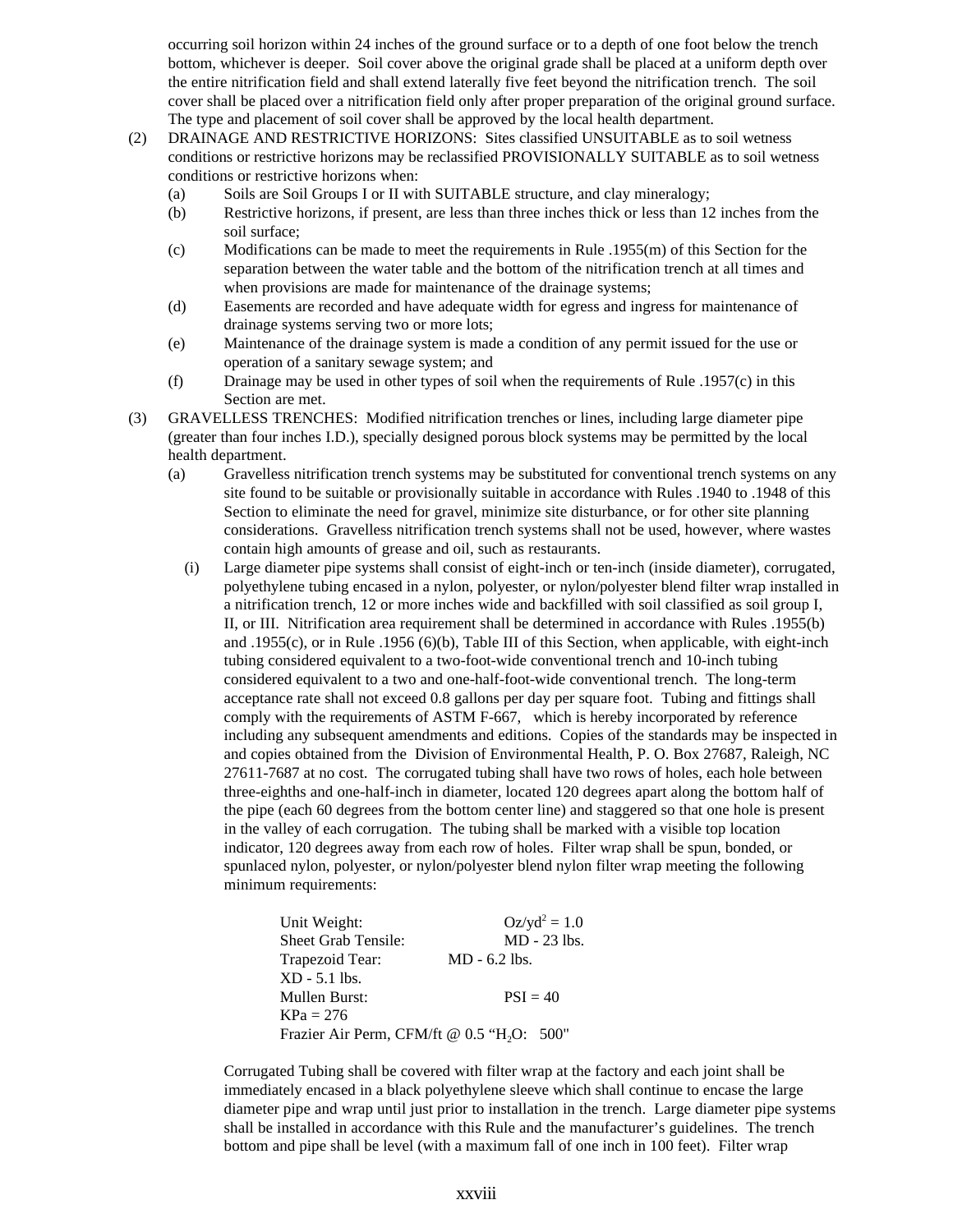encasing the tubing shall not be exposed to sunlight (ultraviolet radiation) for extended periods. Rocks and large soil clumps shall be removed from backfill material prior to being used. Clayey soils (soil group IV) shall not be used for backfill. The near end of the large diameter pipe shall have an eight-inch by four-inch offset adaptor (small end opening at top) suitable for receiving the pipe from the septic tank or distribution device and making a mechanical joint in the nitrification trench.

- (ii) A Prefabricated, Permeable Block Panel System (PPBPS), utilizing both horizontal and vertical air chambers and special construction to promote downline and horizontal distribution of effluent, may be used under the following conditions:
	- (A) the soil and site criteria of this Section shall be met;
	- (B) in calculating the required linear footage for a PPBPS's nitrification field, the linear footage for the nitrification line as determined in Rule .1955(b) and (c), or in Rule .1956(6)(b), Table III of this Section when applicable, shall be multiplied by 0.5 for a 16 inch PPBPS;
	- (C) installation of the PPBPS shall be in accordance with these Rules except:
		- (I) the PPBPS trench shall be located not less than eight feet on centers;
		- (II) the installation shall be in accordance with the manufacturers' specifications; and
		- (III) the sidewalls of nitrification trenches placed in Group IVa soils shall be raked to open pores which were damaged or sealed during excavation;
	- (D) where design sewage flow is more than 480 gallons per day, the system shall be pressure-dosed; and
	- (E) the long-term acceptance rate shall not exceed 0.8 gallons per day per square foot.
- (b) Other types of nitrification trenches or lines may be approved by the local health department on a site-specific basis in accordance with Rule .1969 of this Section.
- (4) INTERCEPTOR DRAINS: Sites classified as UNSUITABLE as to soil wetness conditions because of the presence of lateral water movement may be reclassified PROVISIONALLY SUITABLE as to soil wetness conditions when such water is intercepted and diverted to prevent saturation of the soil absorption system.
- (5) STEEP SLOPES: Stable slopes greater than 30 percent may be reclassified as PROVISIONALLY SUITABLE when:
	- (a) The soil characteristic can be classified as SUITABLE or PROVISIONALLY SUITABLE to a depth of at least one foot below the bottom of the nitrification trench at the upslope side of the trench;
	- (b) Surface water runoff is diverted around the nitrification field if necessary to prevent scouring or erosion of the soil over the field; and
	- (c) The finished grade over the nitrification site is returned to the original topography and adequately seeded, unless otherwise specified by the local health department.
- (6) SAPROLITE SYSTEM: Sites classified UNSUITABLE as to soil depth, with saprolite present, may be reclassified PROVISIONALLY SUITABLE as to soil depth when the provisions of this Paragraph are met.
- (a) An investigation of the site using pits at locations specified by the local health department shall be conducted. The following physical properties and characteristics shall be present in the two feet of saprolite below the proposed trench bottom:
	- (i) the saprolite shall be sand, loamy sand, sandy loam, loam, or silt loam;
	- (ii) the clay mineralogy shall be suitable;
	- (iii) greater than two-thirds of the material shall have a moist consistence of loose, very friable, friable, or firm;
	- (iv) the saprolite wet consistence shall be nonsticky or slightly sticky and nonplastic or slightly plastic;
	- (v) the saprolite shall be in an undisturbed, naturally occurring state; and
	- (vi) the saprolite shall have no open and continuous joints, quartz veins, or fractures relic of parent rock to a depth of two feet below the proposed trench bottom.
	- (b) Table III shall be used in determining the long-term acceptance rate for septic tank systems installed pursuant to Paragraph (6) of this Rule. The long-term acceptance rate shall be based on the most hydraulically limiting, naturally occurring saprolite to a depth of two feet below trench bottom.

TABLE III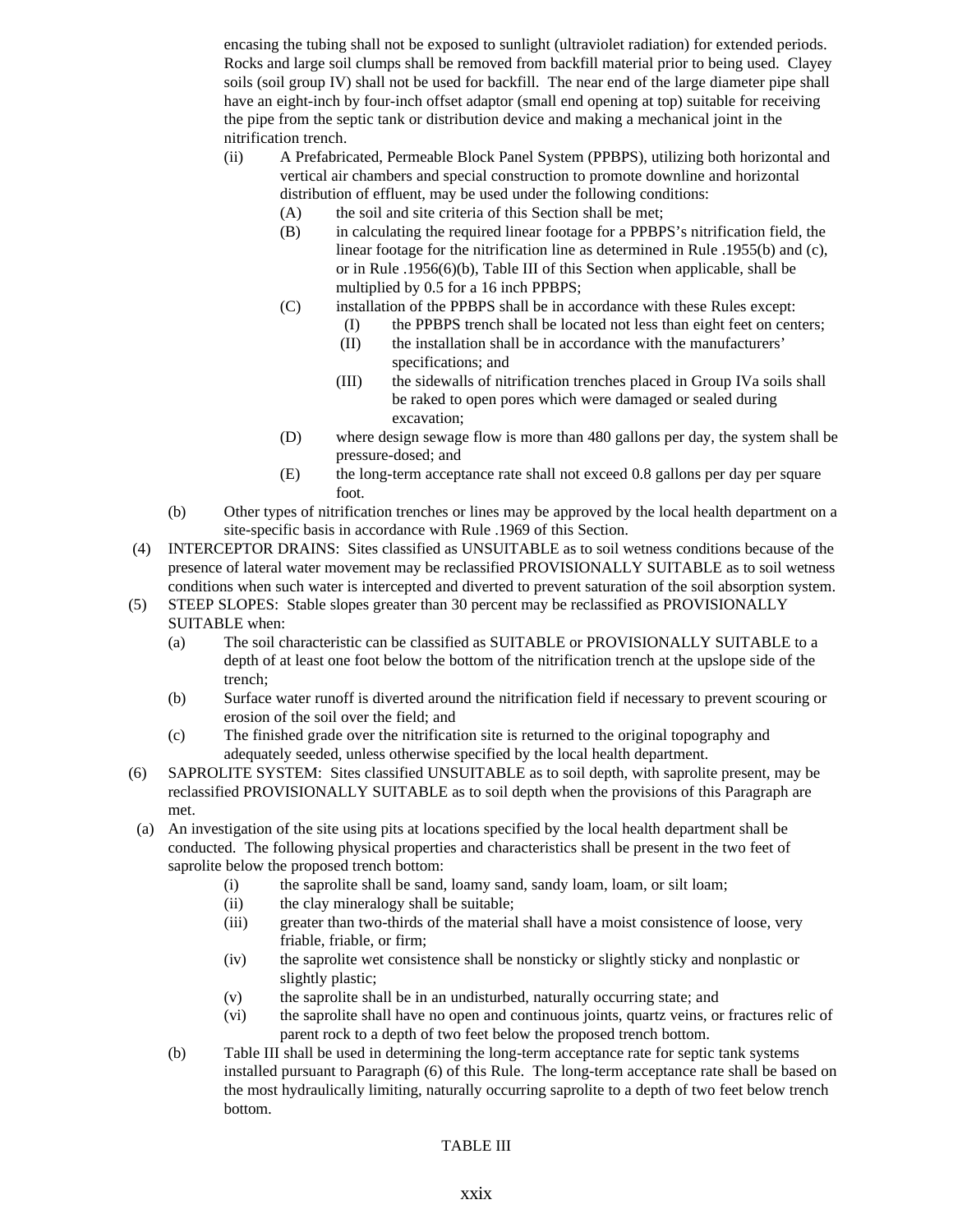| <b>SAPROLITE</b> | <b>SAPROLITE</b>        |            | LONG-TERM                                         |
|------------------|-------------------------|------------|---------------------------------------------------|
| <b>GROUP</b>     | <b>TEXTURAL CLASSES</b> |            | <b>ACCEPTANCE RATE</b>                            |
|                  |                         |            | $\frac{g \text{p} d / \text{ft}^2}{g \text{p} d}$ |
|                  | Sands                   | Sand       | $0.8 - 0.6$                                       |
|                  |                         | Loamy Sand | $0.7 - 0.5$                                       |
| П                | Loams                   | Sandy Loam | $0.6 - 0.4$                                       |
|                  |                         | Loam       | $0.4 - 0.2$                                       |
|                  |                         | Silt Loam  | $0.3 - 0.1$                                       |
|                  |                         |            |                                                   |

If a low pressure pipe system is used, the long term acceptance rate in Table III shall be reduced by one-half and the system shall be designed in accordance with Rule .1957(a) of this Section, except that Rule. 1957 (a)(2)(B) and Rule .1957(a)(3) shall not apply. Saprolite textural classifications shall be determined from disturbed materials and determined by Rule .1941(a)(1) of this Section. Low-pressure distribution shall be used when the total length of nitrification lines exceeds 750 feet in a single system.

- (c) The design daily flow shall not exceed 1000 gallons.
- (d) The nitrification field shall be constructed using nitrification trenches with a maximum width of three feet and a maximum depth of three feet on the downslope side of the nitrification trench. The bottom of a nitrification trench shall be a minimum of two feet above rock or saprolite that does not meet the requirements of Subparagraph (6)(a) of this Rule. However, where SUITABLE or PROVISIONALLY SUITABLE soil underlies the trench bottom, this separation distance may be reduced by subtracting the actual soil depth beneath the trench bottom from 24 inches to establish the minimum separation distance from the trench bottom to rock.
- (e) The bottom of any nitrification trench shall be a minimum of two feet above any wetness condition.
- (f) Surface and subsurface interceptor drains may be required on sites with more slowly permeable horizons above the usable saprolite to intercept laterally flowing waters or perched waters.
- (g) Exceptions to the provisions of Rule .1950(a) found in Rule .1950 and .1951 of this Section shall not apply to systems installed pursuant to this Paragraph [Rule .1956(6)].
- (h) Other saprolite systems may be approved on a site-specific basis in accordance with Rule .1948(d) of this Section.

*History Note: Statutory Authority G.S. 130A-335(e) and (f); Eff. July 1, 1982; Amended Eff. July 1, 1995; April 1, 1993; January 1, 1990; August 1, 1988*.

# **.1957 DESIGN CRITERIA FOR DESIGN OF ALTERNATIVE SEWAGE SYSTEMS**

 (a) LOW-PRESSURE PIPE SYSTEMS: Low-pressure (LLP) systems with two to five-foot pressure head may be utilized on sites which are SUITABLE or PROVISIONALLY SUITABLE for conventional or modified systems and on sites where soil and site conditions prohibit the installation of a conventional or modified septic tank system if the requirements of this Paragraph are met.

- (1) The LPP shall consist of the following basic components:
- (A) a network of small-diameter (one inch to two inches) perforated PVC 160 psi pipe or equivalent placed in naturally occurring soil at shallow depths (generally 12 to 18 inches) in narrow trenches not less than eight inches in width and spaced not less than five feet on center. Trenches shall include at least five inches of washed stone or washed gravel below the pipe and two inches above the pipe; and four inches of soil cover;
- (B) a properly designed, two-compartment septic tank or other approved pretreatment system, and a pumping or dosing tank;
- (C) a watertight supply manifold pipe, of Schedule 40 PVC or equivalent, for conveying effluent from the dosing chamber to the low-pressure network.
- (2) The soil and site criteria for LPP systems shall meet the following minimum requirements:
- (A) LPP nitrification fields shall not be installed on slopes in excess of ten percent unless special design procedures to assure proper distribution of effluent over the nitrification field are approved. Landscaping of the LPP distribution field shall be constructed to shed rainwater or runoff. All other requirements of Rule .1940 of this Section shall be met.
- (B) Site suitability for an LPP system shall be based on the first 24 inches of soil beneath the naturally occurring soil surface. This 24 inches shall consist of SUITABLE or PROVISIONALLY SUITABLE soil as determined in accordance with Rules .1941 through .1944 and .1956 of this Section.
- (C) Location of the septic tank, other approved pretreatment unit, pumping or dosing chamber, and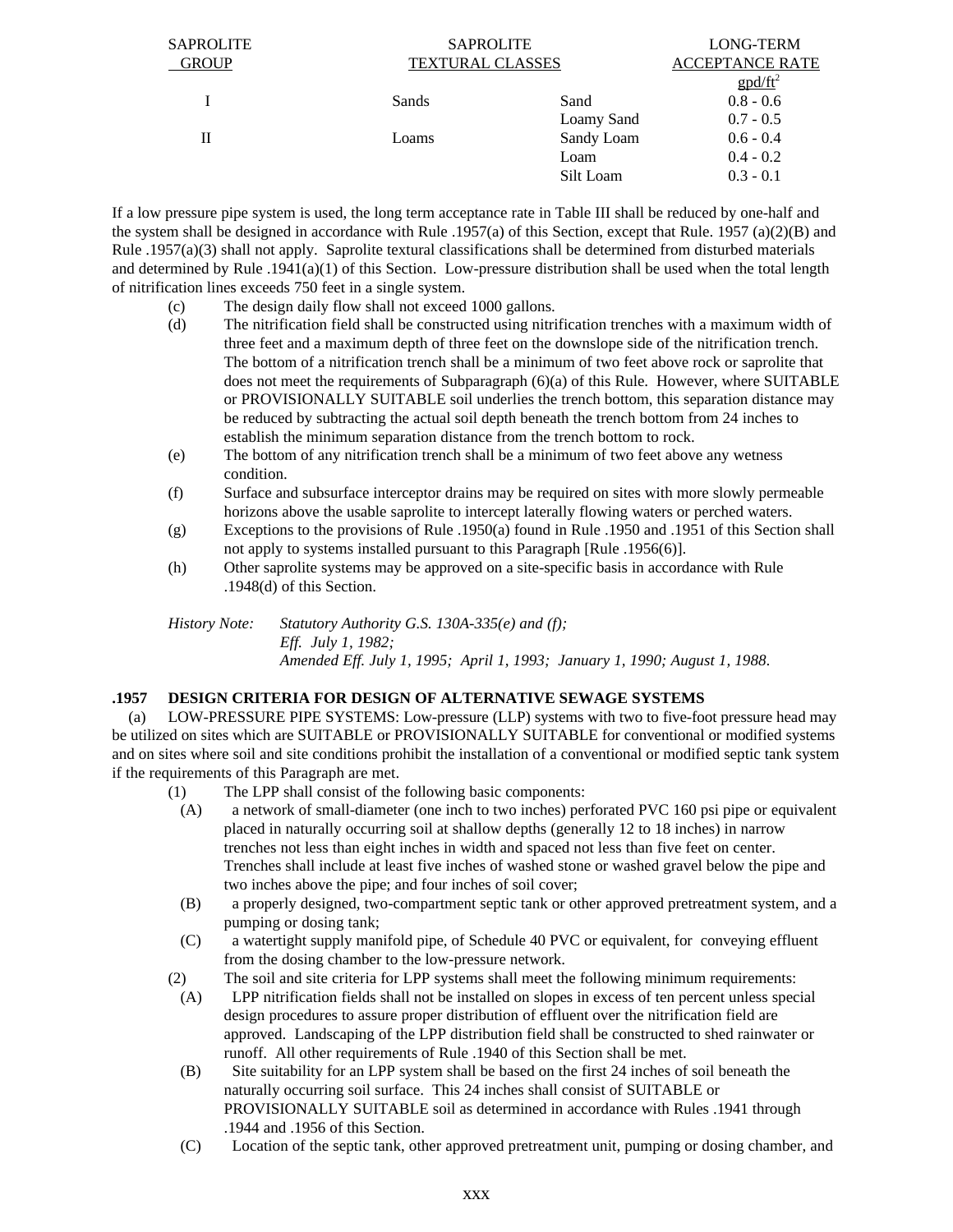nitrification field shall be in accordance with Rule. 1950 of this Section. Horizontal distances from the nitrification field shall be measured from a margin two and one-half feet beyond the lateral and manifold pipes.

- (D) There shall be no soil disturbance of the site or repair area for an LPP system except the minimum required for installation.
- (E) The available space requirements of Rule .1945 of this Section shall apply.
- (3) Table IV shall be used in determining the long-term application rate for LPP systems. The longterm acceptance rate shall be based on the most hydraulically limiting, naturally occurring soil horizon within two feet of the ground surface or to a depth of one foot below the trench bottom, whichever is deeper.

|                   | TABLE IV                                                                 |                                                              |                                                                     |
|-------------------|--------------------------------------------------------------------------|--------------------------------------------------------------|---------------------------------------------------------------------|
| <b>SOIL GROUP</b> | <b>SOIL TEXTURAL CLASSES</b><br>(USDA CLASSIFICATION)                    |                                                              | LONG-TERM<br><b>ACCEPTANCE RATE</b><br>$\frac{g \frac{d}{dt}^2}{2}$ |
| I                 | Sands<br>(With S or PS<br>structure and<br>clay mineralogy)              | Sand<br>Loamy Sand                                           | $0.6 - 0.4$                                                         |
| $\mathbf{I}$      | Coarse Loams<br>(With S or PS<br>structure and<br>clay mineralogy)       | Sandy Loam<br>Loam                                           | $0.4 - 0.3$                                                         |
| III               | Fine Loams<br>(With S or PS<br>structure and<br>clay mineralogy)<br>Silt | Sandy Clay Loam<br>Silt Loam<br>Clay Loam<br>Silty Clay Loam | $0.3 - 0.15$                                                        |
| IV                | Clays<br>(With S or PS<br>structure and<br>clay mineralogy)              | Sandy Clay<br><b>Silty Clay</b><br>Clay                      | $0.2 - 0.05$                                                        |

The long-term acceptance rate shall not exceed the mean rate for the applicable soil group for food service facilities, meat markets, and other places of business where accumulation of grease can cause premature failure of a soil absorption system. Long-term acceptance rates up to the maximum for the applicable soil group may be permitted for facilities where data from comparable facilities indicates that the grease and oil content of the effluent will be less than 30 mg/1 and the chemical oxygen demand (COD) will be less than 500 mg/1.

- (4) In calculating the number of square feet for the nitrification field, the design sewage flow shall be divided by the long-term acceptance rate from Table IV. In calculating the minimum length of trenches in the LPP system, the total square footage of the nitrification field shall be divided by five feet.
- (5) Low-pressure systems shall be designed for uniform distribution of effluent. The trenches shall be level and parallel to the ground elevation contours.
	- (A) The maximum lateral length shall yield no more than a ten-percent difference in discharge rate between the first and last hole along the lateral.
	- (B) Minimum hole size shall be 5/32-inch for at least two-thirds of the field lateral lines. Smaller holes (no less than  $1/8$ -inch) may be used in no more than one-third of the lateral lines where necessary to balance flow distribution on sloping sites. However, for systems serving restaurants, foodstand, meat markets, and other establishments where effluent is expected to have a high clogging potential, the minimum hole size shall be 5/32-inch.
	- (C) Maximum hole space shall be as follows: Soil Group I, five feet; Soil Group II, six feet; Soil Group III, eight feet; and Soil Group IV, ten feet.
	- (D) The following design provisions are required for sloping sites:
		- (i) Separately valved manifolds are required for all subfield segments where the elevation difference between the highest and lowest laterals exceeds three feet.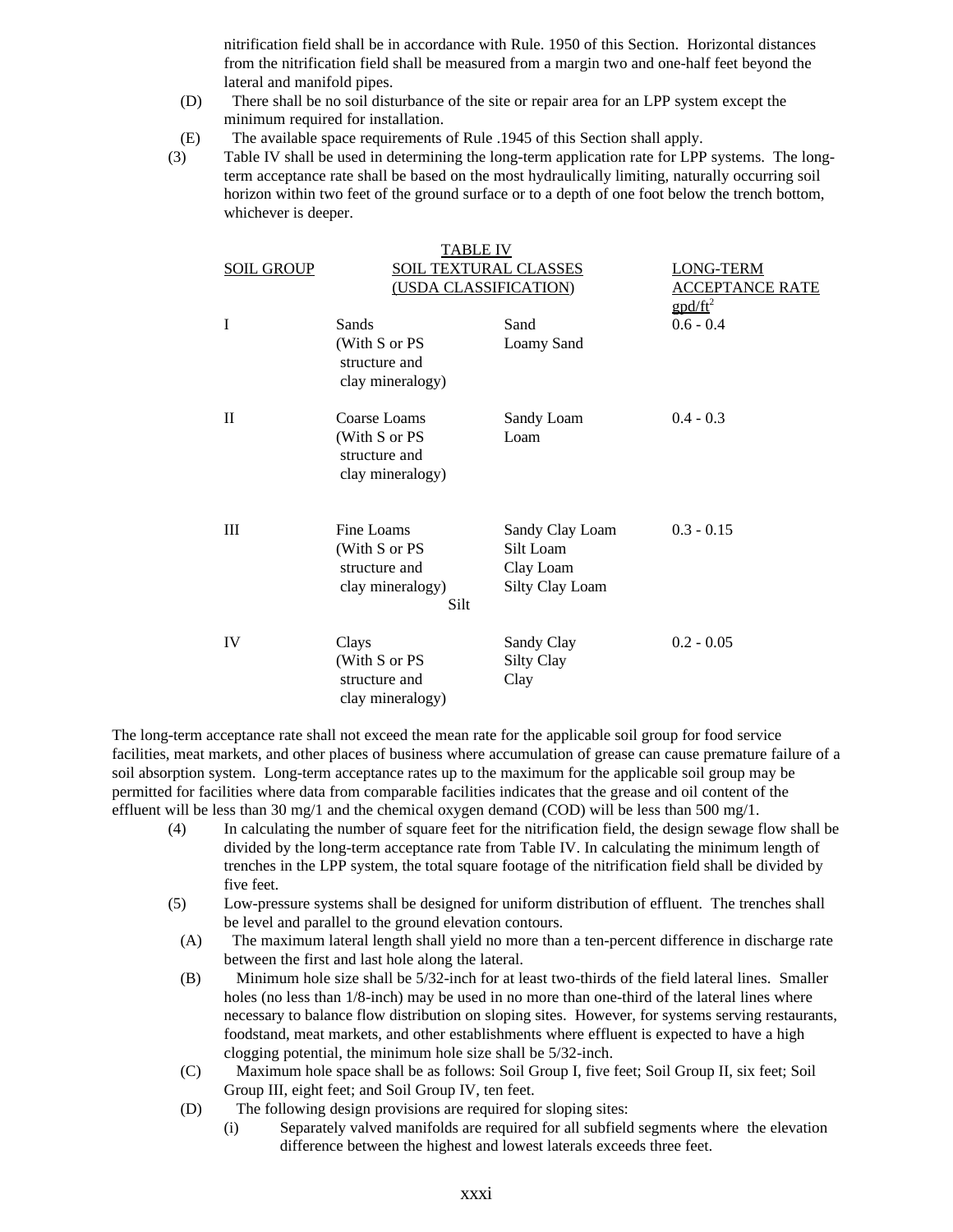- (ii) The hole spacing, hole size or both, shall be adjusted to compensate for relative head differences between laterals branching off a common supply manifold and to compensate for the bottom lines receiving more effluent at the beginning and end of a dosing cycle. The lateral network shall be designed to achieve a ten to 30 percent higher steady state (pipe full) flow rate into the upper lines, relative to the lower lines, depending on the amount of elevation difference.
- (iii) Maximum elevation difference between the highest and lowest laterals in a field shall not exceed ten feet unless the flow is hydraulically split between subfield segments without requiring simultaneous adjustment of multiple valves.
- (E) Turn-ups shall be provided at the ends of each lateral, constructed of Schedule 40 PVC pipe or equivalent, and protected with sleeves of larger diameter pipe (six inches or greater). Turn-ups and sleeves shall be cut off and capped at or above the ground surface, designed to be protected from damage, and easily accessible.
- (F) The supply manifold shall be sized large enough relative to the size and number of laterals served so that friction losses and differential entry losses along the manifold do not result in more than a 15 percent variation in discharge rate between the first and last laterals.
	- (i) The ratio of the supply manifold inside cross sectional area to the sum of the inside cross sectional areas of the laterals served shall exceed 0.7:1.
	- (ii) The reduction between the manifold and connecting laterals shall be made directly off the manifold using reducing tees.
	- (iii) Cleanouts to the ground surface shall be installed at the ends of the supply manifold.
- (G) Gate valves shall be provided for pressure adjustment at the fields whenever the supply line exceeds 100 feet in length. Valves shall be readily accessible from the ground surface and adequately protected in valve boxes.
- (6) Septic tanks, pump tanks, pump dosing systems, siphons, and siphon dosing tanks shall be provided in accordance with Rule .1952 of this Section.
- (A) Design flow rate shall be based upon delivering two feet to five feet of static pressure head at the distal end of all lateral lines.
- (B) Dose volume shall be between five and ten times the liquid capacity of the lateral pipe dosed, plus the liquid capacity of the portions of manifold and supply lines which drain between doses.

 (b) FILL SYSTEM: A fill system (including new and existing fill) is a system in which all or part of the nitrification trench(es) is installed in fill material. A fill system, including an existing fill site, may be approved where soil and site conditions prohibit the installation of a conventional or modified septic tank system if the requirements of this Paragraph are met.

- (1) Fill systems may be installed on sites where at least the first 18 inches below the naturally occurring soil surface consists of soil that is suitable or provisionally suitable with respect to soil structure and clay mineralogy, and where organic soils, restrictive horizons, saprolite or rock are not encountered. Further, no soil wetness condition shall exist within the first 12 inches below the naturally occurring soil surface and a groundwater lowering system shall not be used to meet this requirement. Fill systems shall not be utilized on designated wetlands unless the proposed use is specifically approved in writing by the designating agency. The following requirements shall also be met:
- (A) Nitrification trenches shall be installed with at least 24 inches separating the trench bottom and any soil horizon unsuitable as to soil structure, clay mineralogy, organic soil, rock or saprolite. However, if a low pressure pipe system is used, the minimum separation distance shall be 18 inches.
- (B) Nitrification trenches shall be installed with at least 18 inches separating the trench bottom and any soil wetness condition. This separation requirement for soil wetness conditions may be met with the use of a groundwater lowering system only in Soil Groups I and II, with suitable structure and clay mineralogy. However, if a low pressure pipe system is used, the minimum separation distance shall be 12 inches.
- (C) Systems shall be installed only on sites with uniform slopes less than 15 percent. Storm water diversions and subsurface interceptor drains or swales may be required upslope of the system.
- (D) The long-term acceptance rate shall be based on the most hydraulically limiting soil horizon within 18 inches of the naturally occurring soil surface or to a depth one foot below the trench bottom, whichever is deeper. The lowest long-term acceptance rate for the applicable soil group shall be used for systems installed pursuant to this Rule. However, the long-term acceptance rate shall not exceed 1.0 gallons per day per square foot for gravity distribution or 0.5 gallons per day per square foot for low-pressure pipe systems installed on sites with at least 18 inches of Group I soils below the naturally occurring soil surface or to a depth of one foot below the trench bottom,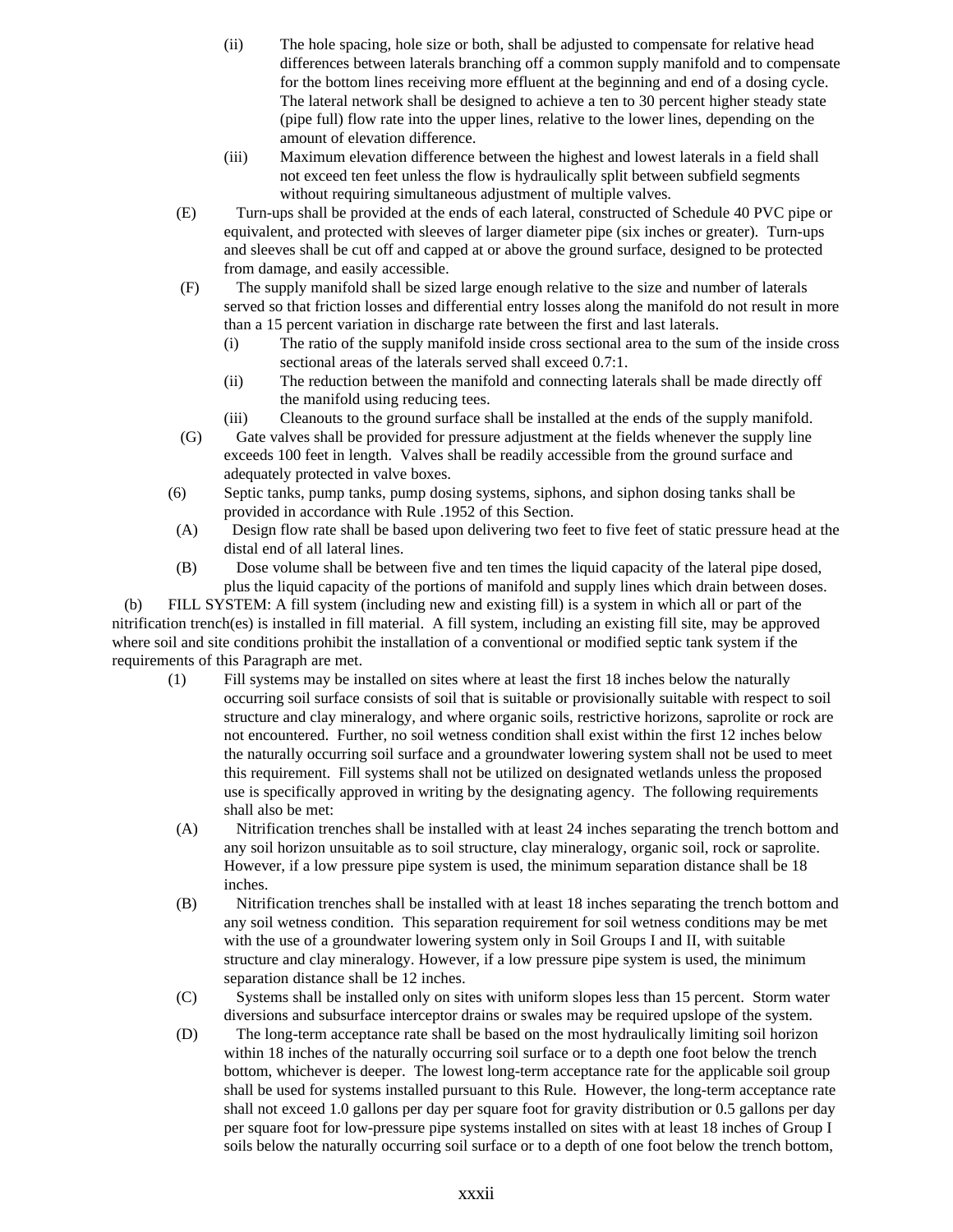whichever is deeper.

- (E) If the fill system uses low-pressure pipe distribution, all the requirements of Paragraph (a) of this Rule, except Paragraph  $(a)(2)(B)$ , shall apply. Systems with a design daily flow greater than 480 gallons per day shall use low-pressure pipe distribution.
- (F) Fill material shall have such soil texture to be classified as sand or loamy sand (Soil Group I) up to the top of the nitrification trenches. The final six inches of fill used to cover the system shall have a finer texture (such as Group II, III) for the establishment of a vegetative cover. Existing fill material shall have no more than ten percent by volume of fibrous organics, building rubble, or other debris and shall not have discreet layers containing greater than 35 percent of shell fragments.
- (G) Where fill material is added, the fill material and the existing soil shall be mixed to a depth of six inches below the interface. Heavy vegetative cover or organic litter shall be removed before the additional fill material is incorporated.
- (H) The fill system shall be constructed as an elongated berm with the long axis parallel to the ground elevation contours of the slope.
- (I) The side slope of the fill shall not exceed a rise to run ratio of 1:4. However, if the first 18 inches below the naturally occurring soil surface is Group I soil, the side slope of the fill shall not exceed a rise to run ratio of 1:3.
- (J) The outside edge of the nitrification trench shall be located at least five feet horizontally from the top of the side slopes.
- (K) The fill system shall be shaped to shed surface water and shall be stabilized with a vegetative cover against erosion.
- (L) The setback requirements shall be measured from the projected toe of the slope. However, if this setback cannot be met, the setback requirements shall be measured from a point five feet from the nearest edge of the nitrification trench if the following conditions are met:
	- (i) Slope of the site shall not exceed two percent;
	- (ii) The first 18 inches of soil beneath the naturally occurring soil surface shall consist of Group I soils;
	- (iii) The lot or tract of land was recorded on or before December 31, 1989; and
	- (iv) A condition is placed upon the Improvement Permit to require connection to a public or community sewage system within 90 days after such system is available for connection and after it is determined that 300 feet or less of sewer line is required for connection.
- (M) The available space requirements of Rule .1945 of this Section shall apply.
- (2) An existing fill site that does not meet the requirements of Paragraph (b)(1) of this Rule may be utilized for a sanitary sewage system if the following requirements are met:
- (A) Substantiating data are provided by the lot owner (if not readily available to the local health department) indicating that the fill material was placed on the site prior to July 1, 1977.
- (B) The fill material placed on the site prior to July 1, 1977 shall have such soil texture to be classified as sand or loamy sand (Group I) for a depth of at least 24 inches below the existing ground surface. This fill material shall have no more than ten percent by volume of fibrous organics, building rubble, or other debris. This fill shall not have discreet layers containing greater than 35 percent of shell fragments. However, if at least 24 inches of Group I fill material was in place prior to July 1, 1977, additional fill with soil texture classified as Group I may be added to meet the separation requirements of Paragraph (b)(2)(D) of this Rule.
- (C) Soil wetness conditions, as determined by Rule .1942(a) in this Section, are 18 inches or greater below the ground surface of the fill placed on the lot prior to July 1, 1977. This requirement shall be met without the use of a groundwater lowering system.
- (D) Low-pressure pipe distribution shall be used and shall meet all the requirements of Paragraph (a) of this Rule, except  $(a)(2)(B)$ . The long-term acceptance rate shall not exceed 0.5 gallons per day per square foot. However, for existing fill sites with 48 inches of Group I soils, conventional nitrification trenches utilizing a maximum long-term acceptance rate of 1.0 gallons per day per square foot may be installed in lieu of low-pressure pipe systems. The minimum separation distance between the trench bottom and any soil wetness condition or any soil horizon unsuitable as to soil structure, clay mineralogy, organic soil, rock, or saprolite shall be 24 inches for low pressure pipe and 48 inches for conventional systems. This separation requirement may be met by adding additional Group I soil, but shall not be met with the use of a groundwater lowering system. Where fill is to be added, the requirements of Paragraph  $(b)(1)(C)$ ,  $(F)$ ,  $(G)$ ,  $(H)$ ,  $(J)$ ,  $(K)$ , of this Rule and the following requirements shall be met:
	- (i) The side slope of the fill shall not exceed a side slope ratio of 1:3, and;
	- (ii) The setback requirements shall be measured from the projected toe of the slope.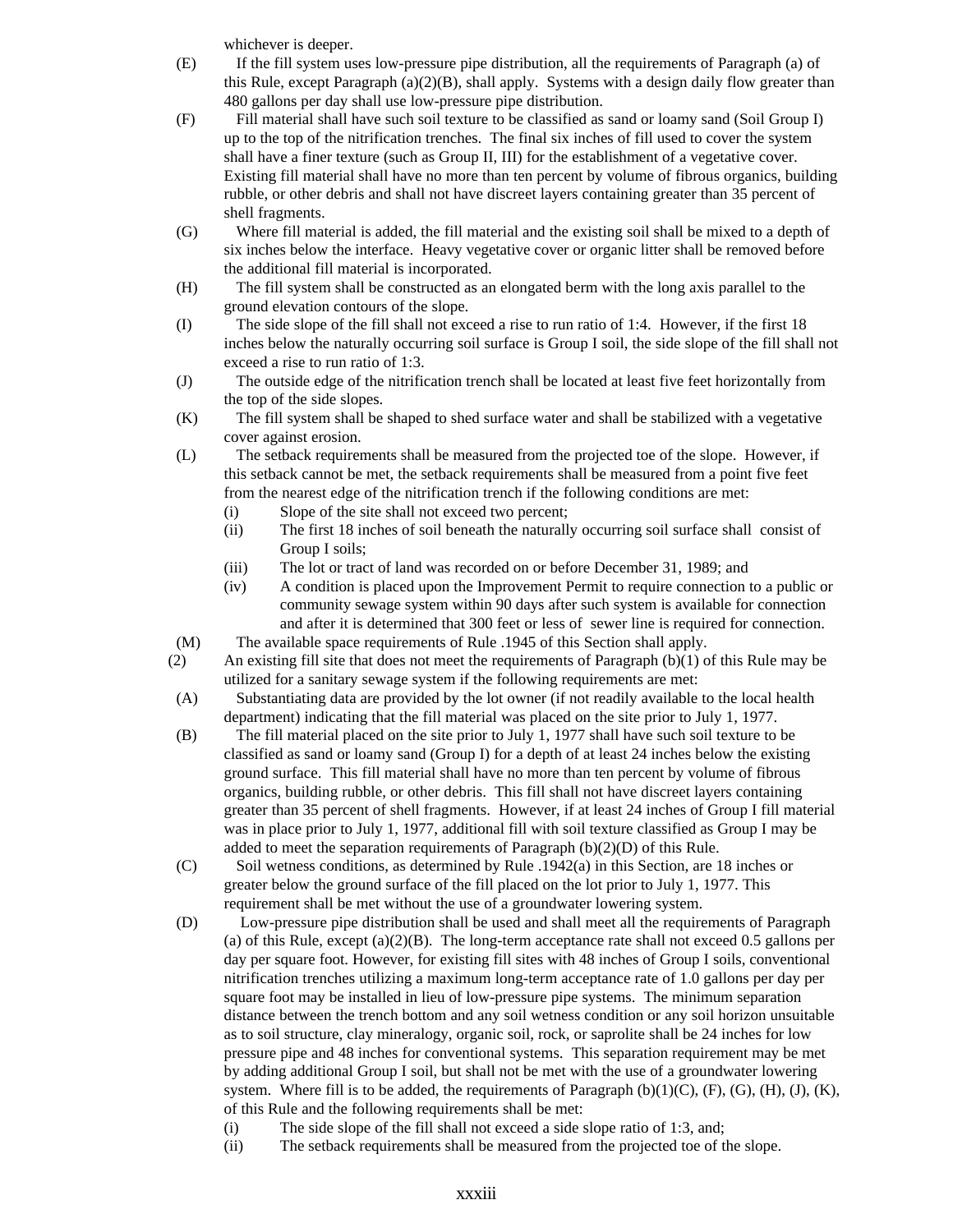However, if this setback cannot be met, the setback requirements shall be measured from a point five feet from the nearest edge of the nitrification trench if the following conditions are met:

- (I) Slope of the site shall not exceed two percent;
- (II) The lot or tract of land was recorded on or before December 31, 1989; and
- (III) A condition is placed upon the Improvement Permit to require connection to a public or community sewage system within 90 days after such system is available for connection and after it is determined that 300 feet or less of sewer line is required for connection.
- (E) The available space requirements of Rule .1945 of this Section shall apply.
- (F) The design flow shall not exceed 480 gallons per day.
- (3) Other fill systems may be approved by the local health department on a site-specific basis in accordance with Rule .1948(d) of this Section.

 (c) Individual aerobic sewage treatment units (ATUs) shall be sited, designed, constructed and operated in accordance with this Rule to serve a design unit with a design flow rate of up to 1500 gallons per day, as determined in Rule .1949(a) or .1949(b) of this Section. ATUs shall not be used, however, where wastes contain high amounts of grease and oil, including restaurants and food service facilities. The strength of the influent wastewater shall be similar to domestic sewage with Biological Oxygen Demand (BOD) and suspended solids not to exceed 300 parts per million. ATUs shall comply with the requirements of National Sanitation Foundation (NSF) Standard 40 for Individual Aerobic Wastewater Treatment Plants and shall be classified as meeting Class I effluent quality. NSF Standard 40 for Individual Aerobic Wastewater Treatment Plants is hereby incorporated by reference including any subsequent amendments and editions. Copies of the standards may be inspected in and copies obtained from the Division of Environmental Health, P. O. Box 27687, Raleigh, N.C. 27611-7687 at no cost. ATUs shall bear the NSF mark and the NSF listed model number or shall bear the certification mark and listed model number of a third party certification program accredited by the American National Standards Institute (ANSI), pursuant to ANSI Policy and Procedures for Accreditation of Certification Programs to certify ATUs in accordance with NSF Standard Number 40. The ANSI Policy and Procedures for Accreditation of Certification Programs is hereby incorporated by reference including any subsequent amendments and editions. Copies of the standard may be inspected in and copied obtained from the Division of Environmental Health, P. O. Box 27687, Raleigh, N.C. 27611-7687 at no cost. ATUs shall only be permitted where the unit is to be operated and maintained by a certified wastewater treatment facility operator employed by or under contract to the county in which the unit is located, and in accordance with this Rule.

- (1) ATUs shall be constructed and installed in accordance with the plans which have been approved by the Division of Environmental Health and shall comply with all requirements of this Rule. Procedures for plan review and approval shall be in accordance with Rule .1953 of this Section.
- (2) The rated capacity of ATUs listed as complying with NSF Standard 40 shall not be less than the design daily flow as determined by Rule .1949(a) or .1949(b) of this Section.
- (3) The following are minimum standards of design and construction of ATUs:
- (A) Blockouts in concrete ATU inlet openings shall leave a concrete thickness not less than one inch in the plant wall. Inlet and outlet blockouts shall be made for a minimum of four inch pipe and a maximum of six inch pipe. No blockouts or openings shall be permitted below the liquid level of the ATU.
- (B) The inlet into the ATU shall be a straight pipe.
- (C) The invert of the outlet shall be at least two inches lower in elevation than the invert of the inlet.
- (D) Interior baffle walls in concrete units shall be reinforced by the placing of six-inch by six-inch No. 10 gauge welded reinforcing wire. The reinforcing wire shall be bent to form an angle of 90 degrees on the ends in order to form a leg not less than four inches long. When the wire is placed in the mold, the four inch legs shall lay parallel with the side wall wire and adjacent to it.
- (E) Access openings shall be provided in the ATU top. Access shall be provided for cleaning or rodding out the inlet pipe, for cleaning or clearing air or gas passage spaces, as an entrance for inserting the suction hose in compartments that are required to be pumped out, to allow for sampling the effluent, and for access to repair or maintain any system components requiring repair and maintenance. All access openings shall have risers sealed to the top of the ATU and extended at least to six inches above finished grade and designed and maintained to prevent surface water inflow. Rule .1950(i) of this Section shall also be met.
- (F) Concrete ATUs shall be constructed in accordance with Rule .1954(a)(9), (10), (11) and (12) and .1954(b)(4) of this Section.
- (G) Fiberglass reinforced plastic ATUs shall be constructed with materials capable of resisting corrosion from sewage and sewage gases, and the active and passive loads on the unit walls.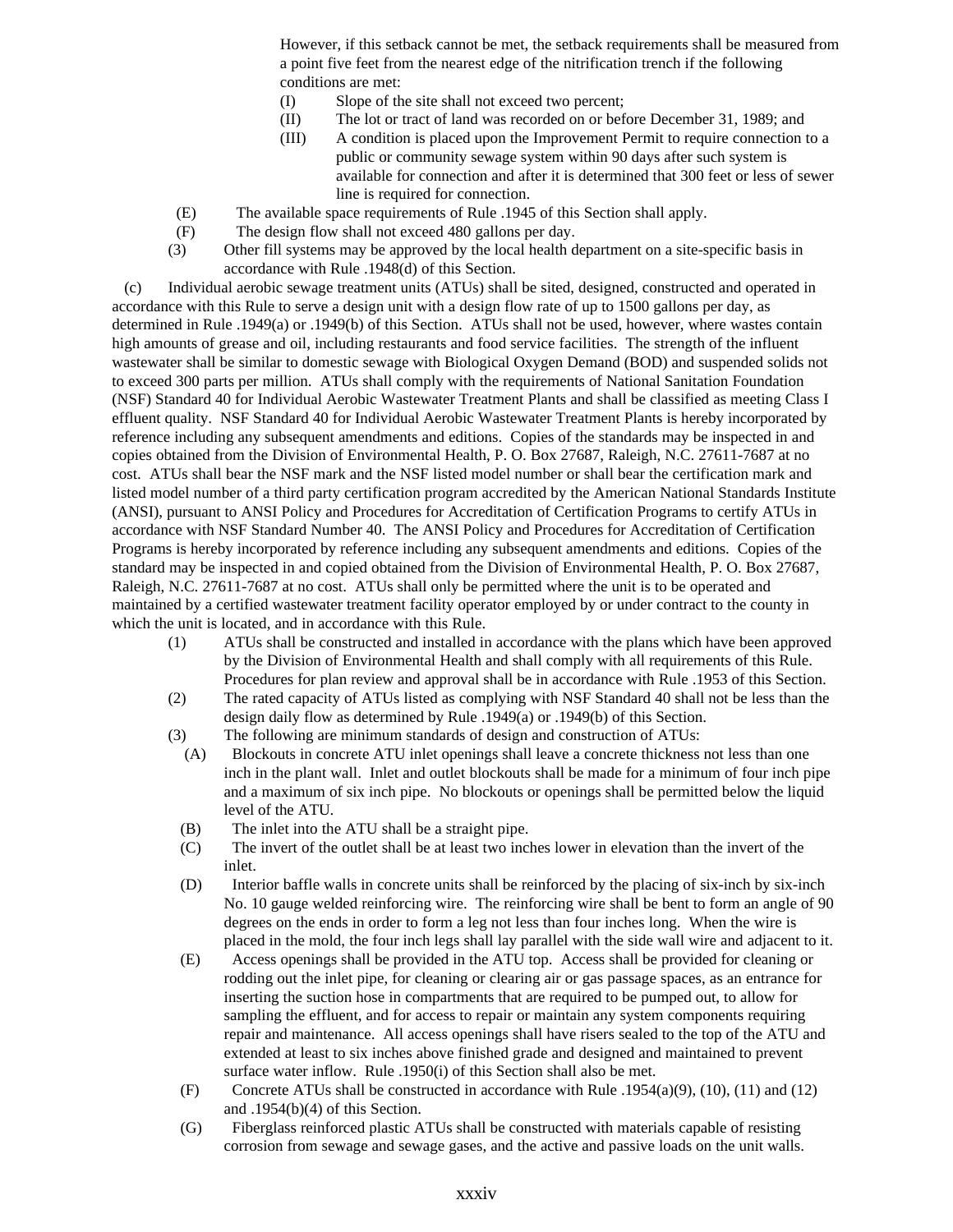(i) ATUs shall have the following minimum physical properties:

| Ultimate tensile strength: | $12,000$ psi               |
|----------------------------|----------------------------|
| Flexural                   | Strength: 19,000 psi       |
| Flexural modulus           | Of elasticity: 800,000 psi |

- (ii) A vacuum test shall be performed on at least one ATU of each model number by an independent testing laboratory, in accordance with ASTM D-4021, Standard Specification for Glass-Fiber Reinforced Polyester Underground Petroleum Storage Tanks, which is hereby incorporated by reference including any subsequent amendments and editions. Copies of the standards may be inspected in and copies obtained from the Division of Environmental Health, P O Box 27687, Raleigh, NC 27626-7687 at no cost. Unit must withstand negative pressure of 2.5 pounds per square inch (69.3 inches of water) without leakage or failure. Test results shall be included with the specifications that are provided to the state for approval.
- (iii) Composition of the finished unit shall be at least 30 percent fiberglass reinforcement by weight. Minimum wall thickness shall be one-fourth inch. However, a wall thickness of not less than three-sixteenth inch may be allowed in small, isolated areas of the ATU.
- (iv) Interior and exterior surfaces shall have no exposed fibers or projections, no blisters larger than one-fourth inch in diameter, and no pores or indentations deeper than one-sixteenth inch. The tank shall be watertight.

 (H) Prefabricated ATUs other than precast reinforced concrete or fiberglass reinforced plastic units shall be approved on an individual basis based on information furnished by the designer which indicates the unit will provide effectiveness equivalent to reinforced concrete or fiberglass reinforced plastic units.

 (I) ATUs shall bear an imprint identifying the manufacturer, serial number assigned to the manufacturer's plans and specifications approved by the Division of Environmental Health, and the liquid or working capacity of the unit. The imprint shall be located to the right of the blockout or opening made for the outlet pipe on the outside of the unit. ATUs shall also be permanently marked with the date of the manufacture adjacent to the unit imprint or on the top of the unit directly above the imprint.

(J) The design, construction, and operation of ATUs shall prevent bypass of wastewater.

 (K) Electrical circuits to the ATU shall be provided with manual circuit disconnects within a watertight, corrosion-resistant, outside enclosure (NEMA 4X or equivalent) adjacent to the ATU securely mounted at least 12 inches above the finished grade. Control panels provided by the manufacturer shall be installed in a watertight corrosion-resistant enclosure (NEMA 4X or equivalent) adjacent to the unit or on the side of the facility readily visible from the unit and accessible by maintenance personnel. Conductors shall be conveyed to the disconnect enclosure and control panel through waterproof, gasproof, and corrosion-resistant conduits. Splices and wire junctions, if needed, shall be made outside the ATU in a watertight, corrosion-resistant enclosure (NEMA 4X or equivalent) securely mounted adjacent to the unit at least 12 inches above the finished grade. Wire grips, duct seal, or other suitable material shall be used to seal around wire and wire conduit openings inside the ATU and disconnect enclosure. The ATU shall have an alarm device or devices to warn the user or operator of a unit malfunction or a high water condition. The alarm shall be audible and visible by system users and securely mounted adjacent to the ATU, on the side of the facility in clear view of the unit, or inside the finished occupied space of the facility. If mounted outside, the alarm shall meet NEMA 4X standards or equivalent. The alarm circuit or circuits shall be supplied ahead of any ATU electrical control circuit overload and short circuit protective devices.

- (4) A settling tank shall be required prior to an ATU serving a design unit with a design daily flow greater than 500 gallons, as determined in Rule .1949(a) or .1949(b) of this Section. The liquid capacity of the settling tank shall be at least equal to the design daily flow as determined in Rule .1949(a) or (b) of this Section. The settling tank may either be an approved prefabricated septic tank or another tank specially designed for a specific individual aerobic sewage treatment plan and approved by the Division of Environmental Health as a part of the plans for the plant.
- (5) Ground absorption systems receiving effluent from approved ATUs may be used on sites classified as suitable or provisionally suitable for conventional, modified, or alternative systems in accordance with this Section. The following modifications to siting and design criteria shall be acceptable:
- (A) The minimum horizontal setback requirements of Rule .1950(a) of this Section shall be met, except as follows:

| (i) Any private water supply source, except any uncased well or spring | 50 feet. |
|------------------------------------------------------------------------|----------|
|                                                                        | 70 feet. |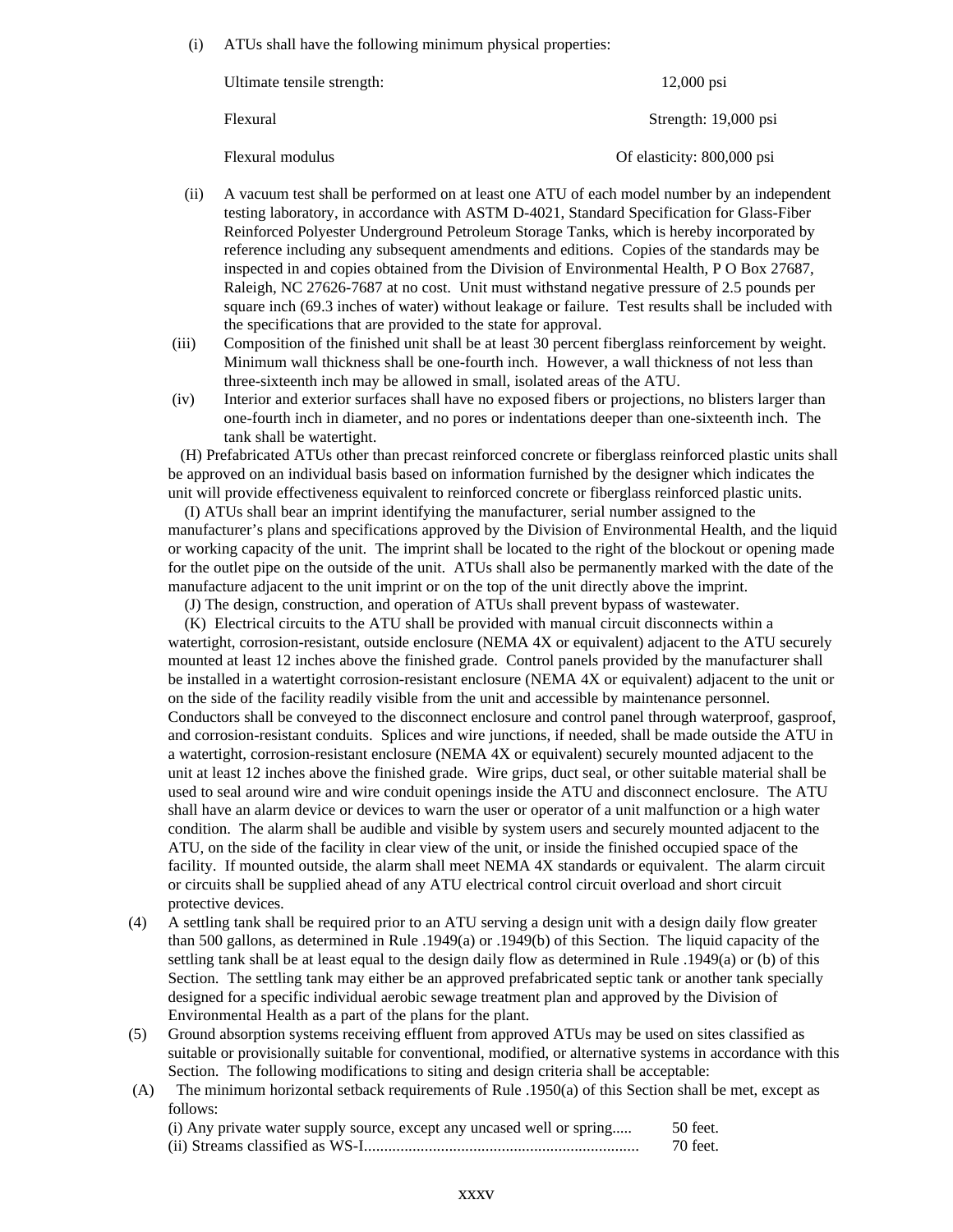|                                                                                                      | 70 feet.        |
|------------------------------------------------------------------------------------------------------|-----------------|
|                                                                                                      | 35 feet.        |
| (v) Any other stream, canal, marsh, or other surface waters                                          | 35 feet.        |
|                                                                                                      | 70 feet.        |
|                                                                                                      | from normal     |
|                                                                                                      | pool elevation. |
|                                                                                                      | 35 feet.        |
|                                                                                                      | from flood      |
|                                                                                                      | pool elevation. |
|                                                                                                      | 35 feet.        |
|                                                                                                      | from normal     |
|                                                                                                      | pool elevation. |
| The requirements of Rules .1955(m), .1956(1), .1956(2), .1956(6), .1957(b)(1), and .1957(b)(2) of th |                 |

- (B) The requirements of Rules .1955(m), .1956(1), .1956(2), .1956(6), .1957(b)(1), and .1957(b)(2) of this Section shall be met, except as follows:
	- (i) A low-pressure pipe system shall not be required where the separation between the bottom of the nitrification trench and any soil wetness condition is at least 12 inches, but less than 18 inches, and more than six inches of this separation consists of Group I soils.
	- (ii) The restriction in Rule .1956(6)(a)(v) of this Section that saprolite be overlain by at least one foot of suitable or provisionally suitable naturally occurring soil shall not apply.
	- (iii) For new fill systems, a low pressure pipe system shall not be required in order for the minimum separation distance between the trench bottom and any unsuitable soil horizon, rock, or saprolite to be reduced to 18 inches.
	- (iv) For existing fill systems, the minimum separation requirements of Rule .1957(b)(2)(D) of this Section shall be reduced from 48 to 36 inches for conventional systems and from 24 to 18 inches for low-pressure pipe system.
	- (C) The maximum long-term acceptance rate shall be increased by 25 percent for any ground absorption system in soils which are Groups I or II with suitable structure and clay mineralogy. No other reductions in linear footage of nitrification trench or system area shall be applied, except where based on an adjusted design daily sewage flow rate granted in accordance with Rule .1949(c) of this Section.
	- (6) Prior to issuance of an Operation Permit for an ATU, the manufacturer or his licensed representative shall certify that the unit has been properly installed and a contract for operation and maintenance shall have been executed between the unit owner and the county in accordance with Rule .1961(b) of this Section. It shall be a condition of the Operation Permit that subsequent owners of an ATU execute such a contract. The contract shall include the specific requirements for maintenance and operation, responsibilities for maintenance and operation, responsibilities of the owner and system operator, provisions that the contract shall be in effect for as long as the system is in use, and other requirements for the continued proper performance of the ATU.

A condition of the Operation Permit shall be that the unit continue to perform in accordance with Class I effluent quality requirements of the National Sanitation Foundation (NSF) Standard Number 40 effective on the date the improvement permit was issued.

- (7) Performance monitoring shall be carried out by the operator.
- (A) During each inspection, the operator shall confirm proper mechanical performance, conduct a visual check for unusual color, clogging, oily film, odors, foam, measure settleable aeration chamber solids, and ascertain the need for removing solids, backwash and cleaning of filters, and other maintenance activities. The ground absorption system shall also be inspected and an evaluation of performance shall be made. The operator shall take the necessary steps to assure that needed maintenance is carried out.
- (B) Semi-annually, samples shall be collected by the system operator and analyzed by a state-approved wastewater testing laboratory of the effluent for Five-Day Biological Oxygen Demand, Suspended Solids, and pH. The aeration tank shall be sampled for mixed liquor suspended solids.
- (C) Performance monitoring results shall be reported to the local health department and the state quarterly.
- (D) Remedial action and additional sampling shall be required if monitoring results or inspection indicate that Class I effluent standards are not met.

*History Note: Statutory Authority G.S. 130A-335(e) and (f); 130A-342; Eff. July 1, 1982; Amended Eff. April 1, 1993; May 1, 1991; December 1, 1990; January 1, 1990.*

# **.1958 NON-GROUND ABSORPTION SEWAGE TREATMENT SYSTEMS**

(a) Where an approved privy, an approved septic tank system, or a connection to an approved public or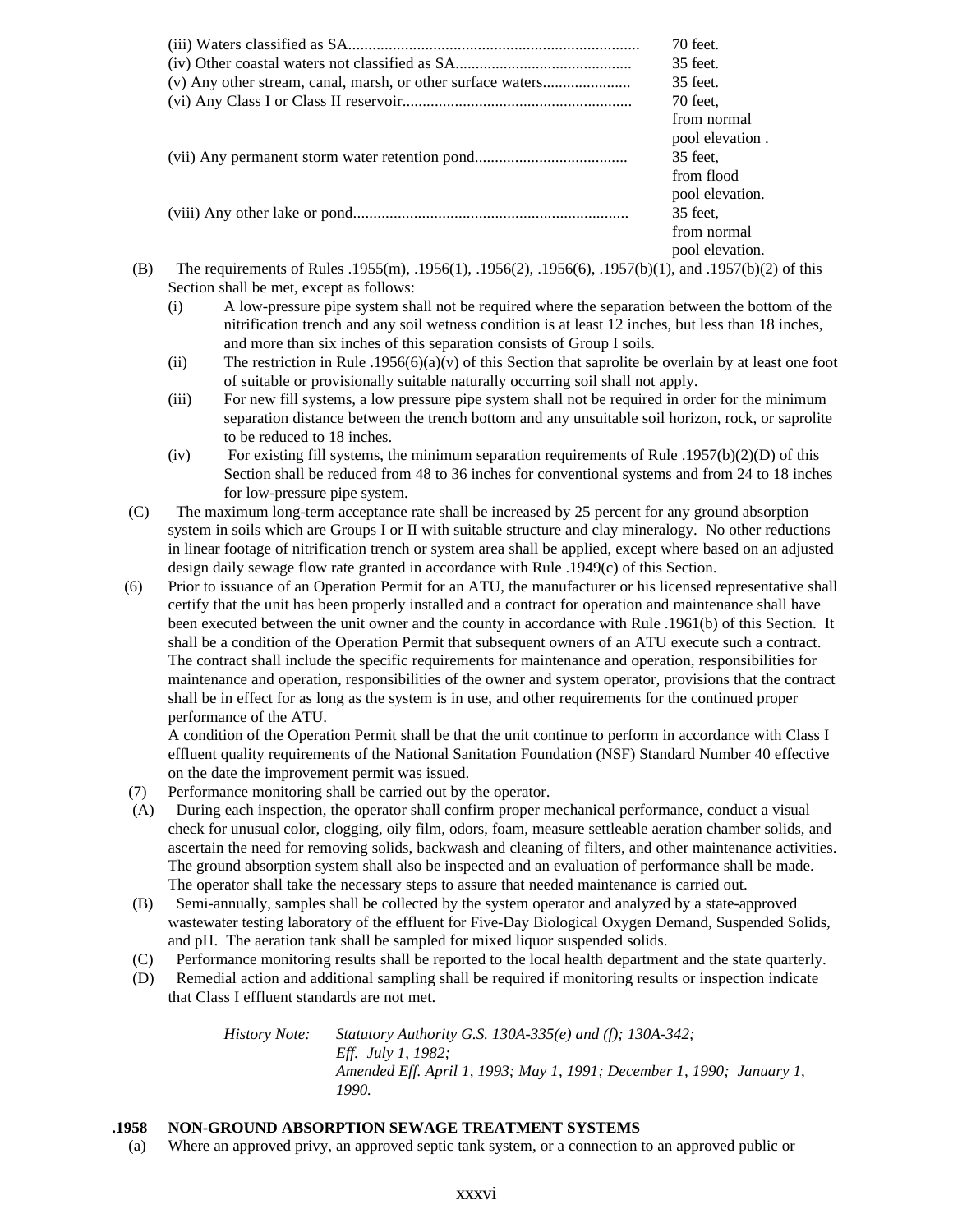community sewage system is impossible or impractical, this Section shall not prohibit the state or local health department from permitting approved non-ground absorption treatment systems utilizing heat or other approved means for reducing the toilet contents to an inert or stabilized residue or to an otherwise harmless condition, rendering such contents noninfectious or noncontaminating. Alternative systems shall be designed to comply with the purposes and intent of this Section.

 (b) Holding tanks shall not be considered as an acceptable sewage treatment and disposal system. An improvement permit shall not be issued for a sewage holding tank for any new construction. However, an Authorization to Construct may be issued for a hold tank for pumping and hauling of wastewater to a wastewater system approved under this Section when the owner has provided a showing that a malfunctioning system cannot otherwise be repaired by connection a system approved under the Rules of the Environmental Management Commission.

 (c) Incinerating, composting, vault privies, and mechanical toilets shall be approved by the state agency or local health department only when all of the sewage will receive adequate treatment and disposal.

 (d) Sewage recycling systems which discharge treated waste-water meeting the state drinking water standards may be used only for toilet flushing and recycled sewage shall not be used for body contact or human consumption. Such systems must be specifically approved by the state or local health department.

 (e) Chemical or portable toilets for human waste may be used at mass gatherings, construction sites, and labor work camps. Chemical or portable toilets proposed for use at a labor work camp shall have an operation permit from the local health department upon a showing by the owner or controller that the chemical or portable toilet shall be maintained in a sanitary condition. Chemical or portable toilets shall have a watertight waste receptacle constructed of nonabsorbent, acid resistant, noncorrosive material. The chemical or portable toilet waste collected shall be discharged into an approved sewage treatment and disposal system.

*History Note: Statutory Authority G.S. 130A-335(e) and (f); Eff. July 1, 1982; Amended Eff. August 1, 1991; January 1, 1990. Temporary Rule Amendment Eff. January 20, 1997.*

# **.1959 PRIVY CONSTRUCTION**

 An "approved privy" shall consist of a pit, floor slab, and seat assembly housed in a building which affords privacy and reasonable protection from the weather.

- (1) The pit shall consist of an excavation at least 42 inches square and in no case shall the bottom of an excavation be closer than one foot from the seasonally high water table or rock.
- (2) The pit shall be properly curbed to prevent caving. In sandy or loose soil, the curb shall extend the full depth of the pit. In tight soils, partial curbing is acceptable if it prevents caving.
- (3) The privy floor slab shall be constructed of reinforced concrete. Where it is impractical to secure or construct reinforced concrete floor assemblies, wood construction shall be acceptable provided the floor slab is made of rough sub-flooring and covered with tight tongue-and-groove flooring or other type flooring materials to provide strength and prevent entrance of flies and mosquitoes to the privy pit. Where wood construction is used, floors shall be anchored to at least four-inch by four-inch sills.
- (4) Wood used for riser, seat assemblies, and the floor slab shall be tongue-and-groove or plywood (exterior or marine) material.
- (5) Privies shall not be used for the disposal of water-carried sewage.

*History Note: Statutory Authority G.S. 130A-335(e); Eff. July 1, 1982. Amended Eff. December 1, 1990*

## **.1960 MAINTENANCE OF PRIVIES**

 (a) Any person owning or controlling the property upon which a privy is located shall be responsible for these requirements:

- (1) The privy building shall afford a reasonable degree of protection from bad weather conditions.
- (2) When the pit becomes filled to within 18 inches of the top of the ground, the privy building shall be moved to a new pit and the old pit completely covered with earth.
- (3) If the pit caves in, a new pit shall be provided.
- (b) The tenant or person occupying the property shall be responsible for these requirements:
	- (1) The walls, floors, and seat of the privy and grounds immediately adjacent to the building shall be kept in a clean and decent condition.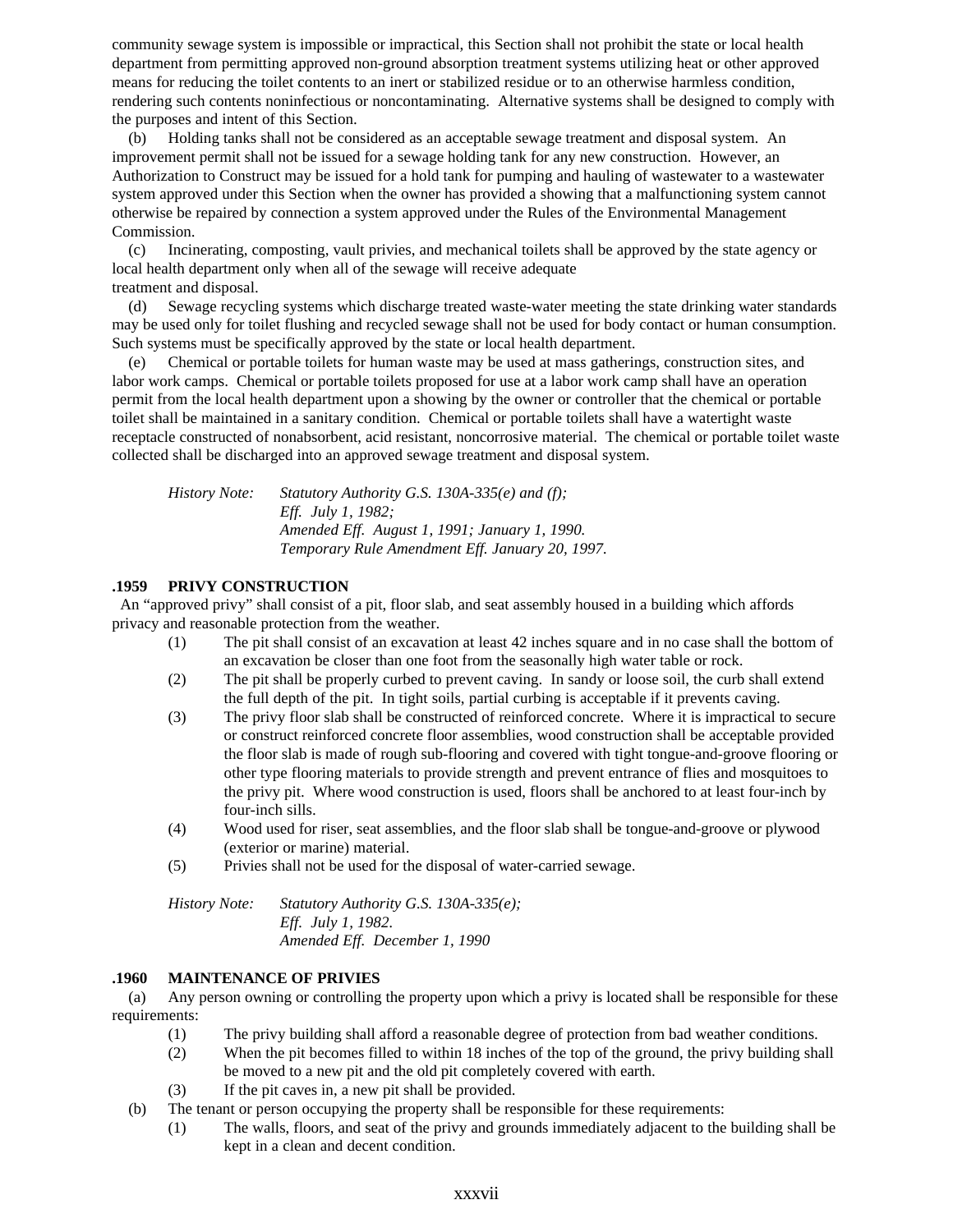- (2) Fowl and other animals shall not be harbored in the privy building.
- (3) Seat cover shall be hinged and closed at all times when the privy is not in use.
- (4) Flies shall be excluded from the pit at all times.
- (5) Ashes, garbage, and trash shall be kept out of the pit.

*History Note: Statutory Authority G.S. 130A-335(e) and (f); Eff. July 1, 1982; Amended Eff. January 1, 1990.*

### **.1961 MAINTENANCE OF SEWAGE SYSTEMS**

 (a) Any person owning or controlling the property upon which a ground absorption sewage treatment and disposal system is installed shall be responsible for the following items regarding the maintenance of the system:

- (1) Ground absorption sewage treatment and disposal systems shall be maintained at all times to prevent seepage or discharge of sewage or effluent to the surface of the ground or to surface waters.
- (2) Ground absorption sewage treatment and disposal systems shall be checked, and the contents of the septic tank removed, periodically to ensure proper operation of the system.

 (b) System management in accordance with Tables V(a) and V(b) of this Rule shall be required for all systems installed or repaired after July 1, 1992. After July 1, 1992, system management in accordance with Tables V(a) and V(b) shall be required for all existing Type V and VI systems.

- (1) After July 1, 1991, no Improvement Permit shall be issued for Type IV, Type V, or Type VI systems, unless a management entity of the type specified in Table V(b) is specifically authorized, funded, and operational to carry out this management program in the service area where the proposed system is to be located.
- (2) A local health department may be a public management entity for systems classified Type IV, V(a) and V(b) only when specifically authorized by resolution of the local board of health.
- (3) A contract shall be executed between the system owner and a management entity prior to the issuance of an Operation Permit for a system required to be maintained by a public or private management entity. The contact shall include the specific requirements for maintenance and operation, responsibilities of the owner and system operator, provisions that the contract shall be in effect for as long as the system is in use, and other requirements for the continued proper performance of the system. It shall also be a condition of the Operation Permit that subsequent owners of the system execute such a contract.
- (4) Inspections of the system shall be performed by a management entity at the frequency specified in Table V(b). The management entity shall report the results of their inspections to the local health department at the specified reporting frequency. However, where inspections indicate the need for system repairs, the management entity shall notify the local health department within 48 hours in order to obtain an Improvement Permit for the repairs.
- (5) The management entity shall be responsible for assuring routine maintenance procedures in accordance with the conditions of the Operation Permit and the contract.
- (6) Sewage systems with multiple components shall be classified by their highest or most complex system type in accordance with Table V to determine local health department and management entity responsibilities.
- (7) Sewage systems not identified in this Rule shall be classified by the Division of Environmental Health after consultation with the appropriate commission governing operators of pollution control facilities.
- (8) The local health department shall routinely review the performance and operation reports submitted in accordance with Table V(b) of this Rule and shall perform an on-site inspection of the systems as required in Table V(a).
- (9) Nothing in this Section shall preclude any requirements for system operators imposed in accordance with Article 3 of G.S. 90A.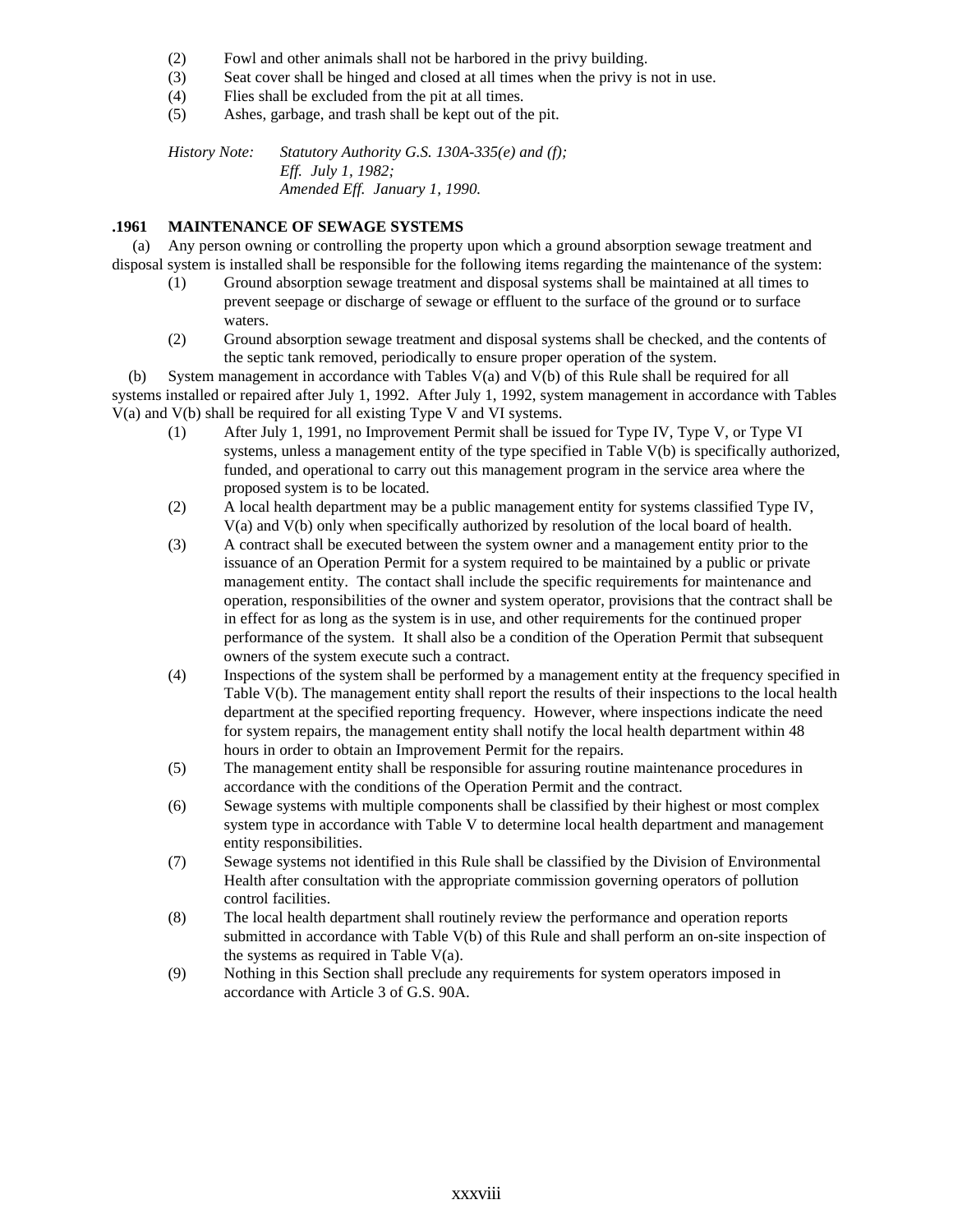| System<br>Classification<br>Type I | System<br>Description<br>a. Privy                                                                                                                                                                                                                                                                                          | System<br>Review<br>Permits<br>Required<br><b>Frequency</b><br>N/A<br>Improvement                  |
|------------------------------------|----------------------------------------------------------------------------------------------------------------------------------------------------------------------------------------------------------------------------------------------------------------------------------------------------------------------------|----------------------------------------------------------------------------------------------------|
|                                    | b. Chemical toilet<br>c. Incinerating toilet<br>d. Other toilet system<br>e. Grease trap                                                                                                                                                                                                                                   | Permit, Construction<br>Authorization, and Operation<br>Permit                                     |
| Type II                            | a. Conventional septic system<br>(single-family or 480 GPD<br>or less)<br>b. Conventional septic system<br>with 750 linear feet of<br>nitrification line or less<br>c. Conventional system with<br>shallow placement                                                                                                       | N/A<br>Improvement<br>Permit, Construction<br>Authorization, and<br><b>Operation Permit</b>        |
| Type III                           | a. Conventional septic system<br>>480 GPD (excluding<br>single-family residence)<br>b. Septic system with<br>single effluent pump<br>or siphon<br>c. Gravity fill system<br>d. Dual gravity field system<br>e. PPBPS system, gravity dosed<br>f. Large diameter pipe system<br>g. Other non-conventional<br>trench systems | 5 yrs.(IIIb only)<br>Improvement<br>Permit, Construction<br>Authorization, and Operation<br>Permit |
| Type IV                            | a. Any system with LPP<br>distribution<br>b. System with more than<br>1 pump or siphon                                                                                                                                                                                                                                     | Improvement<br>3 yrs.<br>Permit, Construction<br>Authorization, and Operation<br>Permit            |
| Type V                             | a. Sand filter pretreatment system<br>b. Any $>3,000$ -GPD septic<br>tank system with a nitrification<br>field designed $>1500$ GPD<br>c. Aerobic Treatment Unit (ATU)<br>d. Other mechanical, biological,<br>or chemical pretreatment plant<br>$(<$ 3000-GPD)                                                             | 12 mos.<br>Improvement<br>Permit, Construction<br>Authorization, and Operation<br>Permit           |
| Type VI                            | a. Any $> 3,000$ GPD system<br>with mechanical, biological,<br>or chemical pretreatment<br>system plant<br>b. Wastewater reuse/recycle                                                                                                                                                                                     | Improvement<br>6 mos.<br>Permit, Construction<br>Authorization, and Operation<br>Permit            |

### **TABLE V(a) LOCAL HEALTH DEPARTMENT RESPONSIBILITIES** Minimum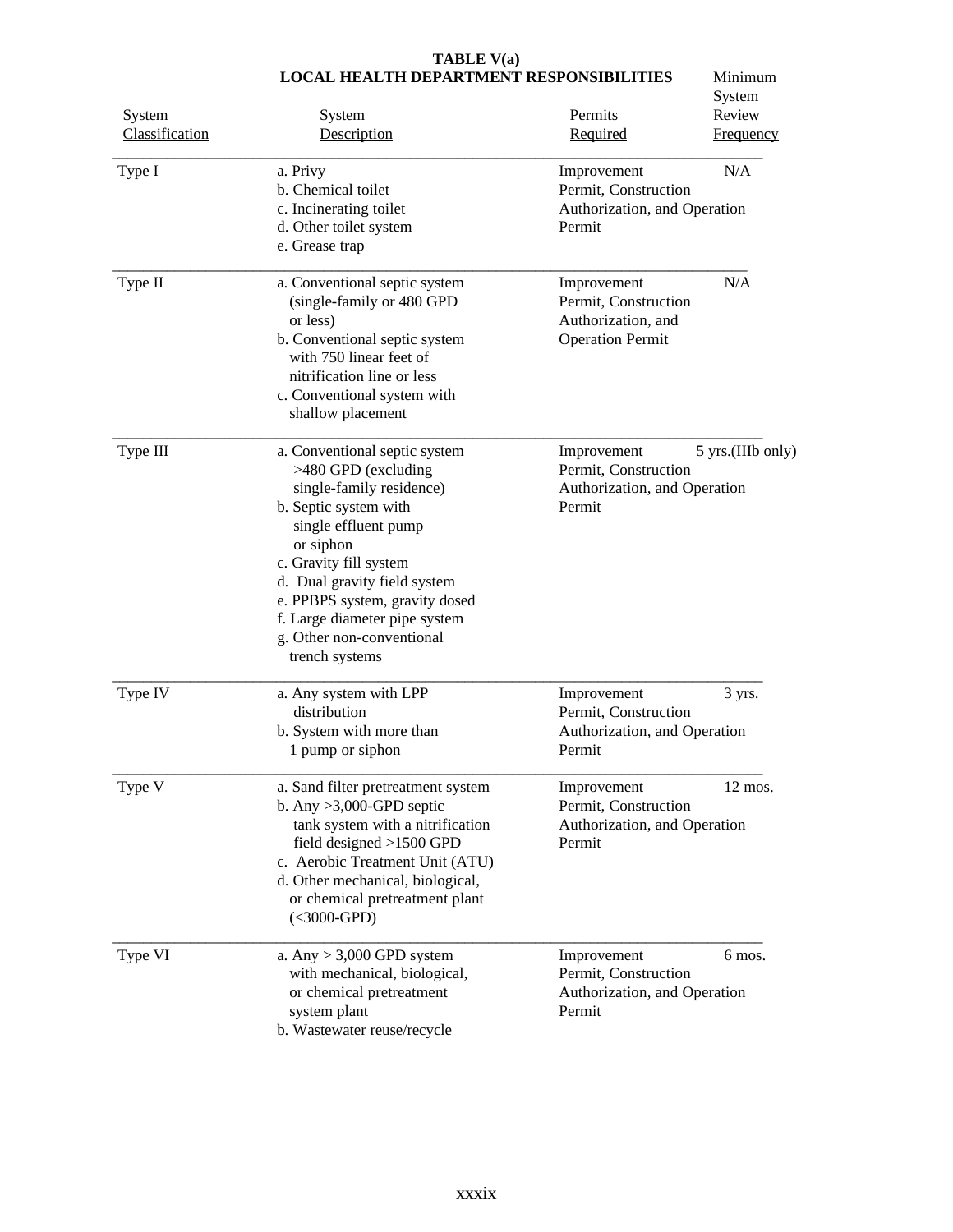### **TABLE V(b)**

| System                 | Management                                                                                         | Inspection/Maintenance                                                                                                                                    | Reporting         |
|------------------------|----------------------------------------------------------------------------------------------------|-----------------------------------------------------------------------------------------------------------------------------------------------------------|-------------------|
| Classification         | Entity                                                                                             | <b>Frequency</b>                                                                                                                                          | Frequency         |
| Type I                 | Owner                                                                                              | N/A                                                                                                                                                       | N/A               |
| Type II                | Owner                                                                                              | N/A                                                                                                                                                       | N/A               |
| Type III               | Owner                                                                                              | N/A                                                                                                                                                       | N/A               |
| Type IV                | <b>Public Management</b><br>Entity With a<br>Certified Operator or a<br>Private Certified Operator | 2/yr.                                                                                                                                                     | $12 \text{ mos.}$ |
| Type V<br>$(a) \& (b)$ | Public Management<br>Entity With a<br>Certified Operator or a<br>Private Certified Operator        | a. $2/yr$ (0-1500 GPD)<br>$4/yr$ (1500-3000 GPD)<br>12/yr (3000-10000 GPD)<br>$1/wk$ ( $> 10000$ GPD)<br>b. 12/yr (3000-10000 GPD)<br>$1/wk$ (>10000 GPD) | 6 mos.            |
| $(c)$ & $(d)$          | <b>Public Management Entity</b><br>With Certified Operator                                         | c. $4/yr$<br>d. $12/yr$                                                                                                                                   |                   |
| Type VI                | <b>Public Management Entity</b><br>With a Certified Operator                                       | a. $1/wk(3000-10000$ GPD)<br>2/wk(10000-25000 GPD)<br>3/wk(25000-50000 GPD)<br>$5/wk (> 75000$ GPD)<br>b. 12/yr.                                          | $3$ mos.          |

### **MANAGEMENT ENTITY RESPONSIBILITIES**

Minimum System

 (c) A sewage collection, treatment, and disposal system that creates or has created a public health hazard or nuisance by surfacing of effluent or discharge directly into ground water or surface waters, or that is partially or totally destroyed shall be repaired within 30 days of notification by the state or local health department unless the notification otherwise specifies a repair period in writing. If a system described in the preceding sentence has for any reason been disconnected, the system shall be repaired prior to reuse. The state or local health department shall use its best professional judgment in requiring repairs that will reasonably enable the system to function properly. If, for any reason, a sewage collection, treatment, and disposal system is found to be nonrepairable, the system shall not be used, and may be required to be abandoned as directed by the authorized agent to protect the public health and safety.

 (d) When necessary to protect the public health, the state or local health department may require the owner or controller of a malfunctioning system to pump and haul sewage to an approved wastewater system during the time needed to repair the system.

| <i>History Note:</i> | Filed as a Temporary Amendment Eff. July 3, 1991,                              |
|----------------------|--------------------------------------------------------------------------------|
|                      | for a Period of 180 Days to Expire on December 30, 1991;                       |
|                      | Filed as a Temporary Amendment Eff. June 30, 1990,                             |
|                      | for a Period of 180 Days to Expire on December 27, 1990,                       |
|                      | Statutory Authority G.S. 130A-335( $e$ ) and (f);                              |
|                      | <i>Eff. July 1, 1982:</i>                                                      |
|                      | Amended Eff. August 1, 1991; October 1, 1990; January 1, 1990; August 1, 1988; |
|                      | Temporary Rule Amendment Eff. January 20, 1997                                 |
|                      |                                                                                |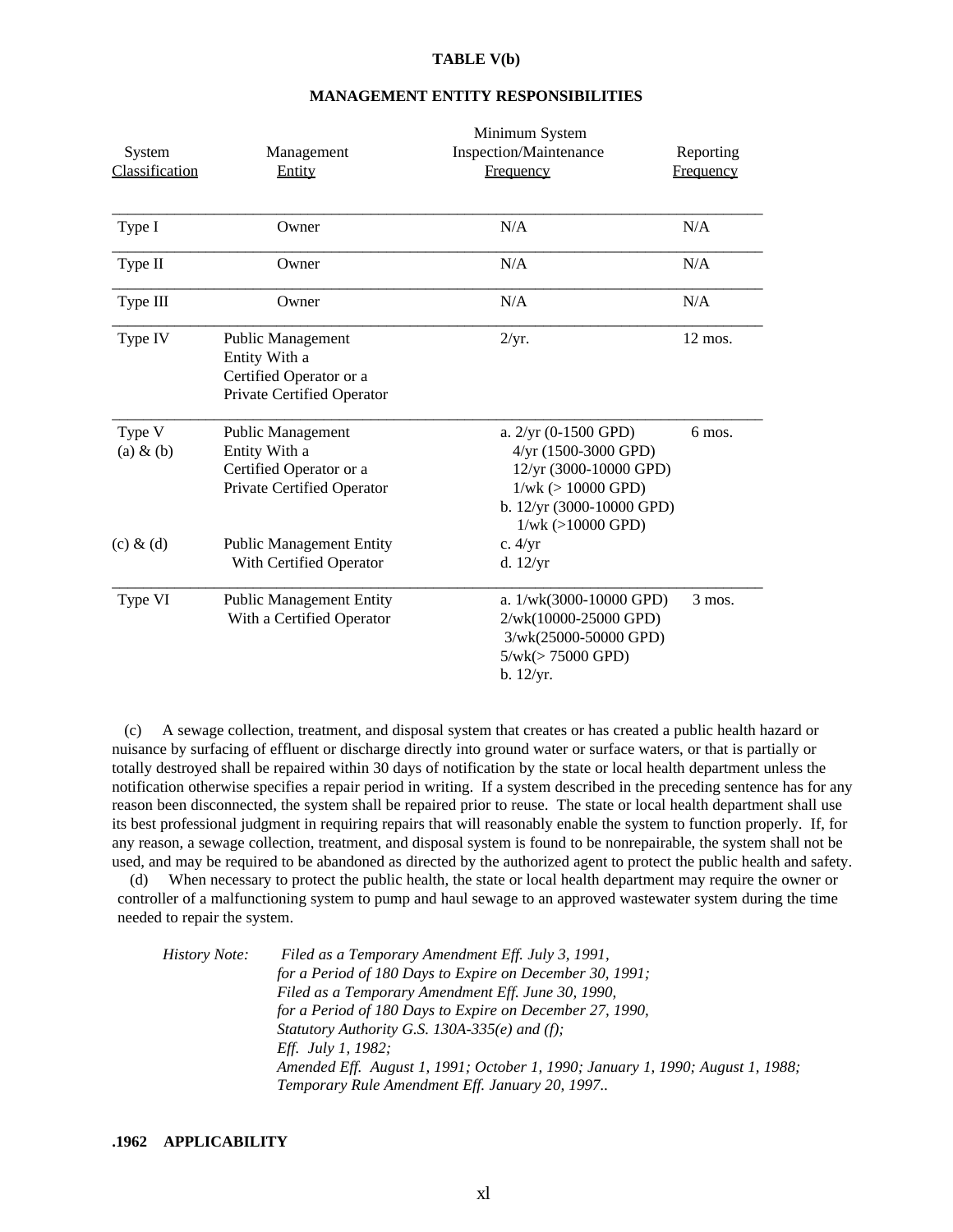The provisions of this Section shall not apply to properly functioning sewage treatment and disposal systems in use or for which a valid permit has been issued prior to July 1, 1977. This provision is applicable only where the sewage flow and sewage characteristics are unchanged. This provision does not affect the requirements for system operation, maintenance, and management in accordance with Rule .1961 of this Section.

 *History Note: Statutory Authority G.S. 130A-335(e); Eff. July 1, 1982. Amended Eff. August 1, 1991; December 1, 1990.*

### **.1963 DISUSE OF SEWAGE SYSTEM**

| <i>History Note:</i> | <i>Statutory Authority G.S. 130A-335(e):</i> |
|----------------------|----------------------------------------------|
|                      | <i>Eff. July 1, 1982.</i>                    |
|                      | Repealed Eff. August 1, 1988.                |

### **.1964 INTERPRETATION AND TECHNICAL ASSISTANCE**

 (a) The provisions of this Section shall be interpreted, as applicable, in accordance with the recognized principles and practices of soil science, geology, engineering, and public health.

 (b) The State will provide technical assistance. Local health departments may obtain technical information and assistance from appropriate personnel as may be needed for interpretation of this Section.

 *History Note: Statutory Authority G.S. 130A-335(e); Eff. July 1, 1982; Amended Eff. January 1, 1990.*

#### **.1965 APPEALS PROCEDURE**

 Appeals concerning the interpretation and enforcement of the rules in this Section shall be made in accordance with G.S. 150B and 10 NCAC 1B.

 *History Note: Statutory Authority G.S. 130A-335(e); Eff. July 1, 1982. Amended Eff. February 1, 1987.*

### **.1966 SEVERABILITY**

 If any provision of these Rules or the application thereof to any person or circumstance is held invalid, the remainder of the rules or the application of such provisions to other persons or circumstances shall not be affected thereby.

 *History Note: Statutory Authority G.S. 130A-335(e); Eff. July 1, 1982.*

#### **.1967 INJUNCTIONS**

A person who violates any Rule of this Section is subject to the injunctive relief provisions of G.S. 130A-18.

| <i>History Note:</i> | <i>Statutory Authority G.S. 130A-335(e):</i> |
|----------------------|----------------------------------------------|
|                      | <i>Eff. July 1, 1982.</i>                    |
|                      | Amended Eff. January 1, 1985.                |

#### **.1968 PENALTIES**

 A person who violates any Rule of this Section is subject to the penalty provisions in G.S. 130-22(c) (Administrative Penalties), 130A-23 (Suspension and Revocation of Permits), and 130A-25 (Criminal Penalties).

 *History Note: Statutory Authority G.S. 130A-335(e); Eff. July 1, 1982; Amended Eff. January 1, 1985.*

#### **.1969 EXPERIMENTAL AND INNOVATIVE SYSTEMS, COMPONENTS, OR DEVICES**

Experimental and innovative  $(E \& I)$  systems are any wastewater systems, system components, or devices that are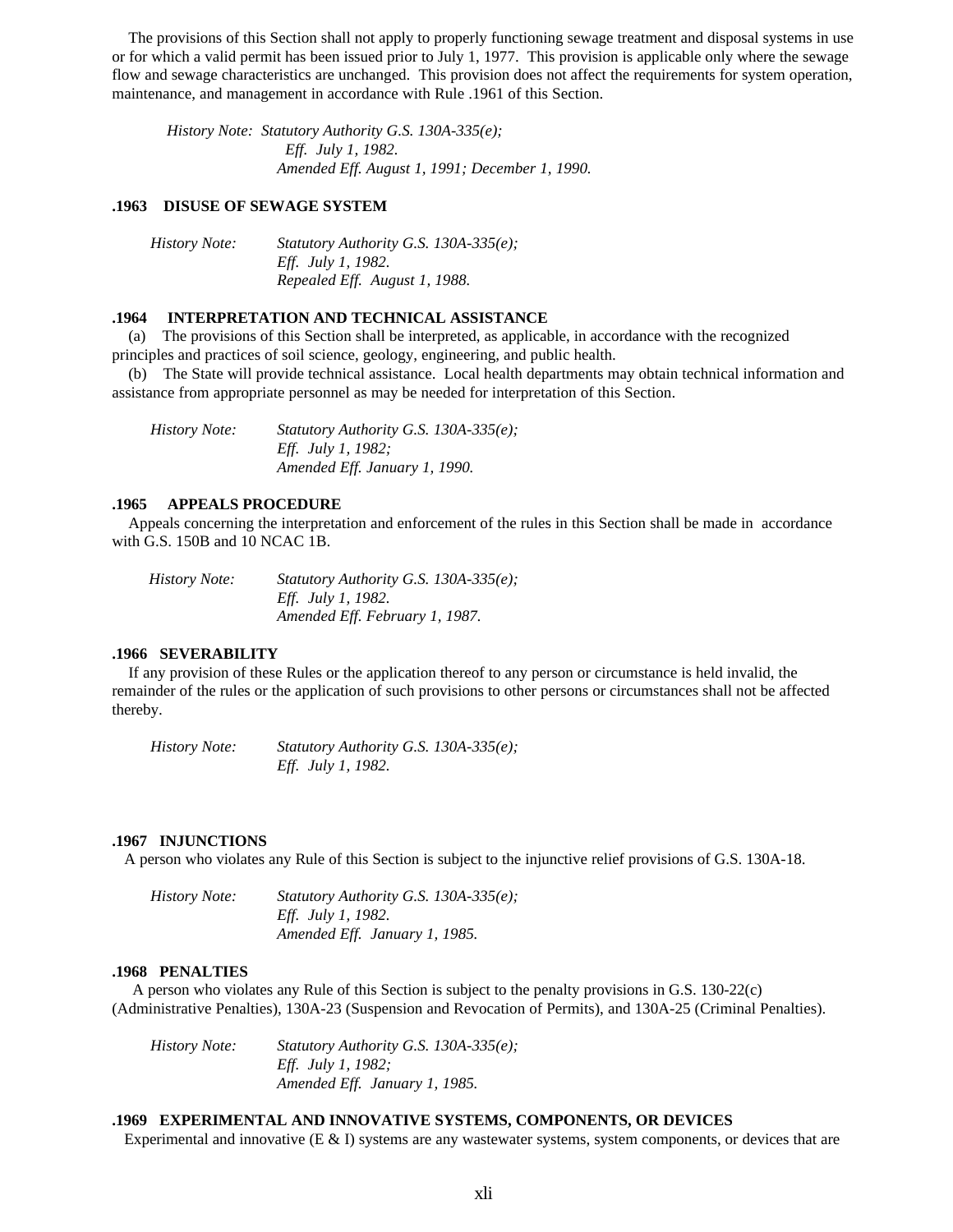not specifically described in Rules .1955, .1956, .1957, or .1958 of this Section, including any system for which reductions are proposed in the minimum horizontal or vertical separation requirements or increases are proposed to the maximum long-term acceptance rates of this Section. This Rule shall provide for the approval and permitting of E & I systems.

(1) An application shall be submitted in writing to the State for an E & I system. The application shall include the following, as applicable:

- (a) specification of the type of approval requested as either innovative, experimental or both;
- (b) description of the system, including materials used in construction, and its proposed use;
- (c) summary of pertinent literature, published research, and previous experience and performance with the system;
- (d) results of any available testing, research or monitoring of pilot systems or full-scale operational systems conducted by a third party research or testing organization;
- (e) identity and qualifications of any proposed research or testing organization and the principal investigators, and an affidavit certifying that the organization and principal investigators have no conflict of interest and do not stand to gain financially from the sale of the E  $&$  I system;
- (f) objectives, methodology, and duration of any proposed research or testing;
- (g) specification of the number of systems proposed to be installed, the criteria for site selection, and system monitoring and reporting procedures;
- (h) operation and maintenance procedures, system classification, proposed management entity and system operator;
- (i) procedure to address system malfunction and replacement or premature termination of any proposed research or testing; and
- (j) notification of any proprietary information, system, component, or device.
- (2) The State shall review all applications submitted and evaluate at the least the following:
- (a) the completeness of the application, and whether additional information is needed to continue the review;
- (b) whether the system meets the standards of an innovative system under Paragraph (3) of this Rule, or whether the system meets the standards of an experimental system under Paragraph (4) of this Rule, as applicable.
- (3) INNOVATIVE SYSTEMS: Innovative systems shall be reviewed and approved by the State, and the local health department may permit innovative systems in accordance with the following:
- (a) The State shall approve the system as an innovative system if the following standards have been met:
- (i) The system, shall have been demonstrated to perform equal or superior to a system, which is described in Rules .1955, .1956, .1957 or .1958, based upon controlled pilot-scale research studies or statistically-valid monitoring of full-scale operational systems.
- (ii) Materials used in construction shall be equal or superior in physical properties and chemical durability, compared to materials used for similar proposed systems, specifically described in Rules .1955, .1956, .1957 or .1958.
- (b) When a system is approved as innovative by the State, the applicant shall be notified in writing. Such notice shall include any conditions for use, monitoring, and operation.
- (c) A local health department shall issue an Improvement Permit for any innovative system approved by the State upon a finding that the provisions of this Rule including any conditions are met. Use of an innovative and any conditions shall be described on the Improvement Permit and the Certificate of Completion or Operation Permit.
- (4) EXPERIMENTAL SYSTEMS: A system may be approved for use as an experimental system as part of a research or testing program which has been approved by the State. The research or testing program shall be conducted by a third party research or testing organization which has knowledge and experience relevant to the proposed research or testing and has no conflict of interest and does not stand to gain financially from the sale of the proposed system.
	- (a) To be approved by the State, the proposed research or testing program shall include the following:
	- (i) The research program shall be designed such that, if the objectives are met, the system would satisfy the standards for approval as an innovative system under Paragraph (3) of this Rule.
	- (ii) Research design and testing methodology shall have a reasonable likelihood of meeting the objectives.
- (b) The State shall notify the applicant and the applicable local health departments when the proposed research or testing program has been approved for an experimental system. Such notice shall include, but not be limited to, conditions for siting, operation, monitoring and maintenance, and number of systems which can be installed.
- (c) A local health department may issue an Improvement Permit for an experimental system when the following conditions are met:
- (i) There is an application for an Improvement Permit in accordance with Rule .1937(c) of this Section, with the proposed use of an experimental system specified.